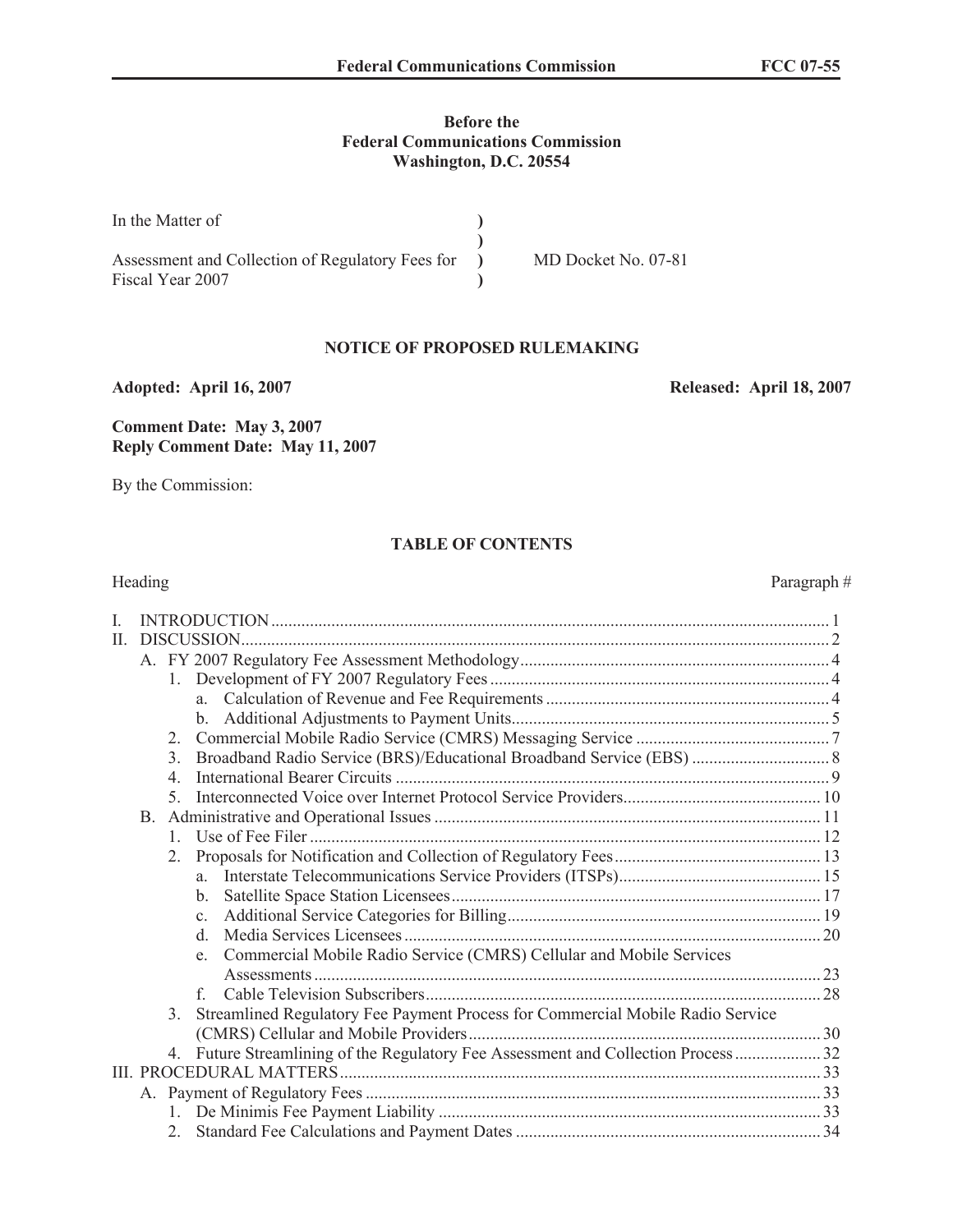| <b>ATTACHMENTS</b> |                                                                                                     |  |
|--------------------|-----------------------------------------------------------------------------------------------------|--|
|                    | Attachment A Initial Regulatory Flexibility Analysis                                                |  |
|                    | Attachment B Sources of Payment Unit Estimates for FY 2007                                          |  |
|                    | Attachment C Calculation of Revenue Requirements and Pro-Rata Fees                                  |  |
|                    | Attachment D Proposed FY 2007 Schedule of Regulatory Fees                                           |  |
|                    | Attachment E Factors, Measurements, and Calculations that Determine Station Contours and Population |  |
|                    | Coverages                                                                                           |  |

Attachment F FY 2006 Schedule of Regulatory Fees

## **I. INTRODUCTION**

1. In this *Notice of Proposed Rulemaking* (Notice), we propose to collect \$290,295,160 in regulatory fees for Fiscal Year (FY) 2007, pursuant to section 9 of the Communications Act of 1934, as amended (the Act). These fees are mandated by Congress and are collected to recover the regulatory costs associated with the Commission's enforcement, policy and rulemaking, user information, and international activities $<sup>1</sup>$ </sup>

### **II. DISCUSSION**

2. In this Notice, we seek comment on the development of FY 2007 regulatory fees collected pursuant to section 9 of the Act. For FY 2007, we tentatively propose to retain the established methods and policies that the Commission has used to collect section 9 regulatory fees since FY 2003. In addition to seeking comment on the assessment methodology, the Commission typically seeks comment on various administrative and operational issues affecting the collection of regulatory fees. For the FY 2007 regulatory fee cycle, we propose to retain the vast majority of the administrative measures used for notification, assessment and pre-billing of regulatory fees in previous years, such as generating precompleted regulatory fee assessment forms for certain regulatees. Consistent with past practice, we seek comment on ways to improve the Commission's administrative processes for notifying entities of their regulatory fee obligations and collecting their payments. Finally, we seek comment on applying the same regulatory fee obligations applicable to interstate telecommunications providers to providers of interconnected voice over Internet Protocol services.

3. The Commission is obligated to collect \$290,295,160 in regulatory fees during FY 2007 to fund the Commission's operations. Consistent with our established practice, we intend to collect these regulatory fees in the August-September 2007 time frame in order to collect the required amount by the end of the fiscal year.

## **A. FY 2007 Regulatory Fee Assessment Methodology**

## **1. Development of FY 2007 Regulatory Fees**

#### **a. Calculation of Revenue and Fee Requirements**

4. For our FY 2007 regulatory fee assessment, we propose to use essentially the same section 9 regulatory fee assessment methodology adopted for FY 2006. Each fiscal year, the Commission

 $1$  47 U.S.C. § 159(a).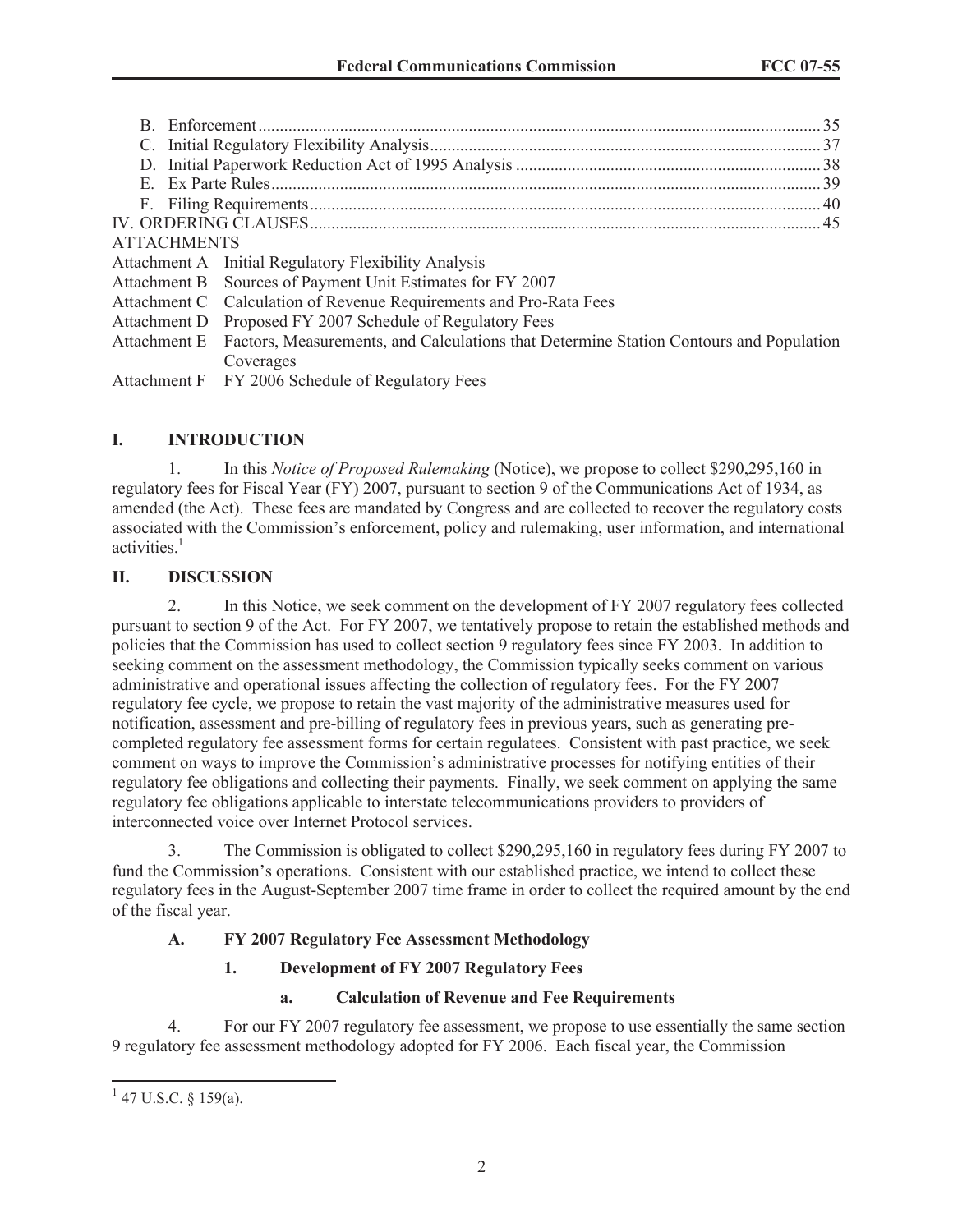proportionally allocates the total amount that must be collected via section 9 regulatory fees. The results of our proposed FY 2007 regulatory fee assessment methodology (including a comparison to the prior year's results) are contained in Appendix C. For FY 2007, we propose to use the receipts collected through the FY 2006 regulatory fees as the basis for calculating the amount the Commission must collect in FY 2007. To collect the \$290,295,160 required by law, we propose to adjust the FY 2006 amount downward by approximately 2.84 percent.<sup>2</sup> Consistent with past practice, we propose to divide the FY 2007 amount by the number of payment units in each fee category to determine the unit fee.<sup>3</sup> As in prior years, for cases involving small fees (*e.g.*, licenses that are renewed over a multiyear term), we propose to divide the resulting unit fee by the term of the license. We propose to round these unit fees consistent with the requirements of section 9(b)(2).

#### **b. Additional Adjustments to Payment Units**

5. In calculating the FY 2007 regulatory fees proposed in Attachment D, we further adjusted the FY 2006 list of payment units (Attachment B) based upon licensee databases and industry and trade group projections. Whenever possible, we verified these estimates from multiple sources to ensure the accuracy of these estimates. In some instances, Commission licensee databases were used, while in other instances, actual prior year payment records and/or industry and trade association projections were used in determining the payment unit counts.<sup>4</sup> Where appropriate, we adjusted and/or rounded our final estimates to take into consideration events that may impact the number of units for which regulatees submit payment, such as waivers and/or exemptions that may be filed in FY 2007, and fluctuations in the number of licensees or station operators due to economic, technical, or other reasons. Therefore, when we state that our estimated FY 2007 payment units are based on FY 2006 actual payment units, the number may have been rounded or adjusted slightly to account for these variables.

6. Additional factors are considered in determining regulatory fees for AM and FM radio stations. These factors are facility attributes and the population served by the radio station. The calculation of the population served is determined by coupling current U.S. Census Bureau data with technical and engineering data, as detailed in Attachment E. Consequently, the population served, as well as the class

 $2$  The percentage decrease of approximately 2.84 percent is based on the total amount of regulatory fees that was mandated by Congress to be collected in FY 2006, which included an amount of \$288,771,000 in regulatory fees pursuant to section 9 of the Communications Act of 1934, as amended, and an additional \$10,000,000 as required by section 3013 of the Deficit Reduction Act (Public Law 109-171). Together, the total amount of regulatory fees mandated by Congress to be collected in FY 2006 was \$298,771,000. Also, the decrease in regulatory fee payments of approximately 2.84 percent in FY 2007 is reflected in the revenue that is expected to be collected from each service category. Because this expected revenue is adjusted each year by the number of estimated payment units in a service category, and then adjusted for rounding, the actual fee will likely differ by an amount more or less than 2.84 percent. For example, in industries where the number of payment units is declining, the per-unit regulatory fee amount for FY 2007 may actually be more than the amount for FY 2006.

 $3$  In many instances, the regulatory fee amount is a flat fee per licensee or regulatee. However, in some instances the fee amount represents a per-unit fee (such as for International Bearer Circuits), a per-unit subscriber fee (such as for Cable, Commercial Mobile Radio Service (CMRS) Cellular/Mobile and CMRS Messaging), or a fee factor per revenue dollar (Interstate Telecommunications Service Provider fee). The payment unit is the measure upon which the fee is based, such as a licensee, regulatee, subscriber fee, etc.

<sup>&</sup>lt;sup>4</sup> The databases we consulted include, but are not limited to, the Commission's Universal Licensing System (ULS), International Bureau Filing System (IBFS), Consolidated Database System (CDBS) and Cable Operations and Licensing System (COALS). We also consulted industry sources including, but not limited to, *Television & Cable Factbook* by Warren Publishing, Inc. and the *Broadcasting and Cable Yearbook* by Reed Elsevier, Inc., as well as reports generated within the Commission such as the Wireline Competition Bureau's *Trends in Telephone Service* and the Wireless Telecommunications Bureau's *Numbering Resource Utilization Forecast* and *Annual CMRS Competition Report*. For additional information on source material, see Attachment B.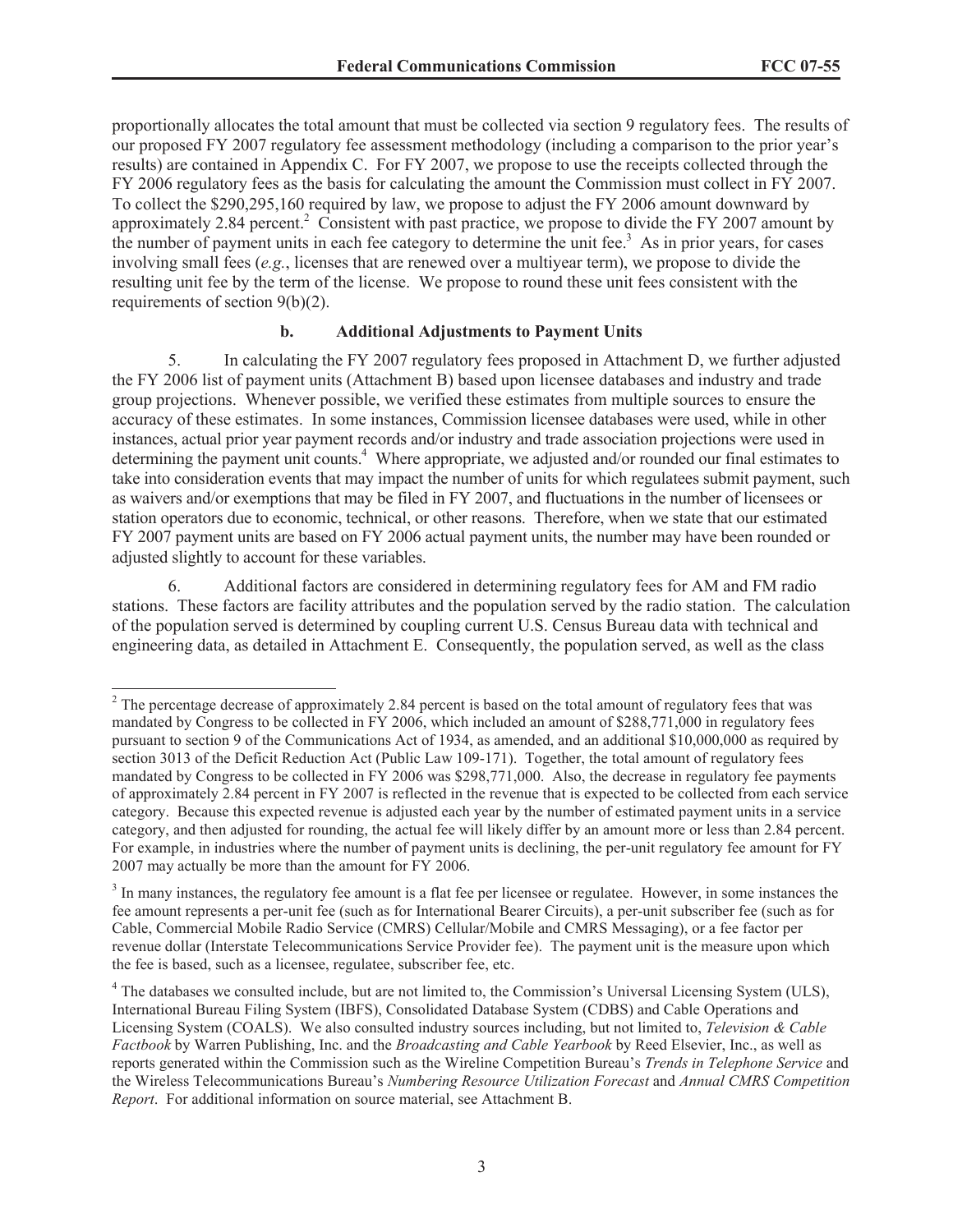and type of service (AM or FM), determines the regulatory fee amount to be paid.<sup>5</sup>

## **2. Commercial Mobile Radio Service (CMRS) Messaging Service**

7. Since FY 2003, the Commission has maintained the CMRS Messaging regulatory fee at the rate that was established in FY 2002 (*i.e.*, \$0.08 per subscriber) to account for the messaging industry's declining subscriber base.<sup>6</sup> We note that between FY 1997 and FY 2006, the CMRS Messaging subscriber base declined 79.7 percent from 40.8 million to 8.3 million, respectively.<sup>7</sup> We propose to continue the same approach for regulatory fees applicable to the messaging industry in FY 2007, thereby maintaining the industry's regulatory fee at \$0.08 per subscriber. We seek comment on this proposal.

## **3. Broadband Radio Service (BRS)/Educational Broadband Service (EBS)**

8. Recently, the Commission adopted a megahertz-based formula for BRS licensees with tiered fees by markets, similar to but more complex than the Commission's annual scale of regulatory fees paid by broadcast television stations.<sup>8</sup> According to this formula, annual fees will be charged on a permegahertz basis based upon three categories of Basic Trading Areas (BTA) population rankings:<sup>9</sup> Licensees in BTA rankings 1-60 will pay the highest fee, licensees in BTA rankings 61-200 will pay a lesser fee, and licensees in BTA rankings 201-493 will pay the lowest fee.<sup>10</sup> Because this formula is complex, we are assessing the impact of this methodology (using a per-megahertz formula and a BTA populating ranking) on the manner in which regulatory fees are calculated for this class of licensees. We seek comment on how to devise a simple method of calculating regulatory fees that incorporates BTA population rankings and a per-megahertz fee for future fiscal years. We specifically seek comment on a formula for calculating regulatory fees that not only incorporates BTAs and a per-megahertz fee, but a formula that is also sensitive to rural operators in less densely populated areas. We seek comment on this proposal. Due to the complexities mentioned above and the need for detailed analysis, however, we will not implement any such changes for FY 2007.

## **4. International Bearer Circuits**

9. On February 6, 2006, VSNL Telecommunications (US) Inc. (VSNL) filed a Petition for Rulemaking urging the Commission to modify the current international bearer circuit fee rules and policies

8 *See Amendment of Parts 1, 21, 73, 74 and 101 of the Commission's Rules to Facilitate the Provision of Fixed and Mobile Broadband Access, Educational and Other Advanced Services in the 2150-2162 and 2500-2690 MHz Bands,*  Order on Reconsideration and Fifth Memorandum Opinion and Order and Third Memorandum Opinion and Order and Second Report and Order, 21 FCC Rcd 5606, 5756-5759, ¶¶ 367-376 (2006) (*BRS/EBS Second Report and Order*).

<sup>9</sup> For BRS licensees that are licensed by geographic licensed service area (GSA), the BTA is the geographic center point of where its GSA is located.

<sup>&</sup>lt;sup>5</sup> In addition, beginning in FY 2005, we established a procedure by which we set regulatory fees for AM and FM radio and VHF and UHF television Construction Permits each year at an amount no higher than the lowest regulatory fee in that respective service category. For example, the regulatory fee for a Construction Permit for an AM radio station will never be more than the regulatory fee for an AM Class C radio station serving a population of less than 25,000.

<sup>6</sup> *See Assessment and Collection of Regulatory Fees for Fiscal Year 2003*, MD Docket No. 03-83, Report and Order, 18 FCC Rcd 15985, 15992, ¶ 21 (2003).

<sup>7</sup> The 40.8 million number represents a unit estimate from *Assessment and Collection of Regulatory Fees for Fiscal Year 1997*, MD Docket No. 96-186, Report and Order, 12 FCC Rcd 17161 (1997), and the 8.3 million figure represents the number of paid units as of fiscal year end 2006.

<sup>&</sup>lt;sup>10</sup> BRS/EBS Second Report and Order, 21 FCC Rcd 5759, ¶ 376. (Generally, BTAs ranked 1-60 have a population greater than 1 million, BTAs ranked 61-200 have a population 250,000 to 1 million, and BTAs ranked 201-493 have a population of less than 250,000.)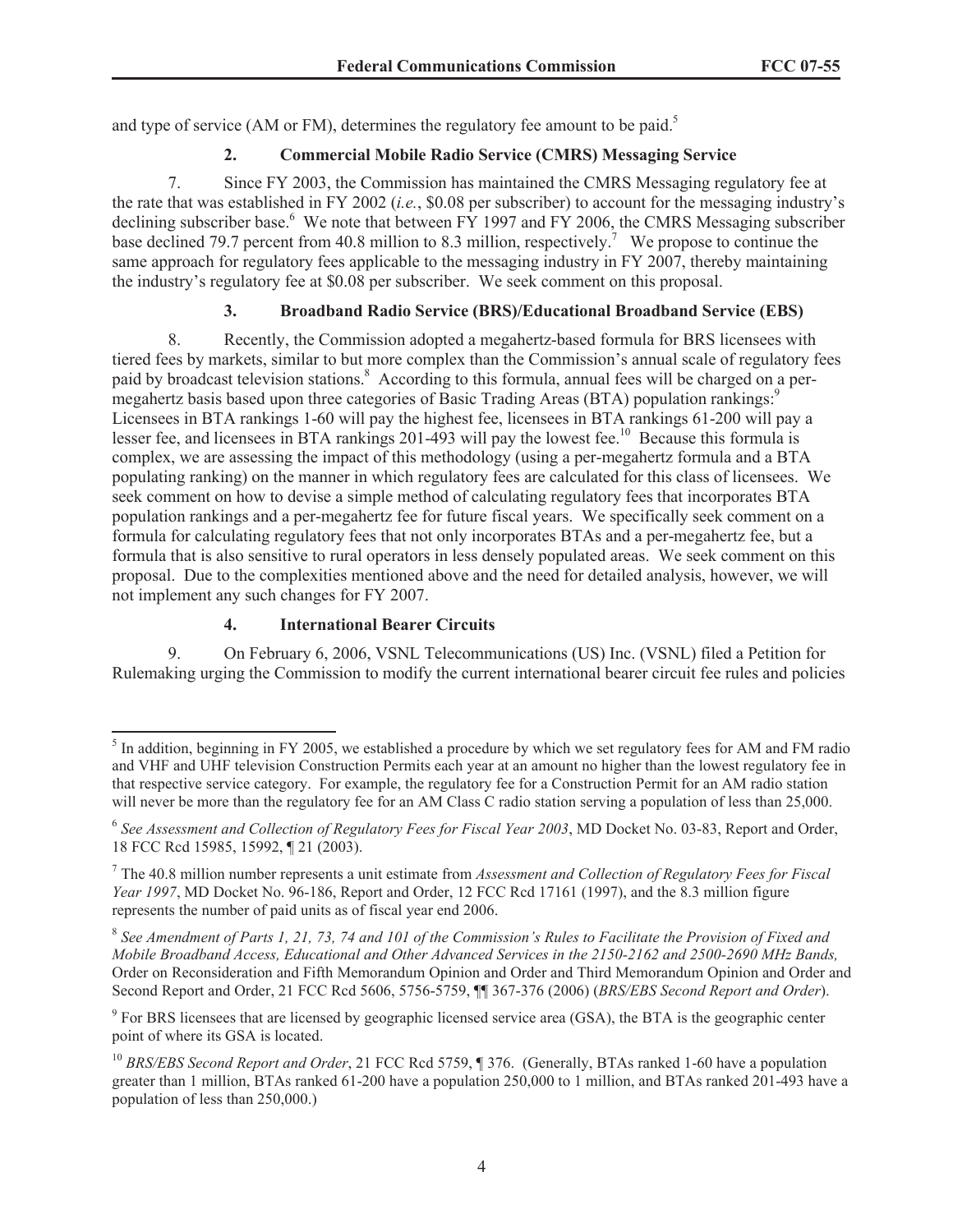as applied to non-common carrier (*i.e.*, private) submarine cable operators.<sup>11</sup> We issued a Public Notice designating the proceeding as RM-11312 and requesting comment on the Petition.<sup>12</sup> We continue to review the record in that proceeding.

## **5. Interconnected Voice over Internet Protocol Service Providers**

10. We tentatively conclude that providers of interconnected voice over Internet Protocol ("VoIP") service<sup>13</sup> should pay regulatory fees. During FY 2006, the Commission concluded that providers of interconnected VoIP services should contribute to the Universal Service Fund.<sup>14</sup> Based on section 9's broad mandate that the Commission "assess and collect regulatory fees to recover the costs" of regulatory activities<sup>15</sup> and our analysis in the 2006 Interim Contribution Methodology Order, we tentatively conclude that the Commission has the legal authority to extend regulatory fee obligations to interconnected VoIP service providers.<sup>16</sup> We seek comment on whether we should assess regulatory fees on providers of interconnected VoIP services based on their revenue, which would be consistent with the regulatory fee methodology used for interstate telecommunications service providers, or whether we should assess regulatory fees using a numbers-based approach, which would be consistent with the methodology used for CMRS providers.

## **B. Administrative and Operational Issues**

11. We seek comment on the administrative and operational processes used to collect the annual section 9 regulatory fees. Although these issues do not affect the amount of regulatory fees parties are obligated to submit, the administrative and operational issues affect the process of submitting payment. We invite comment on ways to improve these processes.

## **1. Use of Fee Filer**

12. We continue to encourage regulatees to use the Commission's online electronic Fee Filer application. Using the Commission's Fee Filer application reduces paperwork burdens on payors because it eliminates the need to file a FCC Form 159. Regulatees submitting more than twenty-five (25) Form 159-Cs are strongly encouraged to use Fee Filer when sending their regulatory fee payment. We note that Fee Filer will accept credit card payments of up to \$99,999.99.

## **2. Proposals for Notification and Collection of Regulatory Fees**

13. In this section, we seek comment on the administrative processes that the Commission uses to notify regulatees and collect regulatory fees. Each year, we generate public notices and fact sheets that

<sup>13</sup> *See* 47 C.F.R. § 9.3 for the definition of interconnected VoIP service.

<sup>14</sup> *See Universal Service Contribution Obligations for Providers of Interconnected Voice Over Internet Protocol (VoIP) Service*, WC Docket No. 06-122, Report and Order and Notice of Proposed Rulemaking, 21 FCC Rcd 7518, 7541, ¶ 46 (2006) (*2006 Interim Contribution Methodology Order*).

 $15$  47 U.S.C. § 159(1).

.

<sup>&</sup>lt;sup>11</sup> See Petition for Rulemaking of VSNL Telecommunications (US) Inc., RM-11312 (filed Feb. 6, 2006) (VSNL Petition).

<sup>12</sup> *See* Consumer and Governmental Affairs Bureau, Reference Information Center, *Public Notice,* Report No. 2759 (rel. Feb. 15, 2006).

<sup>16</sup> *See 2006 Interim Contribution Methodology Order* 21 FCC Rcd at 7541, ¶¶ 46-47 (finding that Title I gives the Commission subject matter jurisdiction over interconnect VoIP services and that imposition of a universal service contribution obligation is reasonably ancillary to effective performance of the Commission's obligations under section 254 of the Act). Here, the regulatory fee obligation would be reasonably ancillary to the Commission's obligations under section 9 of the Act.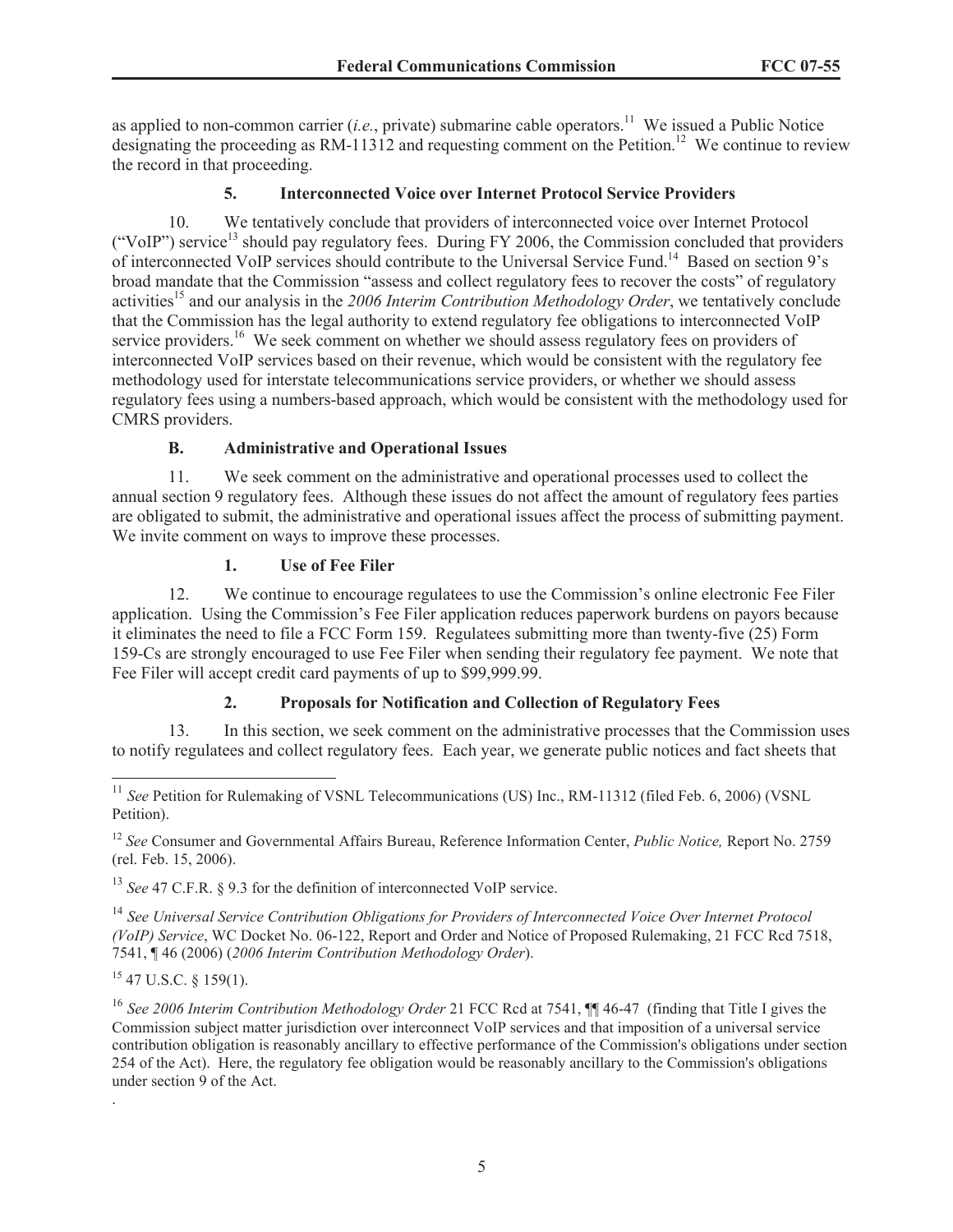notify regulatees of the fee payment due date and provide additional information regarding regulatory fee payment procedures. Consistent with our established practice, we propose to provide public notices, fact sheets and all other relevant material on our website at http://www.fcc.gov/fees/regfees.html for the FY 2007 regulatory fee cycle. Regulatees are then expected to pay their yearly regulatory fees by filing FCC Form 159 or by accessing the Commission's Fee Filer web application. As a general practice, we will not send regulatory fee material to regulatees via surface mail. However, in the event that regulatees do not have access to the Internet, we will mail public notices and other relevant material upon request. Regulatees and the general public may request such information by contacting the FCC Financial Operations HelpDesk at (877) 480-3201, Option 4. We seek comment on ways to improve our administrative processes.

14. As discussed above, we do not send public notices and fact sheets to regulatees en masse. We propose, however, to continue to send specific regulatory fee pre-bills or assessment notifications via surface mail to the select fee categories discussed below.<sup>17</sup> Pre-bills are hardcopy billing statements that the Commission mails to certain regulatees. Currently, the Commission only sends pre-bills to interstate telecommunications service providers (ITSPs) and satellite space station licensees. The remaining regulatees do not receive pre-bills. We are pursuing our pre-billing initiatives as part of our effort to modernize our financial practices. These initiatives also provide licensees with notification of upcoming regulatory fees. We seek comment on expanding our pre-billing initiatives to include other regulatory fee service categories.

### **a. Interstate Telecommunications Service Providers (ITSPs)**

15. In FY 2001, we began mailing pre-completed FCC Form 159-W assessments to carriers in an effort to assist them in paying their Interstate Telecommunications Service Provider (ITSP) regulatory fee. The fee amount on FCC Form 159-W was calculated from the FCC Form 499-A worksheet. Beginning in FY 2004, we mailed the completed FCC Form 159-W as a pre-bill, rather than as an assessment of amount due. Other than the manner in which Form 159-W payments were entered into our financial system, carriers experienced no procedural changes regarding the use of the FCC Form 159-W when submitting payment of their ITSP regulatory fees. We seek comment on continuing this pre-billing process in FY 2007.

16. We also propose to round lines 14 (total subject revenues) and 16 (total regulatory fee owed) on FCC Form 159-W to the nearest dollar. Line 14 must be rounded to a whole dollar amount because this data field is linked to the FCC Form 159 Remittance Advice Block 25A (quantity), which can only accept whole numbers. It logically follows that if line 14 must be rounded, then the form's final line that calculates the total fee owed (line 16) should be rounded to the nearest dollar, as well. Also, rounding lines 14 and 16 will nominally ease the filing and payment burdens of our Form 159-W filers. We seek comment on these proposals and on other ways that we could improve our pre-billing initiative for ITSPs.

#### **b. Satellite Space Station Licensees**

17. Beginning in FY 2004, we mailed regulatory fee pre-bills via surface mail to licensees in our two satellite space station service categories. Specifically, geostationary orbit space station (GSO) licensees receive bills requesting regulatory fee payment for satellites that (1) were licensed by the Commission and operational on or before October 1 of the respective fiscal year; and (2) were not colocated with and technically identical to another operational satellite on that date (*i.e.*, were not functioning

<sup>&</sup>lt;sup>17</sup> An assessment is a proposed statement of the amount of regulatory fees owed by an entity to the Commission (or proposed subscriber count to be ascribed for purposes of setting the entity's regulatory fee) but it is not entered into the Commission's accounting system as a current debt. A pre-bill is considered an account receivable in the Commission's accounting system. Pre-bills reflect the amount owed and have a payment due date of the last day of the regulatory fee payment window. Consequently, if a pre-bill is not paid by the due date, it becomes delinquent and is subject to our debt collection procedures. *See also* 47 C.F.R. §§ 1.1161(c), 1.1164(f)(5), and 1.1910.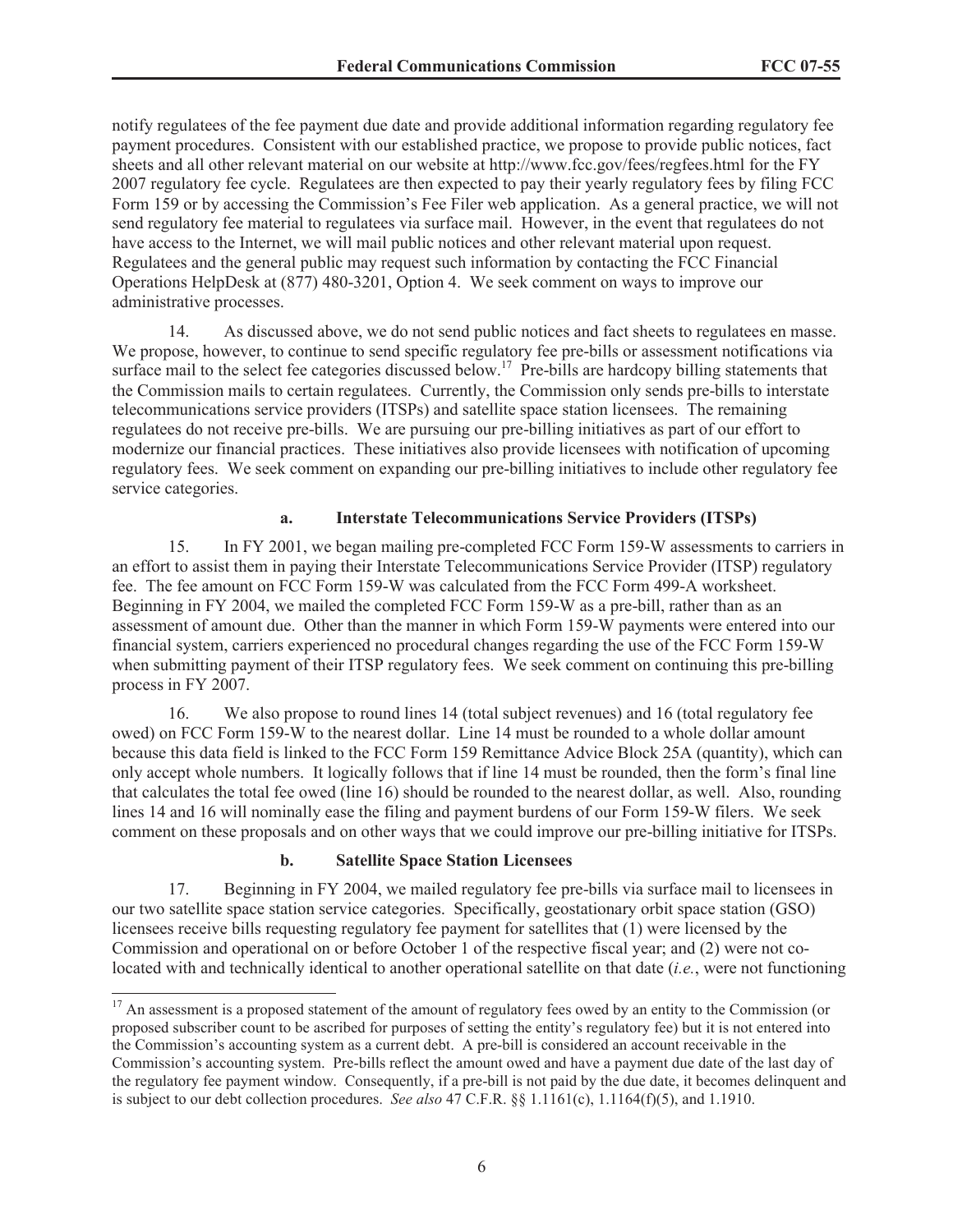as a spare satellite). Non-geostationary orbit space station (NGSO) licensees received pre-bills requesting regulatory fee payment for systems that were licensed by the Commission and operational on or before October 1 of the respective fiscal year.

18. For FY 2007, we propose to continue mailing pre-bills for our GSO and NGSO satellite space station categories. We seek comment on this proposal. We emphasize that the pre-bills that we propose to generate for our GSO and NGSO licensees will only be for the satellite or system aspects of their respective operations. GSO and NGSO licensees typically have regulatory fee obligations in other service categories (such as earth stations, broadcast facilities, *etc*.), and we expect satellite operators to meet their full fee payment obligation for all of their FCC holdings. We seek comment on our proposal to generate regulatory fee pre-bills for our two satellite space station service categories.

#### **c. Additional Service Categories for Billing**

19. We propose to expand our section 9 regulatory fee pre-billing initiative to include the service categories for Earth Stations and Cable Television Relay Service (CARS) Stations, beginning in FY 2007. Pre-billing can be accomplished for these categories because they are comprised of relatively few payment units (relative to many other categories in our Schedule of Regulatory Fees), and because the Commission maintains licensing databases for both categories. We seek comment on our proposal to send regulatory fee pre-bills via surface mail to licensees of Earth Stations and CARS.

### **d. Media Services Licensees**

20. Beginning in FY 2003, we sent fee assessment notifications via surface mail to media services entities on a per-facility basis. The notifications provided the assessed fee amount for the facility in question, as well as the data attributes that determined the fee amount. We have since refined this initiative with improved results.<sup>18</sup> We propose to continue our assessment initiative for media services licensees this year.<sup>19</sup> We seek comment on this proposal.

21. Consistent with procedures used last year, we propose to mail assessment notifications to licensees to their primary record of contact populated in CDBS (Consolidated Database System) and to their secondary record of contact, if available. We will continue to make the Commission-authorized web site available to licensees to update or correct any information concerning their facilities and to amend their fee-exempt status, if need be.<sup>20</sup> We seek comment on this proposal.

22. Under our proposal, licensees must still submit a completed FCC Form 159 Remittance Advice with their fee payments. The assessment notifications cannot be used as a substitute for a completed Form 159.

## **e. Commercial Mobile Radio Service (CMRS) Cellular and Mobile**

<sup>&</sup>lt;sup>18</sup> Some of those refinements have been to provide licensees with a Commission-authorized web site to update or correct any information concerning their facilities, and to amend their fee-exempt status, if need be. Also, our notifications now provide licensees with a telephone number to call in the event that they need customer assistance. The notifications themselves have been refined so that licensees of fewer than four facilities receive individual fee assessment postcards for their facilities; whereas licensees of four or more facilities now receive a single assessment letter that lists all of their facilities and the associated regulatory fee obligation for each facility.

 $19$  Fee assessments are proposed again to be issued for AM and FM Radio Stations, AM and FM Construction Permits, FM Translators/Boosters, VHF and UHF Television Stations, VHF and UHF Television Construction Permits, Satellite Television Stations, Low Power Television (LPTV) Stations and LPTV Translators/Boosters, to the extent that applicants, permittees and licensees of such facilities do not qualify as government entities or non-profit entities. Fee assessments have not been issued for broadcast auxiliary stations in prior years, nor will they be issued in FY 2007.

<sup>20</sup> The Commission-authorized web site for media services licensees is http://www.fccfees.com.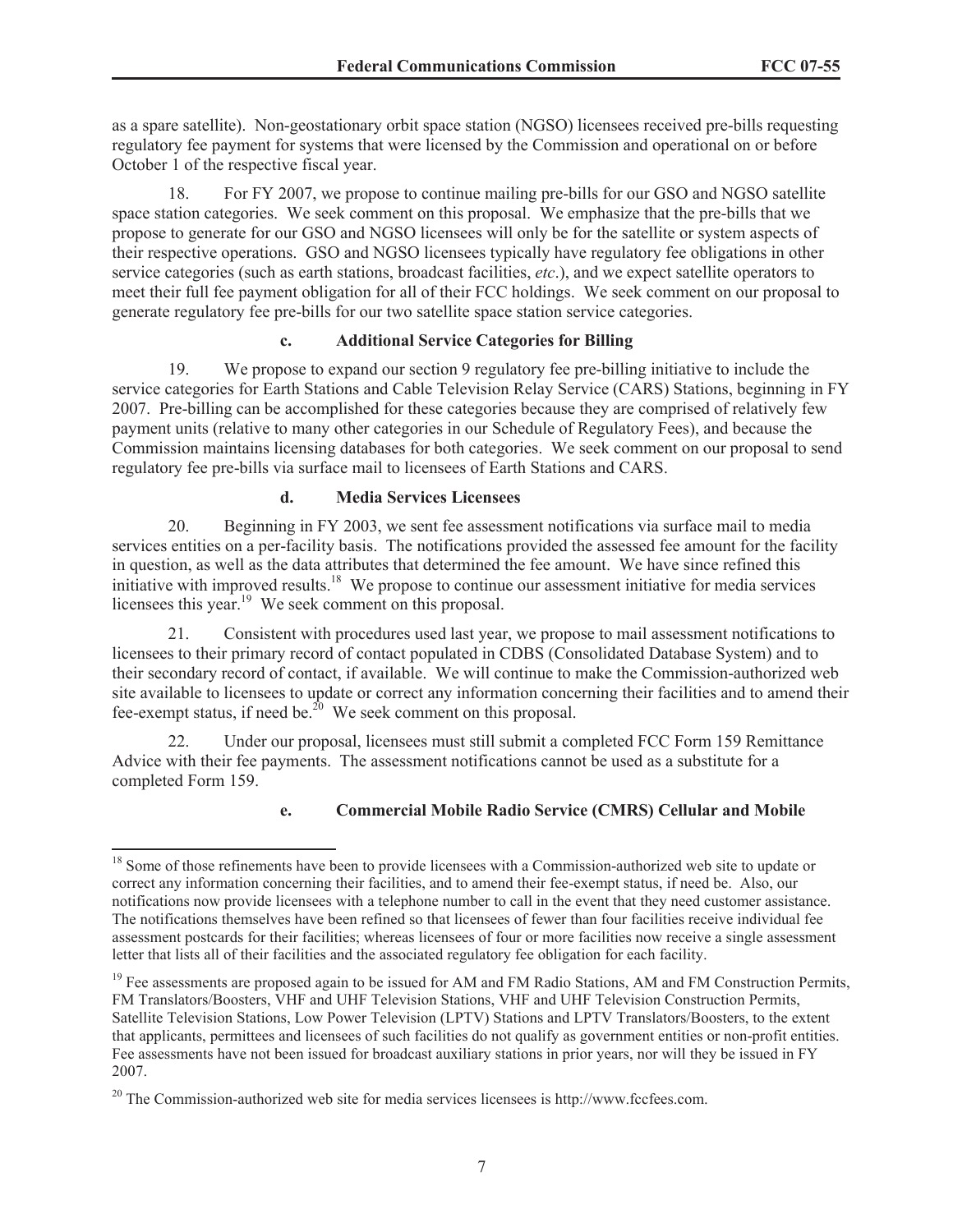#### **Services Assessments**

23. As we have done in prior years, we propose to mail an assessment letter to Commercial Mobile Radio Service (CMRS) providers using data that is based on the Numbering Resource Utilization Forecast (NRUF) form, which includes a list of the carrier's Operating Company Numbers (OCNs) upon which the assessment is based.<sup>21</sup> Consistent with existing practice, the letters will not include OCNs with their respective assigned number counts, but rather, an aggregate total of assigned numbers for each carrier. We also propose to continue our procedure of giving entities an opportunity to amend their subscriber counts by sending two rounds of assessment letters – an initial assessment and a final assessment letter. We seek comment on this proposal.

24. If the number of subscribers on the initial assessment letter differs from the subscriber count the service provider provided on its NRUF form, the carrier can correct its subscriber count by returning the assessment letter or by contacting the Commission and stating a reason for the change, such as the purchase or the sale of a subsidiary, including the date of the transaction, and any other information that will help to justify a reason for the change.

25. If we receive no response or correction to our initial assessment letter, we will expect the fee payment to be based on the number of subscribers listed on the initial assessment. We will review all responses to initial assessment letters and determine whether a change in the number of subscribers is warranted. We will then generate and mail a final assessment letter. The final assessment letter will inform carriers as to whether or not we accept the changed number of subscribers. As in previous years, operators will certify their subscriber counts in Block 30 of the FCC Form 159 Remittance Advice when making their regulatory fee payments. We seek comment on our current procedures of assessing CMRS subscriber counts (for NRUF filers), and other ways to improve the process.

26. Although an initial and a final assessment letter will be mailed to carriers that have filed an NRUF form, some carriers may not be sent a letter of assessment because they did not file the NRUF form. We propose that these carriers compute their fee payment using the standard methodology<sup>22</sup> that is currently in place for CMRS Wireless services (*e.g*., compute their subscriber counts as of December 31, 2006), and submit their payment accordingly on FCC Form 159. However, regardless of whether a carrier receives an assessment letter or computes the subscriber count itself, the Commission may audit the number of subscribers for which regulatory fees are paid. In the event that the Commission determines that the number of subscribers is inaccurate or that an insufficient reason is given for making a correction on the initial assessment letter, the Commission will assess the carrier for the difference between what was paid and what should have been paid.

27. We, therefore, propose to (1) derive the subscriber count from NRUF data based on "assigned" number counts that have been adjusted for porting to net Type 0 ports ("in" and "out"); (2) provide carriers with an opportunity to revise their subscriber counts at the time when the initial assessment letter is mailed; and (3) require carriers to confirm their subscriber counts at the aggregate level using data in the NRUF report. We seek comment on these proposals.

<sup>21</sup> *See Assessment and Collection of Regulatory Fees for Fiscal Year 2005 and Assessment and Collection of Regulatory Fees for Fiscal Year 2004,* MD Docket Nos. 05-59 and 04-73, Report and Order and Order on Reconsideration, 20 FCC Rcd 12259, 12264, ¶¶ 38-44 (2005) (*FY 2005 R&O and Order on Recon*)

<sup>22</sup> Federal Communications Commission, *Regulatory Fees Fact Sheet: What You Owe - Commercial Wireless Services for FY 2005* at 1 (rel. Jul. 2005).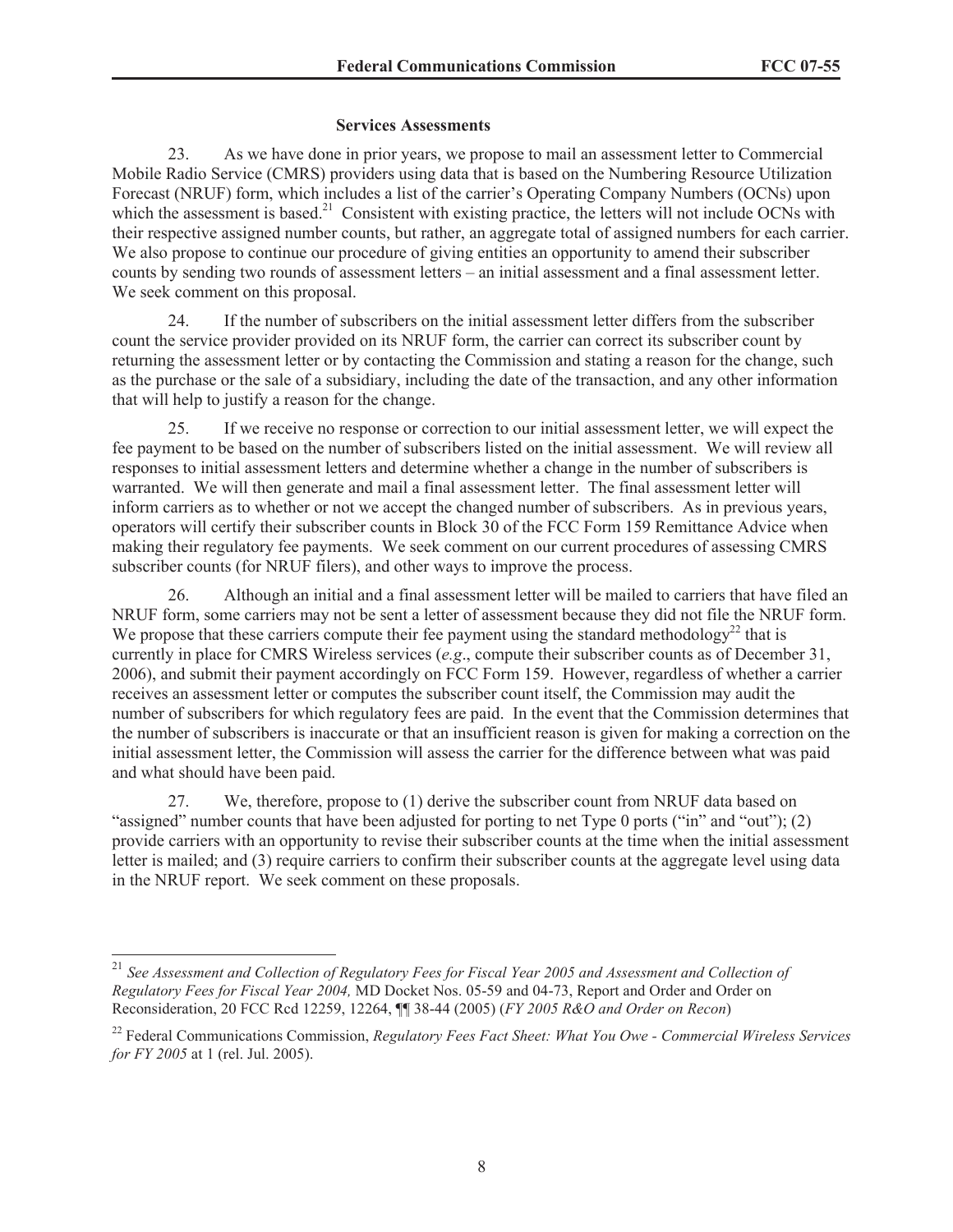### **f. Cable Television Subscribers**

28. We propose to continue to permit cable television operators to base their regulatory fee payment on their company's aggregate year-end subscriber count, rather than requiring them to sub-report subscriber counts on a per community unit identifier (CUID) basis on the FCC Form 159 Remittance Advice. We seek comment on this proposal. Operators, after providing their company's aggregate subscriber count in Block 25A of the FCC Form 159, will still be required to certify the accuracy of the subscriber count in Block 30. This practice has worked well for the Commission the past three fiscal years and has eased administrative burdens for the cable television industry.

29. Last year, for the first time, we sent a message to e-mail addresses populated in the Media Bureau's Cable Operations and Licensing System (COALS) to notify recipients of the FY 2006 regulatory fee payment due date and the fee amount for basic cable television subscribers. We propose to continue this effort for FY 2007. We also propose to discontinue our practice of sending fee assessment letters via surface mail to cable television operators who are on file as having paid regulatory fees the previous fiscal year. We seek comment on our proposals.

#### **3. Streamlined Regulatory Fee Payment Process for Commercial Mobile Radio Service (CMRS) Cellular and Mobile Providers**

30. In FY 2006, we streamlined the CMRS payment process by eliminating the requirement for CMRS providers to identify their individual calls signs when making their regulatory fee payment, requiring instead for CMRS providers to pay their regulatory fees only at the aggregate subscriber level without having to identify their various call signs.<sup>23</sup> We propose to continue this practice in FY 2007. We seek comment on this proposal. As an additional measure to reduce the administrative burden on CMRS licensees, we propose to consolidate the CMRS cellular and CMRS mobile fee categories into one fee category, thereby eliminating the requirement for CMRS providers to separate their subscriber counts into CMRS cellular and CMRS mobile fee categories during the regulatory fee payment process. We seek comment on this proposal.

31. In our FY 1998 *Report and Order*, the Commission classified Wireless Communications Service (WCS), which included Personal Communications Services (Part 24), as a CMRS Mobile Service, stating that the Commercial Mobile Radio Service (CMRS) is "an 'umbrella' descriptive term attributed to various existing broadband services authorized to provide interconnected mobile radio services"<sup>24</sup> However, beginning in FY 1998, a separate fee code was provided for Personal Communications Service (PCS) to monitor the number of units in this category of service. In recent years, the need to track the number of units for CMRS cellular and CMRS mobile separately has become unnecessary, especially for regulatory fee purposes. Therefore, beginning in FY 2007, we propose to consolidate the CMRS cellular and CMRS mobile fee categories into one CMRS fee category. To illustrate, in FY 2007 the CMRS cellular fee category of "0711" and the CMRS mobile fee category of "0712" would be consolidated into the fee category of "0711." Licensees paying regulatory fees for CMRS cellular and CMRS mobile will need only to identify their aggregate subscriber unit totals under the fee code of "0711." We seek comment on this proposal.

## **4. Future Streamlining of the Regulatory Fee Assessment and Collection Process**

32. We continue to welcome comments concerning our commitment to reviewing, streamlining, and modernizing our statutorily required fee assessment and collection procedures. Our areas of particular interest include: (1) the process for notifying licensees about changes in the annual Schedule

<sup>&</sup>lt;sup>23</sup> See Assessment and Collection of Regulatory Fees for Fiscal Year 2006, MD Docket No. 06-68, Report and Order, 21 FCC Rcd 8092, 8105, ¶ 48 (2006).

<sup>24</sup> *See Assessment and Collection of Regulatory Fees for Fiscal Year 1998*, MD Docket No. 98-36, Report and Order, 63 FR 35847, ¶ 49, and in Attachment H, Detailed Guidance on Who Must Pay Regulatory Fees, ¶ 14 (1998).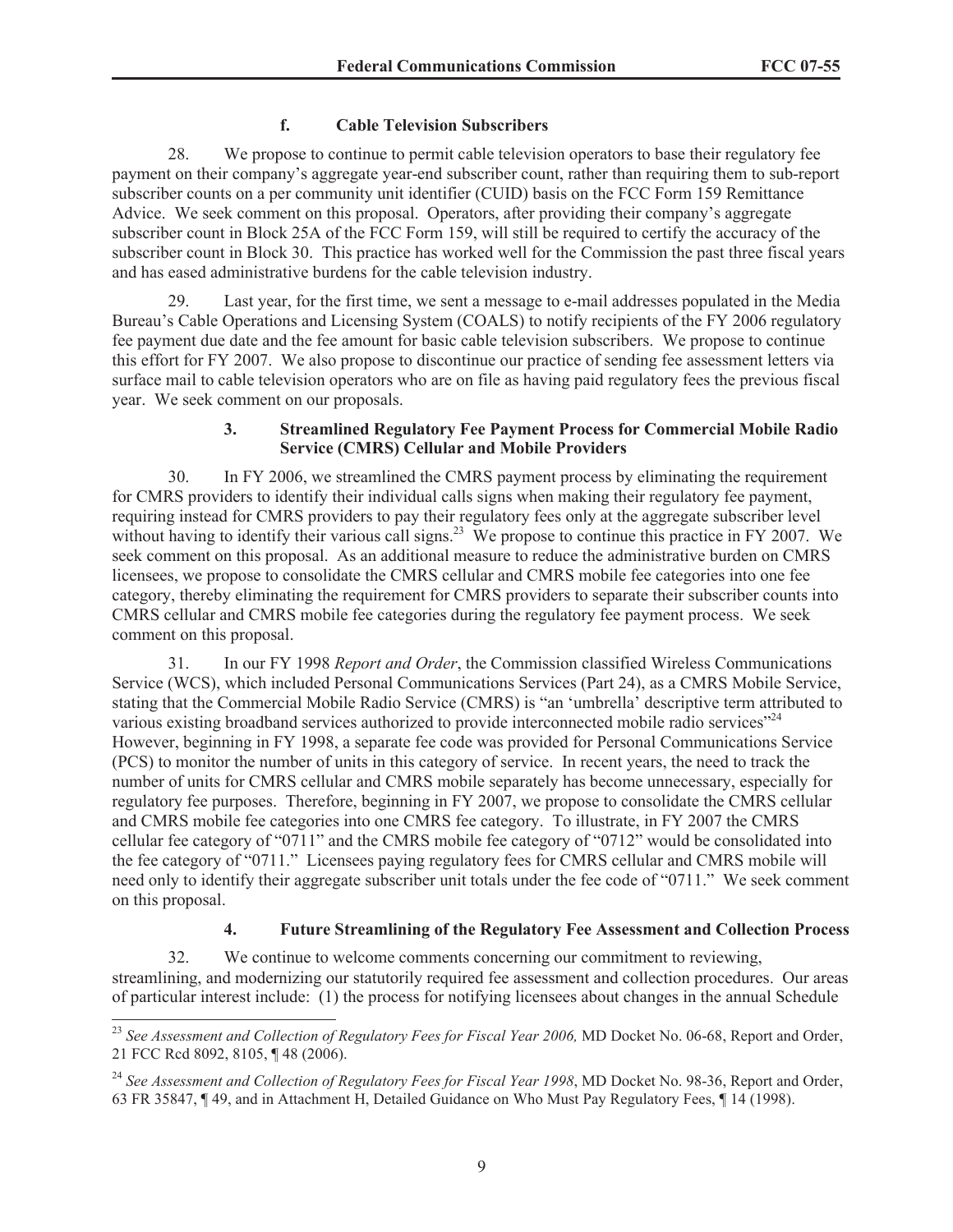of Regulatory Fees and how it can be improved; (2) the most effective way to disseminate regulatory fee assessments and bills, *e.g*., through surface mail, e-mail, online website, or some other mechanism; (3) the fee payment process, including how the agency's online regulatory fee filing system (Fee Filer) can be enhanced; (4) the timing of fee payments, including whether we should alter the existing section 9 regulatory fee payment window in any way; and (5) the timing of fee assessments and pre-bills.

### **III. PROCEDURAL MATTERS**

#### **A. Payment of Regulatory Fees**

### **1. De Minimis Fee Payment Liability**

33. Consistent with past practice, regulatees whose total FY 2006 regulatory fee liability, including all categories of fees for which payment is due, amounts to less than \$10 will be exempted from payment of FY 2007 regulatory fees.

### **2. Standard Fee Calculations and Payment Dates**

34. The Commission will, for the convenience of payers, accept fee payments made in advance of the window for the payment of regulatory fees. Licensees are reminded that, under our current rules, the responsibility for payment of fees by service category is as follows:

- a) Media Services: Regulatory fees must be paid for initial construction permits that were granted on or before October 1, 2006 for AM/FM radio stations, VHF/UHF television stations and satellite television stations. Regulatory fees must be paid for all broadcast facility licenses granted on or before October 1, 2006. In instances where a permit or license is transferred or assigned after October 1, 2006, responsibility for payment rests with the holder of the permit or license as of the fee due date.
- b) Wireline (Common Carrier) Services: Regulatory fees must be paid for authorizations that were granted on or before October 1, 2006. In instances where a permit or license is transferred or assigned after October 1, 2006, responsibility for payment rests with the holder of the permit or license as of the fee due date.
- c) Wireless Services: Commercial Mobile Radio Service (CMRS) cellular, mobile, and messaging services (fees based upon a subscriber, unit or circuit count): Regulatory fees must be paid for authorizations that were granted on or before October 1, 2006. The number of subscribers, units or circuits on December 31, 2006 will be used as the basis from which to calculate the fee payment.

The first eleven regulatory fee categories in our Schedule of Regulatory Fees (*see* Attachment D) pay what we refer to as "small multi-year wireless regulatory fees." Entities pay these regulatory fees in advance for the entire amount of their 5-year or 10-year term of initial license, and only pay regulatory fees again for the license at the time its next renewal. So while we include these eleven categories in our Schedule of Regulatory Fees to publicize the fee amounts, we do not actually collect these fees on an annual basis.

d) Multichannel Video Programming Distributor Services (cable television operators and CARS licensees): Regulatory fees must be paid for the number of basic cable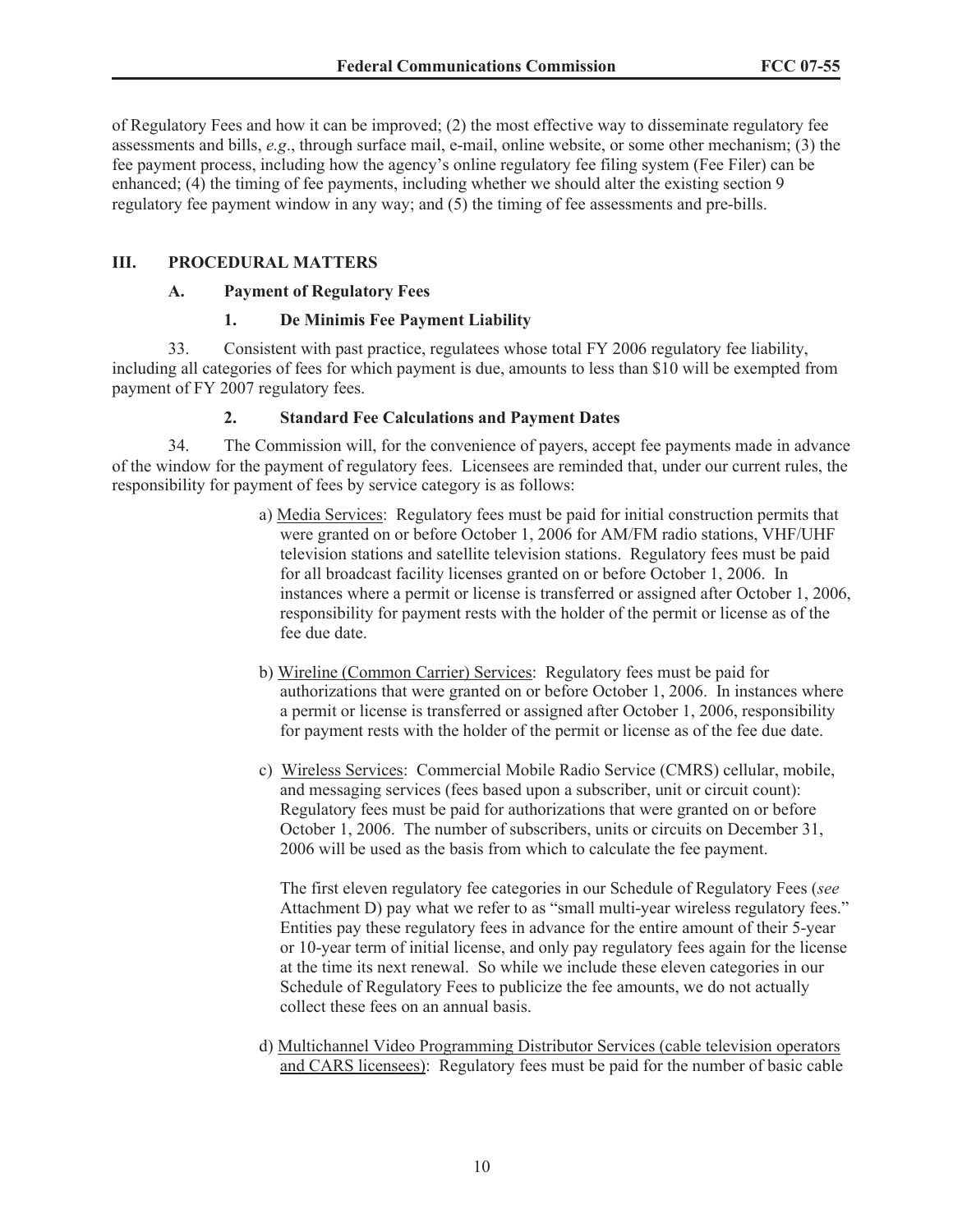television subscribers as of December 31, 2006.<sup>25</sup> Regulatory fees also must be paid for CARS licenses that were granted on or before October 1, 2006. In instances where a CARS license is transferred or assigned after October 1, 2006, responsibility for payment rests with the holder of the license as of the fee due date.

e) International Services: Regulatory fees must be paid for earth stations, geostationary orbit space stations and non-geostationary orbit satellite systems that were licensed and operational on or before October 1, 2006. In instances where a license is transferred or assigned after October 1, 2006, responsibility for payment rests with the holder of the license as of the fee due date. Regulatory fees must be paid for international bearer circuits, the payments of which are determined by the number of active circuits as of December 31, 2006.<sup>26</sup>

#### **B. Enforcement**

35. As a reminder to all licensees, section 159(c) of the Communications Act requires us to impose an additional charge as a penalty for late payment of any regulatory fee. As in years past, a late payment penalty of 25 percent of the amount of the required regulatory fee will be assessed on the first day following the deadline date for filing of these fees. Regulatory fee payment must be received and stamped at the lockbox bank by the last day of the regulatory fee filing window, and not merely postmarked by the last day of the window. Failure to pay regulatory fees and/or any late penalty will subject regulatees to sanctions, including the Commission's Red Light Rule (*see* 47 C.F.R. § 1.1910) and the provisions set forth in the Debt Collection Improvement Act of 1996 (DCIA). We also assess administrative processing charges on delinquent debts to recover additional costs incurred in processing and handling the related debt

<sup>&</sup>lt;sup>25</sup> Cable television system operators should compute their basic subscribers as follows: Number of single family dwellings + number of individual households in multiple dwelling unit (apartments, condominiums, mobile home parks, etc.) paying at the basic subscriber rate + bulk rate customers + courtesy and free service. Note: Bulk-Rate Customers = Total annual bulk-rate charge divided by basic annual subscription rate for individual households. Operators may base their count on "a typical day in the last full week" of December 2006, rather than on a count as of December 31, 2006.

<sup>&</sup>lt;sup>26</sup> Regulatory fees for International Bearer Circuits are to be paid by facilities-based common carriers that have active international bearer circuits in any transmission facility for the provision of service to an end user or resale carrier, which includes active circuits to themselves or to their affiliates. In addition, non-common carrier satellite operators must pay a fee for each circuit sold or leased to any customer, including themselves or their affiliates, other than an international common carrier authorized by the Commission to provide U.S. international common carrier services. Non-common carrier submarine cable operators are also to pay fees for any and all international bearer circuits sold on an indefeasible right of use (IRU) basis or leased to any customer, including themselves or their affiliates, other than an international common carrier authorized by the Commission to provide U.S. international common carrier services. *See Assessment and Collection of Regulatory Fees for Fiscal Year 2001*, MD Docket No. 01-76, Report and Order, 16 FCC Rcd 13525, 13593 (2001); *Regulatory Fees Fact Sheet: What You Owe – International and Satellite Services Licensees for FY 2004* at 3 (rel. July 2004) (the fact sheet is available on the FCC web-site at: http://hraunfoss.fcc.gov/edocs\_public/attachmatch/DOC-249904A4.pdf). On February 6, 2006, VSNL Telecommunications (US) Inc. filed a Petition for Rulemaking urging the Commission to reform the current International Bearer Circuit Fee rules and policies as applied to non-common carrier submarine cable operators. *See* Petition for Rulemaking of VSNL Telecommunications (US) Inc., RM-11312 (filed February 6, 2006). This Petition remains pending before the Commission, which has issued a Public Notice requesting comment on the petition. *See* Consumer and Governmental Affairs Bureau, Reference Information Center, *Public Notice,* Report No. 2759 (released February 15, 2006). The Commission intends to resolve the complex issues presented by this Petition separately, and any comments on these issues filed in the instant proceeding will be incorporated into, and addressed, with those filed on the Petition for Rulemaking.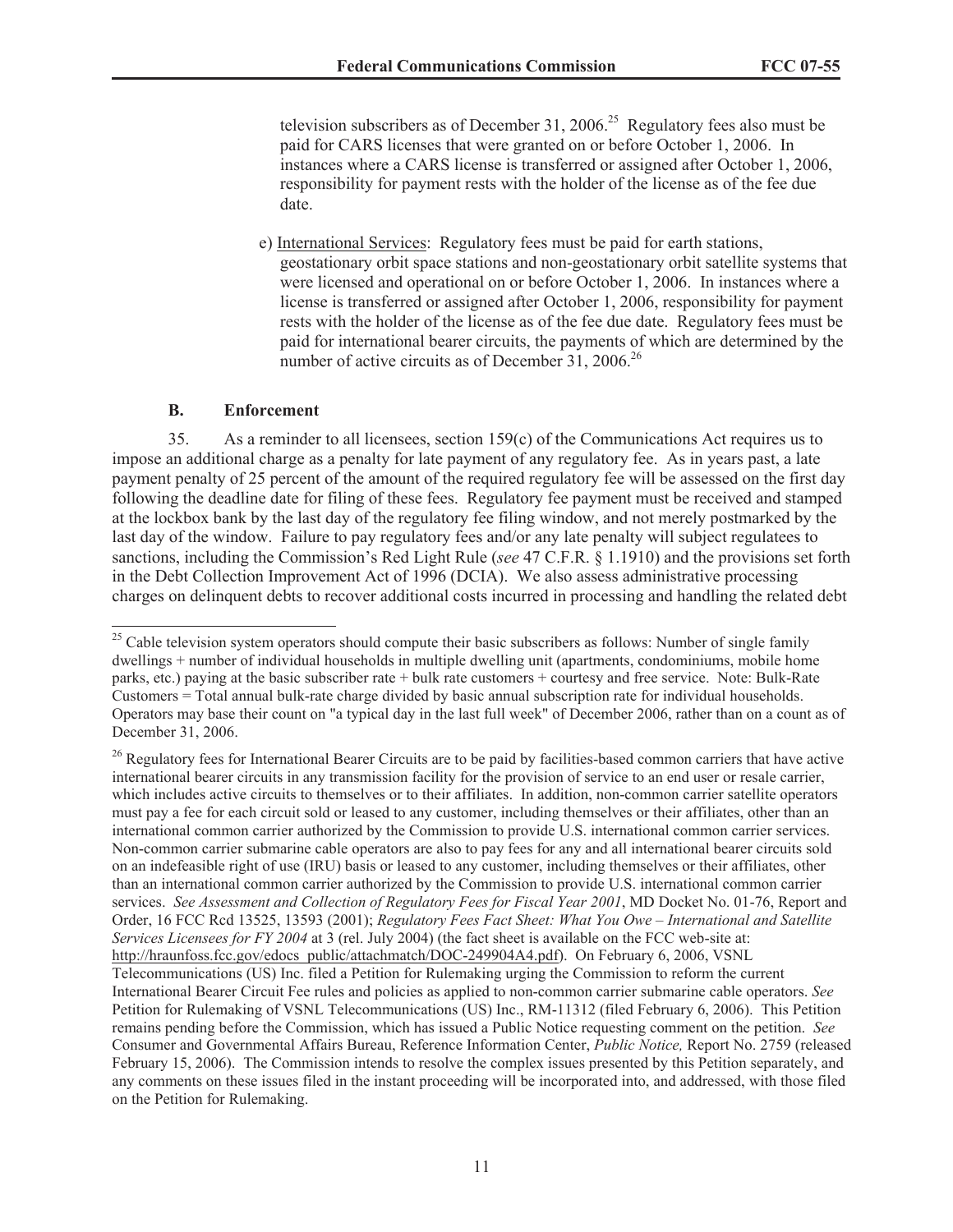pursuant to the DCIA and 47 C.F.R. §1.1940(d) of the Commission's rules. These administrative processing charges will be assessed on any delinquent regulatory fee, in addition to the 25 percent late charge penalty. In case of partial payments (underpayments) of regulatory fees, the licensee will be given credit for the amount paid, but if it is later determined that the fee paid is incorrect or not timely paid, then the 25 percent late charge penalty (and other charges and/or sanctions, as appropriate) will be assessed on the portion that is not paid in a timely manner.

36. Furthermore, our regulatory fee rules provide that we will withhold action on any applications or other requests for benefits filed by anyone who is delinquent in any non-tax debts owed to the Commission (including regulatory fees) and will ultimately dismiss those applications or other requests if payment of the delinquent debt or other satisfactory arrangement for payment is not made. *See* 47 C.F.R. §§ 1.1161(c), 1.1164(f)(5), and 1.1910. Failure to pay regulatory fees can also result in the initiation of a proceeding to revoke any and all authorizations held by the entity responsible for paying the delinquent  $fee(s)$ .

## **C. Initial Regulatory Flexibility Analysis**

37. With respect to this Notice, an Initial Regulatory Flexibility Analysis (IRFA), is contained in Attachment A of the Appendix.<sup>27</sup> Comments must be identified as responses to the IRFA and must be filed by the deadlines for comments on the Notice specified *infra*. The Commission will send a copy of the Notice, including the IRFA, to the Chief Counsel for Advocacy of the Small Business Administration.

## **D. Initial Paperwork Reduction Act of 1995 Analysis**

38. This Notice does not contain proposed or modified information collection(s) subject to the Paperwork Reduction Act of 1995 (PRA), Public Law 104-13. In addition, therefore, it does not contain any new or modified "information collection burden for small business concerns with fewer than 25 employees," pursuant to the Small Business Paperwork Relief Act of 2002, Public Law 107-198, *see* 44 U.S.C. 3506(c)(4). Completion of the 159 family of forms required by the Commission's regulatory fee payment process is already approved by the Office of Management and Budget under information collections 3060-0589 and 3060-0949.

## **E. Ex Parte Rules**

39. *Permit-But-Disclose.* This proceeding will be treated as a "permit-but-disclose" proceeding subject to the "permit-but-disclose" requirements under section 1.1206(b) of the Commission's rules.<sup>28</sup> *Ex parte* presentations are permissible if disclosed in accordance with Commission rules, except during the Sunshine Agenda period when presentations, *ex parte* or otherwise, are generally prohibited. Persons making oral *ex parte* presentations are reminded that a memorandum summarizing a presentation must contain a summary of the substance of the presentation and not merely a listing of the subjects discussed. More than a one- or two-sentence description of the views and arguments presented is generally required.<sup>29</sup> Additional rules pertaining to oral and written presentations are set forth in section 1.1206(b).

## **F. Filing Requirements**

40. *Comments and Replies*. Pursuant to sections 1.415 and 1.419 of the Commission's rules,<sup>30</sup> interested parties may file comments on or before the dates indicated on the first page of this document. Comments may be filed using: (1) the Commission's Electronic Comment Filing System (ECFS), (2) the

<sup>&</sup>lt;sup>27</sup> See 5 U.S.C. § 603. In addition, the Notice and the IRFA (or summaries thereof) will be published in the Federal Register.

<sup>28</sup> *See* 47 C.F.R. § 1.1206(b); *see also* 47 C.F.R. §§ 1.1202, 1.1203.

<sup>29</sup> *See* 47 C.F.R. § 1.1206(b)(2).

<sup>30</sup> *See id*. §§ 1.415, 1419.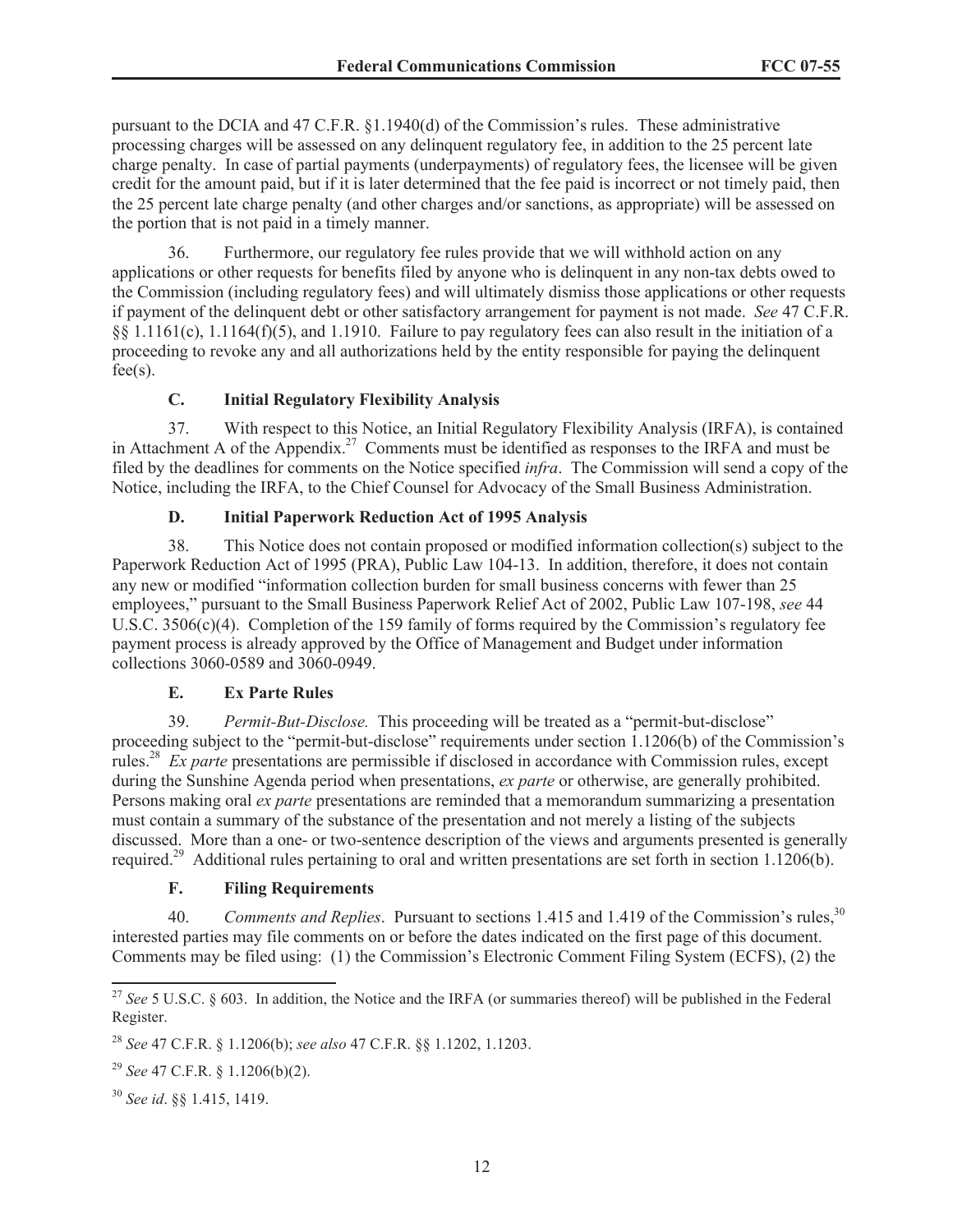Federal Government's eRulemaking Portal, or (3) procedures for filing paper copies.<sup>31</sup>

41. *Electronic Filers:* Comments may be filed electronically using the Internet by accessing the ECFS: http://www.fcc.gov/cgb/ecfs or the Federal eRulemaking Portal: http://www.regulations.gov. Filers should follow the instructions provided on the website for submitting comments. For ECFS filers, if multiple docket or rulemaking numbers appear in the caption of this proceeding, filers must transmit one electronic copy of the comments for each docket or rulemaking number referenced in the caption. In completing the transmittal screen, filers should include their full name, U.S. Postal Service mailing address, and the applicable docket or rulemaking number. Parties may also submit an electronic comment by Internet e-mail. To get filing instructions, filers should send an e-mail to ecfs@fcc.gov, and include the following words in the body of the message, "get form." A sample form and directions will be sent in response.

42. *Paper Filers:* Parties who choose to file by paper must file an original and four copies of each filing. If more than one docket or rulemaking number appears in the caption of this proceeding, filers must submit two additional copies for each additional docket or rulemaking number. Filings can be sent by hand or messenger delivery, by commercial overnight courier, or by first-class or overnight U.S. Postal Service mail (although we continue to experience delays in receiving U.S. Postal Service mail). All filings must be addressed to the Commission's Secretary, Office of the Secretary, Federal Communications Commission.

- The Commission's contractor will receive hand-delivered or messenger-delivered paper filings for the Commission's Secretary at 236 Massachusetts Avenue, NE., Suite 110, Washington, DC 20002. The filing hours at this location are 8:00 a.m. to 7:00 p.m. All hand deliveries must be held together with rubber bands or fasteners. Any envelopes must be disposed of before entering the building.
- Commercial overnight mail (other than U.S. Postal Service Express Mail and Priority Mail) must be sent to 9300 East Hampton Drive, Capitol Heights, MD 20743.
- · U.S. Postal Service first-class, Express, and Priority mail should be addressed to 445 12th Street, SW, Washington DC 20554.

43. *Availability of Documents*. Comments, reply comments, and *ex parte* submissions will be available for public inspection during regular business hours in the FCC Reference Center, Federal Communications Commission, 445 12<sup>th</sup> Street, S.W., CY-A257, Washington, D.C., 20554. These documents will also be available free online, via ECFS. Documents will be available electronically in ASCII, Word 97, and/or Adobe Acrobat.

44. *Accessibility Information.* To request information in accessible formats (computer diskettes, large print, audio recording, and Braille), send an e-mail to fcc504@fcc.gov or call the FCC's Consumer and Governmental Affairs Bureau at (202) 418-0530 (voice), (202) 418-0432 (TTY). This document can also be downloaded in Word and Portable Document Format (PDF) at: http://www.fcc.gov.

<sup>31</sup> *See Electronic Filing of Documents in Rulemaking Proceedings*, 13 FCC Rcd 11322 (1998).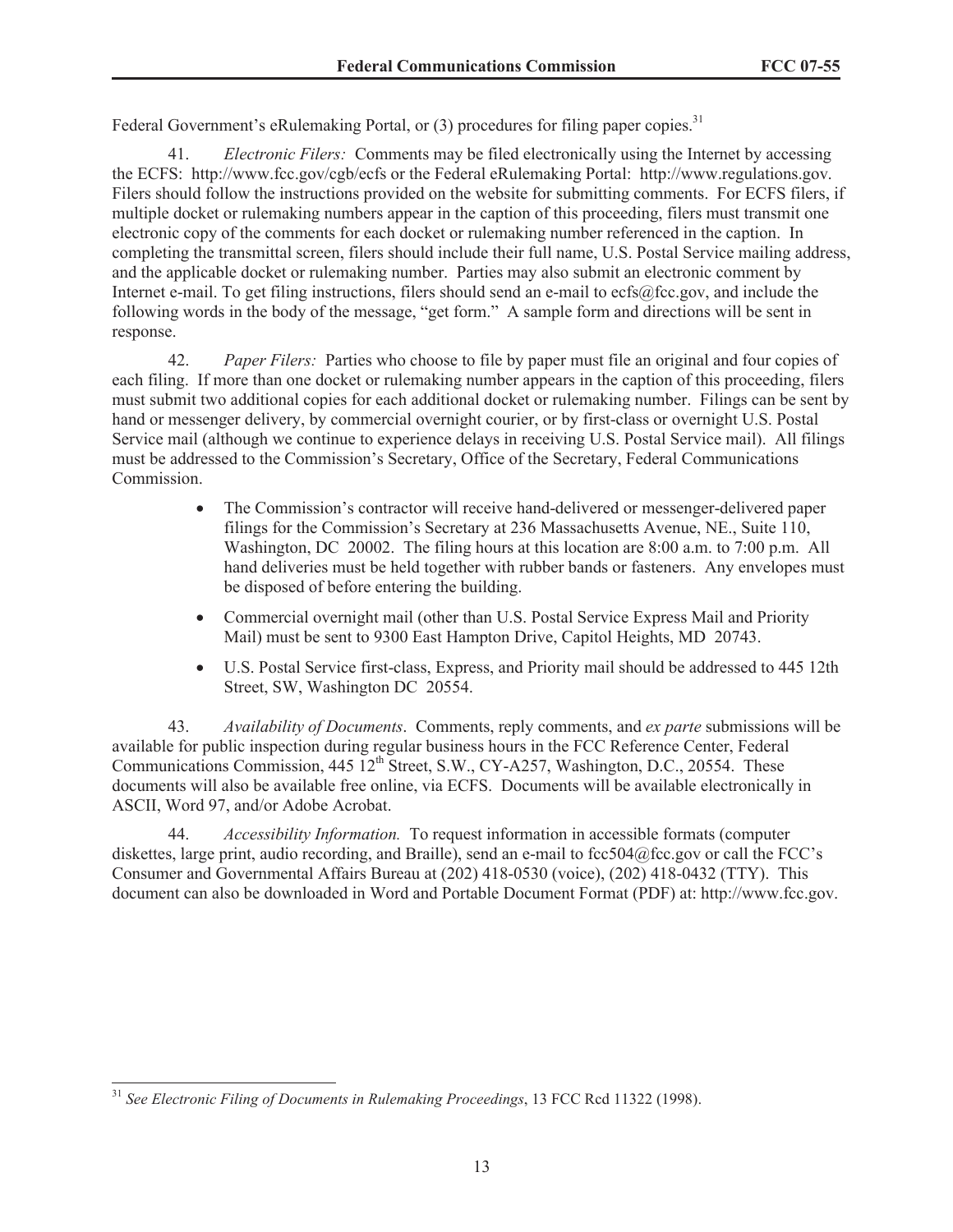### **IV. ORDERING CLAUSES**

45. Accordingly, IT IS ORDERED that, pursuant to sections 4(i) and (j), 9, and 303(r) of the Communications Act of 1934, as amended, 47 U.S.C. §§ 154(i), 154(j), 159, and 303(r), this Notice of Proposed Rulemaking is HEREBY ADOPTED.

46. IT IS FURTHER ORDERED that the Commission's Consumer and Governmental Affairs Bureau, Reference Information Center, SHALL SEND a copy of this Notice of Proposed Rulemaking, including the Initial Regulatory Flexibility Analysis, to the Chief Counsel for Advocacy of the Small Business Administration.

#### FEDERAL COMMUNICATIONS COMMISSION

Marlene H. Dortch Secretary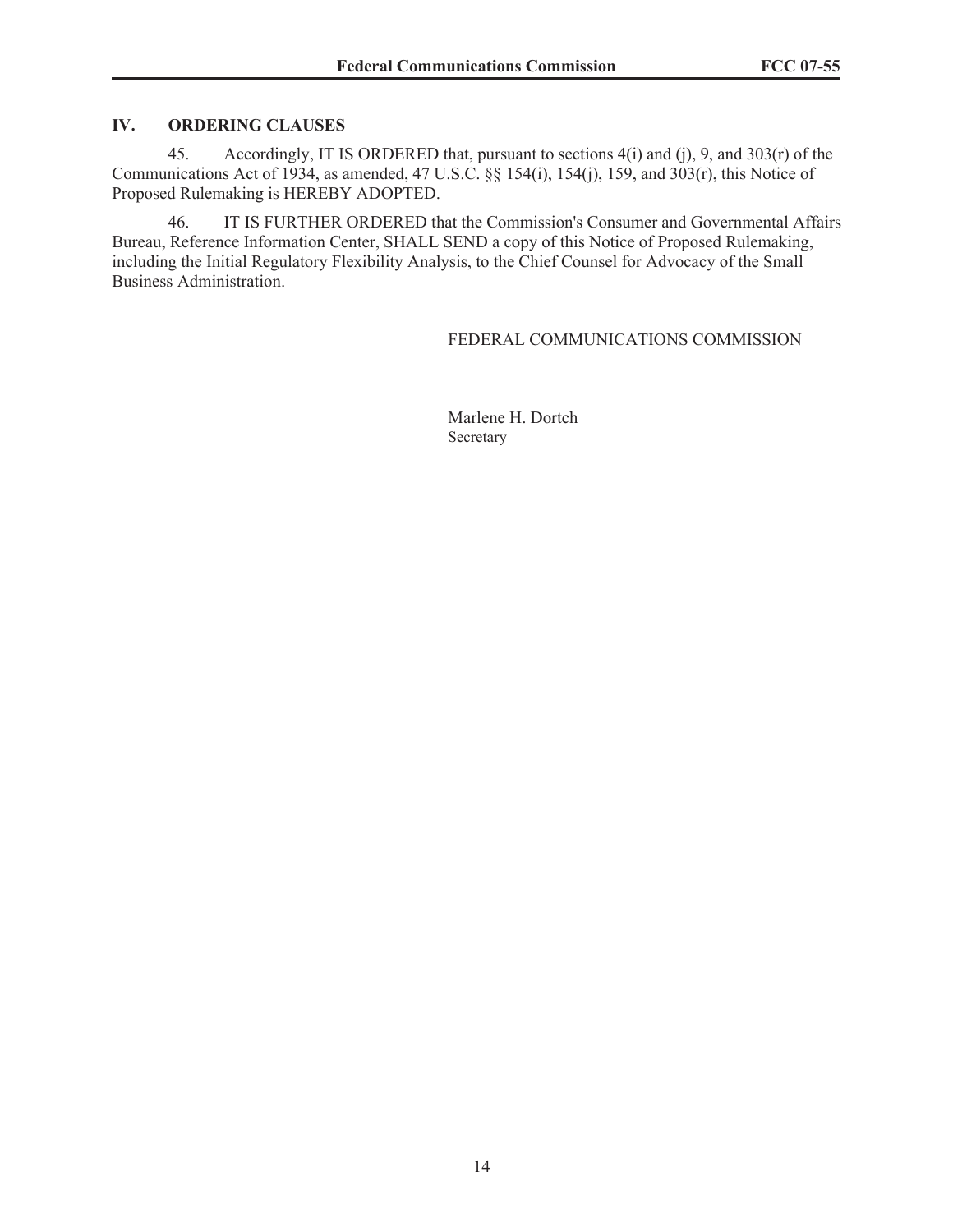## **ATTACHMENT A**

### **INITIAL REGULATORY FLEXIBILITY ANALYSIS**

47. As required by the Regulatory Flexibility Act  $(RFA)$ ,<sup>32</sup>, the Commission has prepared this Initial Regulatory Flexibility Analysis (IRFA) of the possible significant economic impact on small entities by the policies and rules in the present Notice. Written public comments are requested on this IRFA. Comments must be identified as responses to the IRFA and must be filed on or before the dates indicated on the first page of this Notice. The Commission will send a copy of the Notice, including the IRFA, to the Chief Counsel for Advocacy of the Small Business Administration.<sup>33</sup> In addition, the Notice and IRFA (or summaries thereof) will be published in the *Federal Register*.<sup>34</sup>

### **I. Need for, and Objectives of, the Proposed Rules:**

48. This rulemaking proceeding is initiated to obtain comments concerning the Commission's proposed amendment of its Schedule of Regulatory Fees in the amount of \$290,295,160, the amount that Congress has required the Commission to recover. The Commission seeks to collect the necessary amount through its proposed Schedule of Regulatory Fees in the most efficient manner possible and without undue public burden.

### **II. Legal Basis:**

49. This action, including publication of proposed rules, is authorized under sections  $(4)(i)$  and (i), 9, and  $303(r)$  of the Communications Act of 1934, as amended.<sup>35</sup>

## **III. Description and Estimate of the Number of Small Entities to which the Proposed Rules Will Apply:**

50. The RFA directs agencies to provide a description of, and where feasible, an estimate of the number of small entities that may be affected by the proposed rules and policies, if adopted.<sup>36</sup> The RFA generally defines the term "small entity" as having the same meaning as the terms "small business," "small organization," and "small governmental jurisdiction."<sup>37</sup> In addition, the term "small business" has the same meaning as the term "small business concern" under the Small Business Act.<sup>38</sup> A "small business concern" is one which: (1) is independently owned and operated; (2) is not dominant in its field of operation; and (3) satisfies any additional criteria established by the SBA.<sup>3</sup>

 $33$  5 U.S.C. 603(a).

<sup>34</sup> *Id.*

 $35$  47 U.S.C. 154(i) and (j), 159, and 303(r).

 $36$  5 U.S.C. § 603(b)(3).

 $37$  5 U.S.C. § 601(6).

<sup>38</sup> 5 U.S.C. § 601(3) (incorporating by reference the definition of "small-business concern" in the Small Business Act, 15 U.S.C. § 632). Pursuant to 5 U.S.C. § 601(3), the statutory definition of a small business applies "unless an agency, after consultation with the Office of Advocacy of the Small Business Administration and after opportunity for public comment, establishes one or more definitions of such term which are appropriate to the activities of the agency and publishes such definition(s) in the Federal Register."

<sup>39</sup> 15 U.S.C. § 632.

 $32$  5 U.S.C. § 603. The RFA, 5 U.S.C. §§ 601-612 has been amended by the Contract With America Advancement Act of 1996, Public Law No. 104-121, 110 Stat. 847 (1996) (CWAAA). Title II of the CWAAA is the Small Business Regulatory Enforcement Fairness Act of 1996 (SBREFA).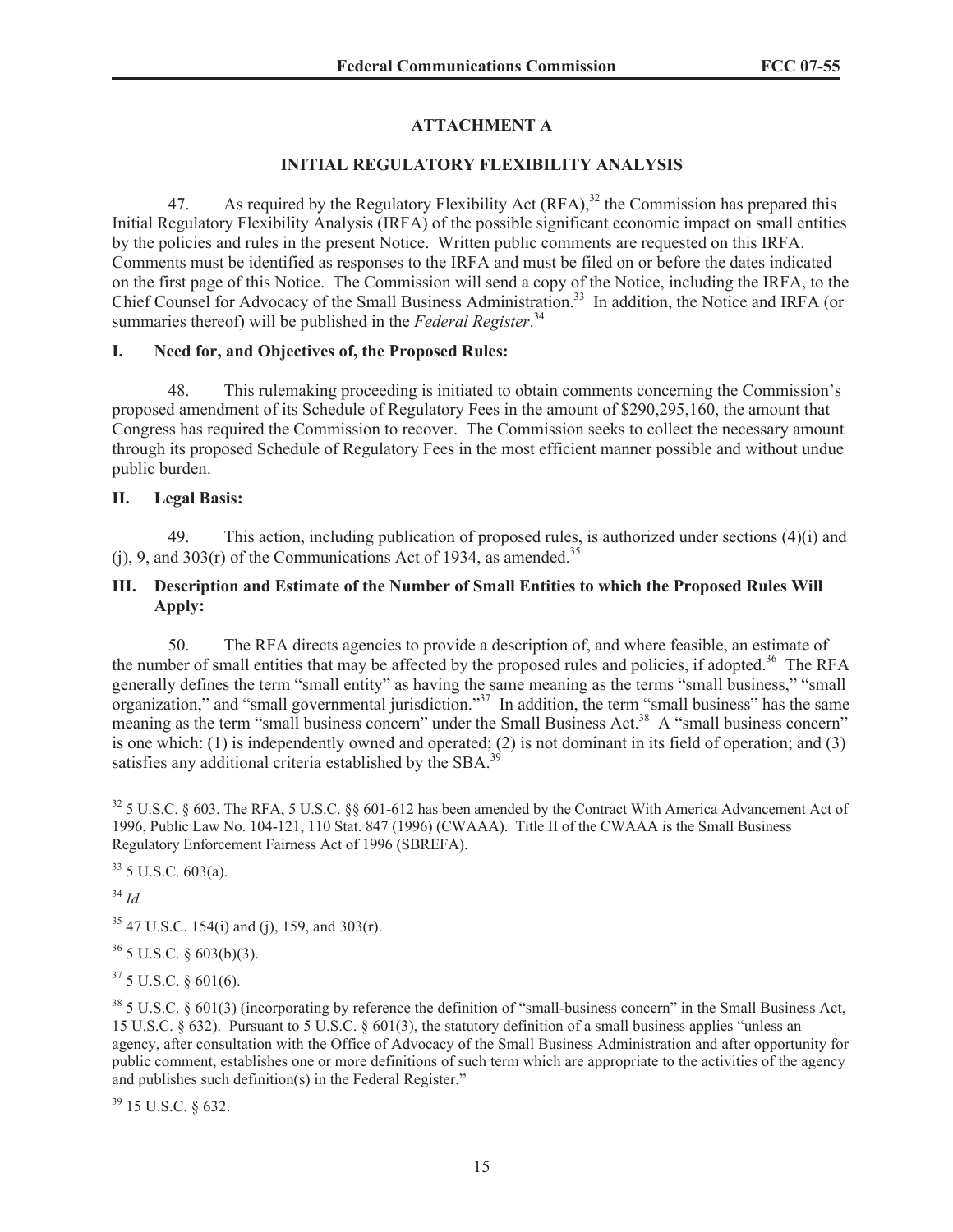51. **Small Businesses**. Nationwide, there are a total of 22.4 million small businesses, according to SBA data.<sup>40</sup>

52. **Small Organizations**. Nationwide, there are approximately 1.6 million small organizations.<sup>41</sup>

53. **Small Governmental Jurisdictions**. The term "small governmental jurisdiction" is defined generally as "governments of cities, towns, townships, villages, school districts, or special districts, with a population of less than fifty thousand."<sup>42</sup> Census Bureau data for 2002 indicate that there were 87,525 local governmental jurisdictions in the United States.<sup>43</sup> We estimate that, of this total, 84,377 entities were "small governmental jurisdictions."<sup>44</sup> Thus, we estimate that most governmental jurisdictions are small.

54. We have included small incumbent local exchange carriers in this present RFA analysis. As noted above, a "small business" under the RFA is one that, inter alia, meets the pertinent small business size standard (e.g., a telephone communications business having 1,500 or fewer employees), and "is not dominant in its field of operation.<sup>45</sup> The SBA's Office of Advocacy contends that, for RFA purposes, small incumbent local exchange carriers are not dominant in their field of operation because any such dominance is not "national" in scope.<sup>46</sup> We have therefore included small incumbent local exchange carriers in this RFA analysis, although we emphasize that this RFA action has no effect on Commission analyses and determinations in other, non-RFA contexts.

55. **Incumbent Local Exchange Carriers (ILECs)**. Neither the Commission nor the SBA has developed a small business size standard specifically for incumbent local exchange services. The appropriate size standard under SBA rules is for the category Wired Telecommunications Carriers. Under that size standard, such a business is small if it has  $1,500$  or fewer employees.<sup>47</sup> According to Commission data,<sup>48</sup> 1,303 carriers have reported that they are engaged in the provision of incumbent local exchange services. Of these 1,303 carriers, an estimated 1,020 have 1,500 or fewer employees and 283 have more than 1,500 employees. Consequently, the Commission estimates that most providers of incumbent local exchange service are small businesses that may be affected by our proposed action.

<sup>43</sup> U.S. Census Bureau, Statistical Abstract of the United States: 2006, Section 8, page 272, Table 415.

<sup>44</sup> We assume that the villages, school districts, and special districts are small, and total 48,558. *See* U.S. Census Bureau, Statistical Abstract of the United States: 2006, section 8, page 273, Table 417. For 2002, Census Bureau data indicate that the total number of county, municipal, and township governments nationwide was 38,967, of which 35,819 were small. *Id.*

<sup>45</sup> 15 U.S. C. § 632.

<sup>47</sup> 13 C.F.R. § 121.201, North American Industry Classification System (NAICS) code 517110.

<sup>40</sup> *See* SBA, Programs and Services, SBA Pamphlet No. CO-0028, at page 40 (July 2002).

<sup>&</sup>lt;sup>41</sup> Independent Sector, The New Nonprofit Almanac  $\&$  Desk Reference (2002).

 $42$  5 U.S.C. § 601(5).

<sup>46</sup> Letter from Jere W. Glover, Chief Counsel for Advocacy, SBA, to William E. Kennard, Chairman, FCC (May 27, 1999). The Small Business Act contains a definition of "small-business concern," which the RFA incorporates into its own definition of "small business." *See* 15 U.S.C. § 632(a) (Small Business Act); 5 U.S.C. § 601(3) (RFA). SBA regulations interpret "small business concern" to include the concept of dominance on a national basis. *See* 13 C.F.R. § 121.102(b).

<sup>48</sup> FCC, Wireline Competition Bureau, Industry Analysis and Technology Division, "*Trends in Telephone Service*" at Table 5.3, Page 5-5 (June 2005) (hereinafter "*Trends in Telephone Service*"). This source uses data that are current as of October 1, 2004.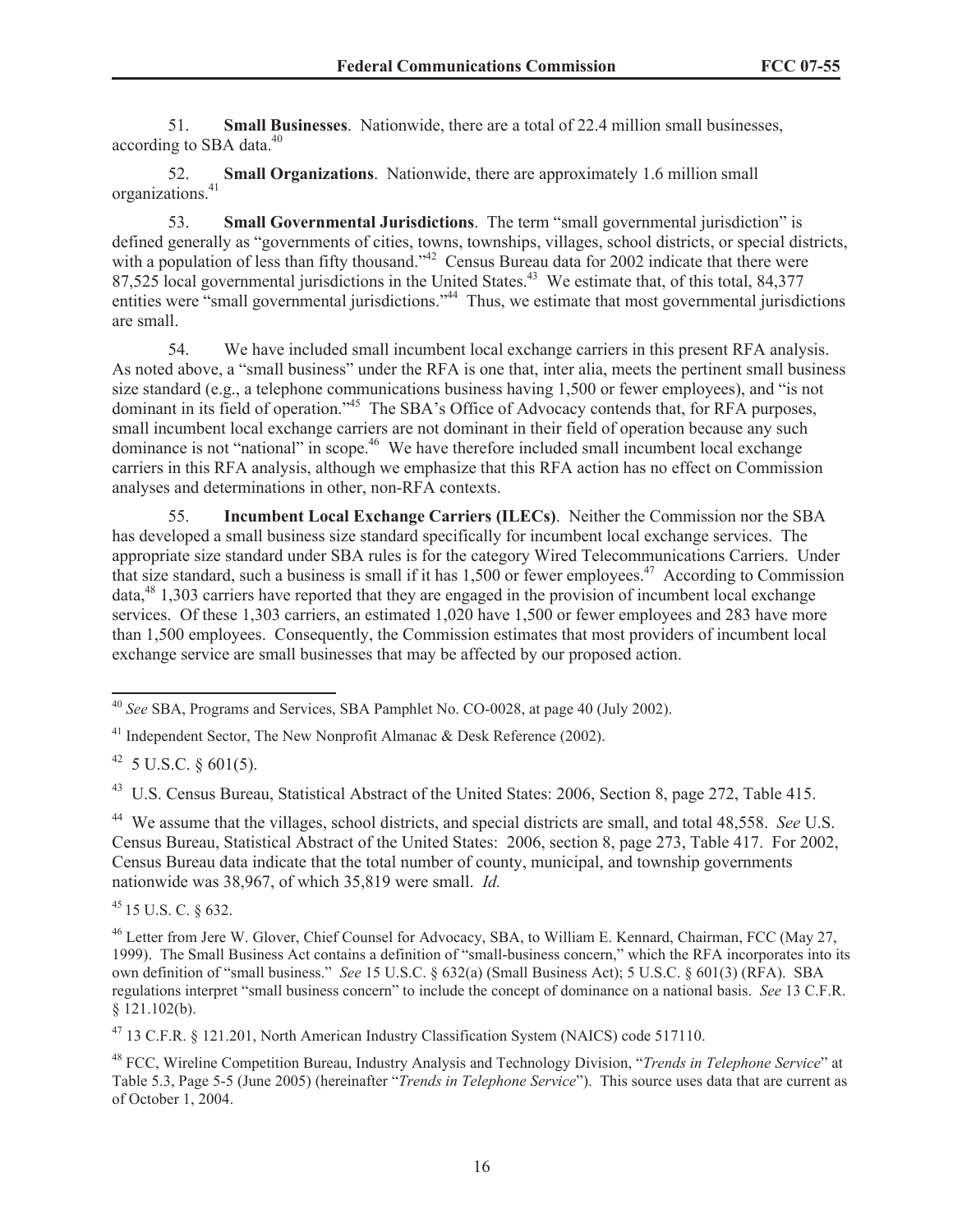56. **Competitive Local Exchange Carriers (CLECs), Competitive Access Providers (CAPs), "Shared-Tenant Service Providers," and "Other Local Service Providers."** Neither the Commission nor the SBA has developed a small business size standard specifically for these service providers. The appropriate size standard under SBA rules is for the category Wired Telecommunications Carriers. Under that size standard, such a business is small if it has 1,500 or fewer employees.<sup>49</sup> According to Commission data,  $50\,769$  carriers have reported that they are engaged in the provision of either competitive access provider services or competitive local exchange carrier services. Of these 769 carriers, an estimated 676 have 1,500 or fewer employees and 94 have more than 1,500 employees. In addition, 12 carriers have reported that they are "Shared-Tenant Service Providers," and all 12 are estimated to have 1.500 or fewer employees. In addition, 39 carriers have reported that they are "Other Local Service Providers." Of the 39, an estimated 38 have 1,500 or fewer employees and one has more than 1,500 employees. Consequently, the Commission estimates that most providers of competitive local exchange service, competitive access providers, "Shared-Tenant Service Providers," and "Other Local Service Providers" are small entities that may be affected by our proposed action.

57. **Local Resellers**. The SBA has developed a small business size standard for the category of Telecommunications Resellers. Under that size standard, such a business is small if it has 1,500 or fewer employees.<sup>51</sup> According to Commission data,<sup>52</sup> 143 carriers have reported that they are engaged in the provision of local resale services. Of these, an estimated 141 have 1,500 or fewer employees and two have more than 1,500 employees. Consequently, the Commission estimates that the majority of local resellers are small entities that may be affected by our proposed action.

58. **Toll Resellers**. The SBA has developed a small business size standard for the category of Telecommunications Resellers. Under that size standard, such a business is small if it has 1,500 or fewer employees.<sup>53</sup> According to Commission data,<sup>54</sup> 770 carriers have reported that they are engaged in the provision of toll resale services. Of these, an estimated 747 have 1,500 or fewer employees and 23 have more than 1,500 employees. Consequently, the Commission estimates that the majority of toll resellers are small entities that may be affected by our proposed action.

59. **Payphone Service Providers (PSPs)**. Neither the Commission nor the SBA has developed a small business size standard specifically for payphone services providers. The appropriate size standard under SBA rules is for the category Wired Telecommunications Carriers. Under that size standard, such a business is small if it has  $1,500$  or fewer employees.<sup>55</sup> According to Commission data,<sup>56</sup> 654 carriers have reported that they are engaged in the provision of payphone services. Of these, an estimated 652 have 1,500 or fewer employees and two have more than 1,500 employees. Consequently, the Commission estimates that the majority of payphone service providers are small entities that may be affected by our proposed action.

60. **Interexchange Carriers (IXCs)**. Neither the Commission nor the SBA has developed a small business size standard specifically for providers of interexchange services. The appropriate size standard under SBA rules is for the category Wired Telecommunications Carriers. Under that size

<sup>49</sup> 13 C.F.R. § 121.201, NAICS code 517110.

<sup>&</sup>lt;sup>50</sup> "Trends in Telephone Service" at Table 5.3.

<sup>51</sup> 13 CFR § 121.201, NAICS code 517310.

<sup>52</sup> "Trends in Telephone Service" at Table 5.3.

<sup>53</sup> 13 CFR § 121.201, NAICS code 517310.

<sup>&</sup>lt;sup>54</sup> "Trends in Telephone Service" at Table 5.3.

<sup>55</sup> 3 CFR § 121.201, NAICS code 517110.

<sup>56</sup> "Trends in Telephone Service" at Table 5.3.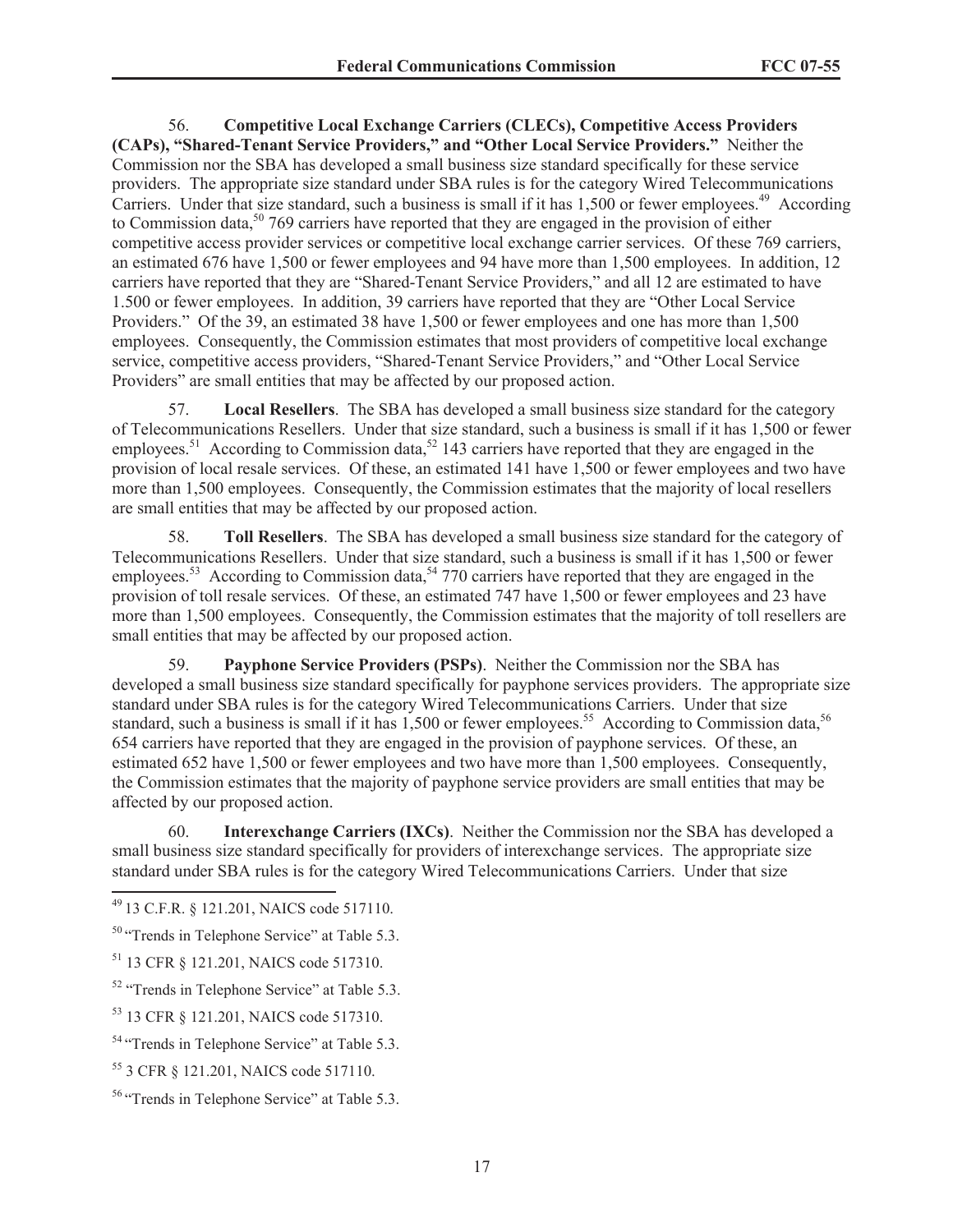standard, such a business is small if it has 1,500 or fewer employees.<sup>57</sup> According to Commission data,<sup>58</sup> 316 carriers have reported that they are engaged in the provision of interexchange service. Of these, an estimated 292 have 1,500 or fewer employees and 24 have more than 1,500 employees. Consequently, the Commission estimates that the majority of IXCs are small entities that may be affected by our proposed action.

61. **Operator Service Providers (OSPs)**. Neither the Commission nor the SBA has developed a small business size standard specifically for operator service providers. The appropriate size standard under SBA rules is for the category Wired Telecommunications Carriers. Under that size standard, such a business is small if it has  $1,500$  or fewer employees.<sup>59</sup> According to Commission data,<sup>60</sup> 23 carriers have reported that they are engaged in the provision of operator services. Of these, an estimated 20 have 1,500 or fewer employees and three have more than 1,500 employees. Consequently, the Commission estimates that the majority of OSPs are small entities that may be affected by our proposed action.

62. **Prepaid Calling Card Providers**. Neither the Commission nor the SBA has developed a small business size standard specifically for prepaid calling card providers. The appropriate size standard under SBA rules is for the category Telecommunications Resellers. Under that size standard, such a business is small if it has 1,500 or fewer employees.<sup>61</sup> According to Commission data,<sup>62</sup> 89 carriers have reported that they are engaged in the provision of prepaid calling cards. Of these, an estimated 88 have 1,500 or fewer employees and one has more than 1,500 employees. Consequently, the Commission estimates that the majority of prepaid calling card providers are small entities that may be affected by our proposed action.

63. **800 and 800-Like Service Subscribers**. <sup>63</sup> Neither the Commission nor the SBA has developed a small business size standard specifically for 800 and 800-like service ("toll free") subscribers. The appropriate size standard under SBA rules is for the category Telecommunications Resellers. Under that size standard, such a business is small if it has  $1,500$  or fewer employees.<sup>64</sup> The most reliable source of information regarding the number of these service subscribers appears to be data the Commission receives from Database Service Management on the 800, 866, 877, and 888 numbers in use.<sup>65</sup> According to our data, at the end of December 2004, the number of 800 numbers assigned was 7,540,453; the number of 888 numbers assigned was 5,947,789; the number of 877 numbers assigned was 4,805,568; and the number of 866 numbers assigned was 5,011,291. We do not have data specifying the number of these subscribers that are independently owned and operated or have 1,500 or fewer employees, and thus are unable at this time to estimate with greater precision the number of toll free subscribers that would qualify as small businesses under the SBA size standard. Consequently, we estimate that there are 7,540,453 or fewer small entity 800 subscribers; 5,947,789 or fewer small entity 888 subscribers; 4,805,568 or fewer small entity 877 subscribers, and 5,011,291 or fewer entity 866 subscribers.

<sup>57</sup> 13 C.F.R. § 121.201, NAICS code 517110.

<sup>58</sup> "*Trends in Telephone Service*" at Table 5.3.

<sup>59</sup> 13 C.F.R. § 121.201, NAICS code 517110.

<sup>60</sup> "*Trends in Telephone Service*" at Table 5.3.

<sup>61</sup> 13 C.F.R. § 121.201, NAICS code 517310.

<sup>62</sup> "*Trends in Telephone Service*" at Table 5.3.

 $63$  We include all toll-free number subscribers in this category, including those for 888 numbers.

<sup>64</sup> 13 C.F.R. § 121.201, NAICS code 517310.

<sup>65</sup> "*Trends in Telephone Service"* at Tables 18.4, 18.5, 18.6, and 18.7.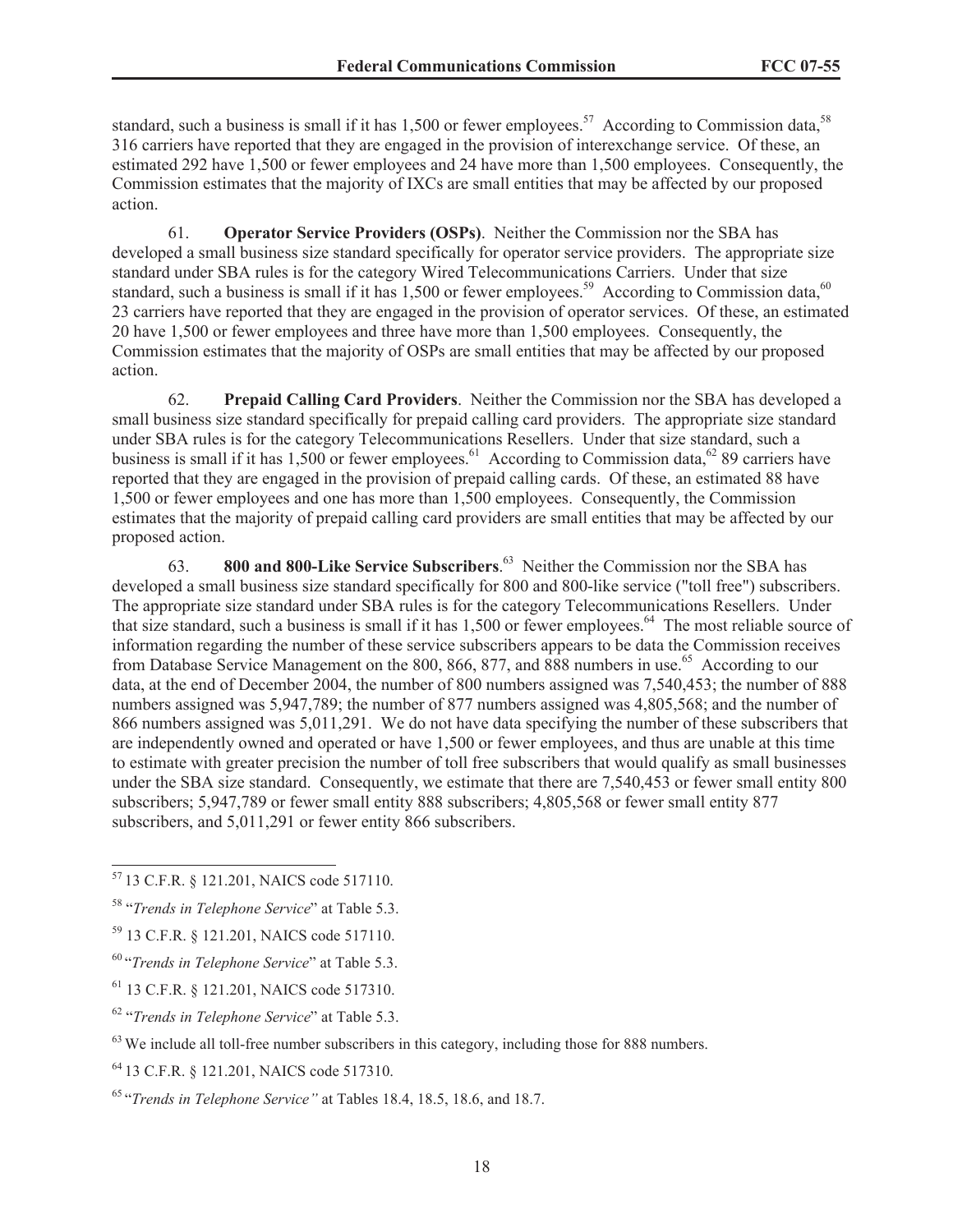64. **International Service Providers**. There is no small business size standard developed specifically for providers of international service. The appropriate size standards under SBA rules are for the two broad census categories of "Satellite Telecommunications" and "Other Telecommunications." Under both categories, such a business is small if it has \$13.5 million or less in average annual receipts.<sup>66</sup>

65. The first category of Satellite Telecommunications "comprises establishments primarily engaged in providing point-to-point telecommunications services to other establishments in the telecommunications and broadcasting industries by forwarding and receiving communications signals via a system of satellites or reselling satellite telecommunications."<sup>67</sup> For this category, Census Bureau data for 2002 show that there were a total of 371 firms that operated for the entire year.<sup>68</sup> Of this total, 307 firms had annual receipts of under \$10 million, and 26 firms had receipts of \$10 million to \$24,999,999.<sup>69</sup> Consequently, we estimate that the majority of Satellite Telecommunications firms are small entities that might be affected by our action.

66. The second category of Other Telecommunications "comprises establishments primarily engaged in (1) providing specialized telecommunications applications, such as satellite tracking, communications telemetry, and radar station operations; or (2) providing satellite terminal stations and associated facilities operationally connected with one or more terrestrial communications systems and capable of transmitting telecommunications to or receiving telecommunications from satellite systems."<sup>70</sup> For this category, Census Bureau data for 2002 show that there were a total of 332 firms that operated for the entire year.<sup>71</sup> Of this total, 259 firms had annual receipts of under \$10 million and 15 firms had annual receipts of \$10 million to \$24,999,999.<sup>72</sup> Consequently, we estimate that the majority of Other Telecommunications firms are small entities that might be affected by our action.

67. **Wireless Service Providers**. The SBA has developed a small business size standard for wireless firms within the two broad economic census categories of "Paging"<sup>73</sup> and "Cellular and Other Wireless Telecommunications."<sup>74</sup> Under both categories, the SBA deems a wireless business to be small if it has 1,500 or fewer employees. For the census category of Paging, Census Bureau data for 2002 show that there were 807 firms in this category that operated for the entire year.<sup>75</sup> Of this total, 804 firms had employment of 999 or fewer employees, and three firms had employment of 1,000 employees or more.<sup>76</sup>

 $72$  *Id.* An additional 14 firms had annual receipts of \$25 million or more.

<sup>73</sup> 13 C.F.R. § 121.201, NAICS code 517211.

<sup>74</sup> 13 C.F.R. § 121.201, NAICS code 517212.

<sup>66</sup> 13 C.F.R. § 121.201 , NAICS codes 517410 and 517910.

<sup>67</sup> U.S. Census Bureau, 2002 NAICS Definitions, "517410 Satellite Telecommunications"; http://www.census.gov/epcd/naics02/def/NDEF517.HTM.

<sup>68</sup> U.S. Census Bureau, 2002 Economic Census, Subject Series: Information, "Establishment and Firm Size (Including Legal Form of Organization)," Table 4, NAICS code 517410 (issued Nov. 2005). <sup>69</sup> *Id.* An additional 38 firms had annual receipts of \$25 million or more.

<sup>70</sup> U.S. Census Bureau, 2002 NAICS Definitions, "517910 Other Telecommunications"; http://www.census.gov/epcd/naics02/def/NDEF517.HTM.

<sup>71</sup> U.S. Census Bureau, 2002 Economic Census, Subject Series: Information, "Establishment and Firm Size (Including Legal Form of Organization)," Table 4, NAICS code 517910 (issued Nov. 2005).

<sup>75</sup> U.S. Census Bureau, 2002 Economic Census, Subject Series: Information, "Establishment and Firm Size (Including Legal Form of Organization," Table 5, NAICS code 517211 (issued Nov. 2005).

<sup>&</sup>lt;sup>76</sup> *Id.* The census data do not provide a more precise estimate of the number of firms that have employment of 1.500 or fewer employees; the largest category provided is for firms with "1000 employees or more."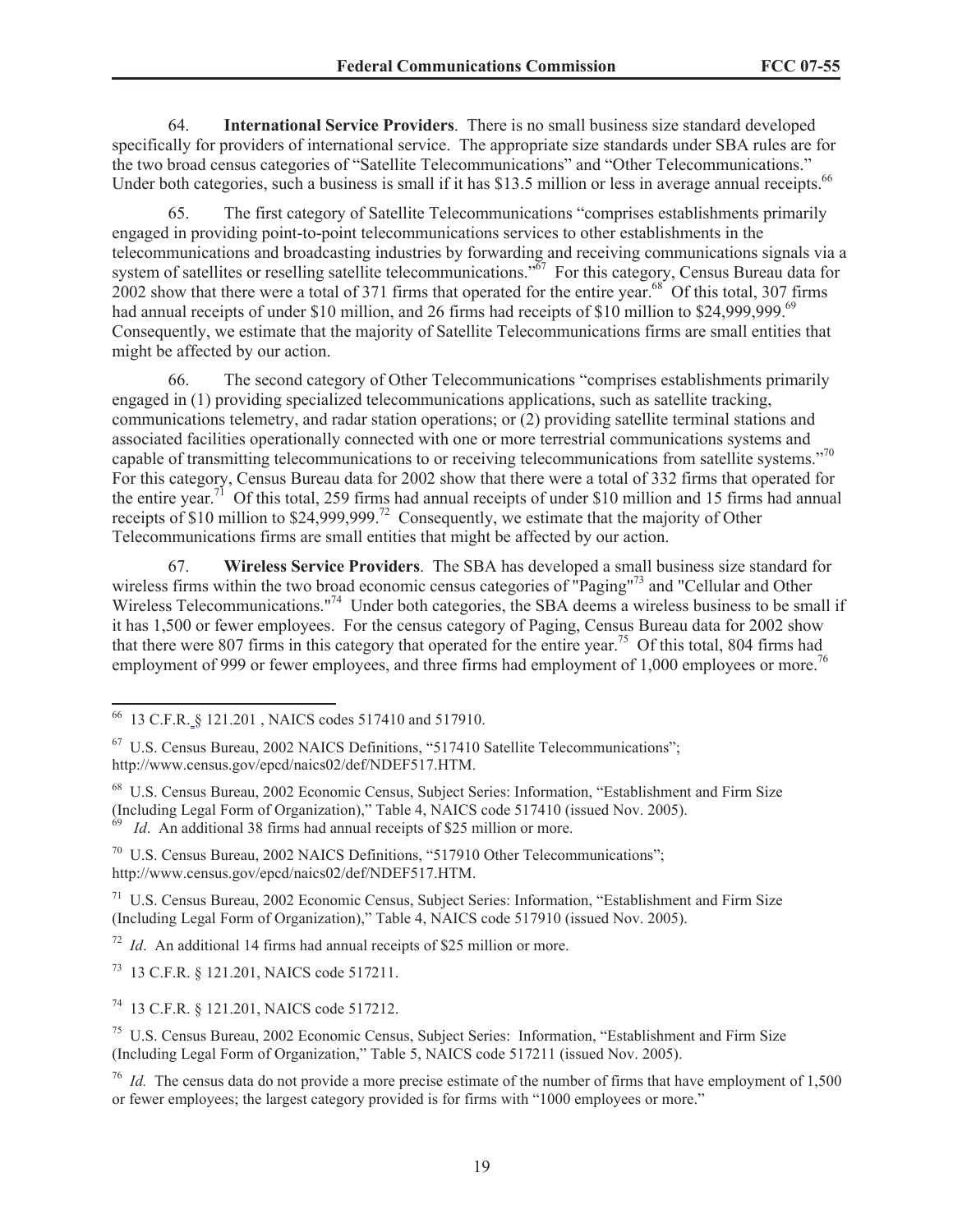Thus, under this category and associated small business size standard, the majority of firms can be considered small. For the census category of Cellular and Other Wireless Telecommunications, Census Bureau data for 2002 show that there were 1,397 firms in this category that operated for the entire year.<sup>77</sup> Of this total, 1,378 firms had employment of 999 or fewer employees, and 19 firms had employment of 1,000 employees or more.<sup>78</sup> Thus, under this second category and size standard, the majority of firms can, again, be considered small.

68. **Internet Service Providers**. The SBA has developed a small business size standard for Internet Service Providers. This category comprises establishments "primarily engaged in providing direct access through telecommunications networks to computer-held information compiled or published by others."<sup>79</sup> Under the SBA size standard, such a business is small if it has average annual receipts of \$21 million or less.<sup>80</sup> According to Census Bureau data for 1997, there were 2,751 firms in this category that operated for the entire year.<sup>81</sup> Of these, 2,659 firms had annual receipts of under \$10 million, and an additional 67 firms had receipts of between \$10 million and \$24,999,999.<sup>82</sup> Thus, under this size standard, the great majority of firms can be considered small entities.

69. **Cellular Licensees**. The SBA has developed a small business size standard for wireless firms within the two broad economic census categories of "Paging"<sup>83</sup> and "Cellular and Other Wireless Telecommunications."<sup>84</sup> Under both categories, the SBA deems a wireless business to be small if it has 1,500 or fewer employees. For the census category of Paging, Census Bureau data for 2002 show that there were 807 firms in this category that operated for the entire year.<sup>85</sup> Of this total, 804 firms had employment of 999 or fewer employees, and three firms had employment of 1,000 employees or more.<sup>86</sup> Thus, under this category and associated small business size standard, the majority of firms can be considered small. For the census category of Cellular and Other Wireless Telecommunications, Census Bureau data for 2002 show that there were 1,397 firms in this category that operated for the entire year.<sup>87</sup> Of this total, 1,378 firms had employment of 999 or fewer employees, and 19 firms had employment of 1,000 employees or

<sup>80</sup> 13 C.F.R. § 121.201, NAICS code 518111.

<sup>81</sup> U.S. Census Bureau, 1997 Economic Census, Subject Series: "Information," Table 4, Receipts Size of Firms Subject to Federal Income Tax: 1997, NAICS code 514191 (issued October 2000).

<sup>82</sup> U.S. Census Bureau, 1997 Economic Census, Subject Series: "Information," Table 4, Receipts Size of Firms Subject to Federal Income Tax: 1997, NAICS code 514191 (issued October 2000).

<sup>83</sup> 13 C.F.R. § 121.201, NAICS code 517211.

<sup>84</sup> 13 C.F.R. § 121.201, NAICS code 517212.

<sup>85</sup> U.S. Census Bureau, 2002 Economic Census, Subject Series: Information, "Establishment and Firm Size (Including Legal Form of Organization," Table 5, NAICS code 517211 (issued Nov. 2005).

<sup>77</sup> U.S. Census Bureau, 2002 Economic Census, Subject Series: Information, "Establishment and Firm Size (Including Legal Form of Organization," Table 5, NAICS code 517212 (issued Nov. 2005).

<sup>&</sup>lt;sup>78</sup> *Id.* The census data do not provide a more precise estimate of the number of firms that have employment of 1,500 or fewer employees; the largest category provided is for firms with "1000 employees or more."

 $79$  Office of Management and Budget, North American Industry Classification System, page 515 (1997). NAICS code 518111, "On-Line Information Services."

<sup>&</sup>lt;sup>86</sup> *Id.* The census data do not provide a more precise estimate of the number of firms that have employment of 1,500 or fewer employees; the largest category provided is for firms with "1000 employees or more."

<sup>87</sup> U.S. Census Bureau, 2002 Economic Census, Subject Series: Information, "Establishment and Firm Size (Including Legal Form of Organization," Table 5, NAICS code 517212 (issued Nov. 2005).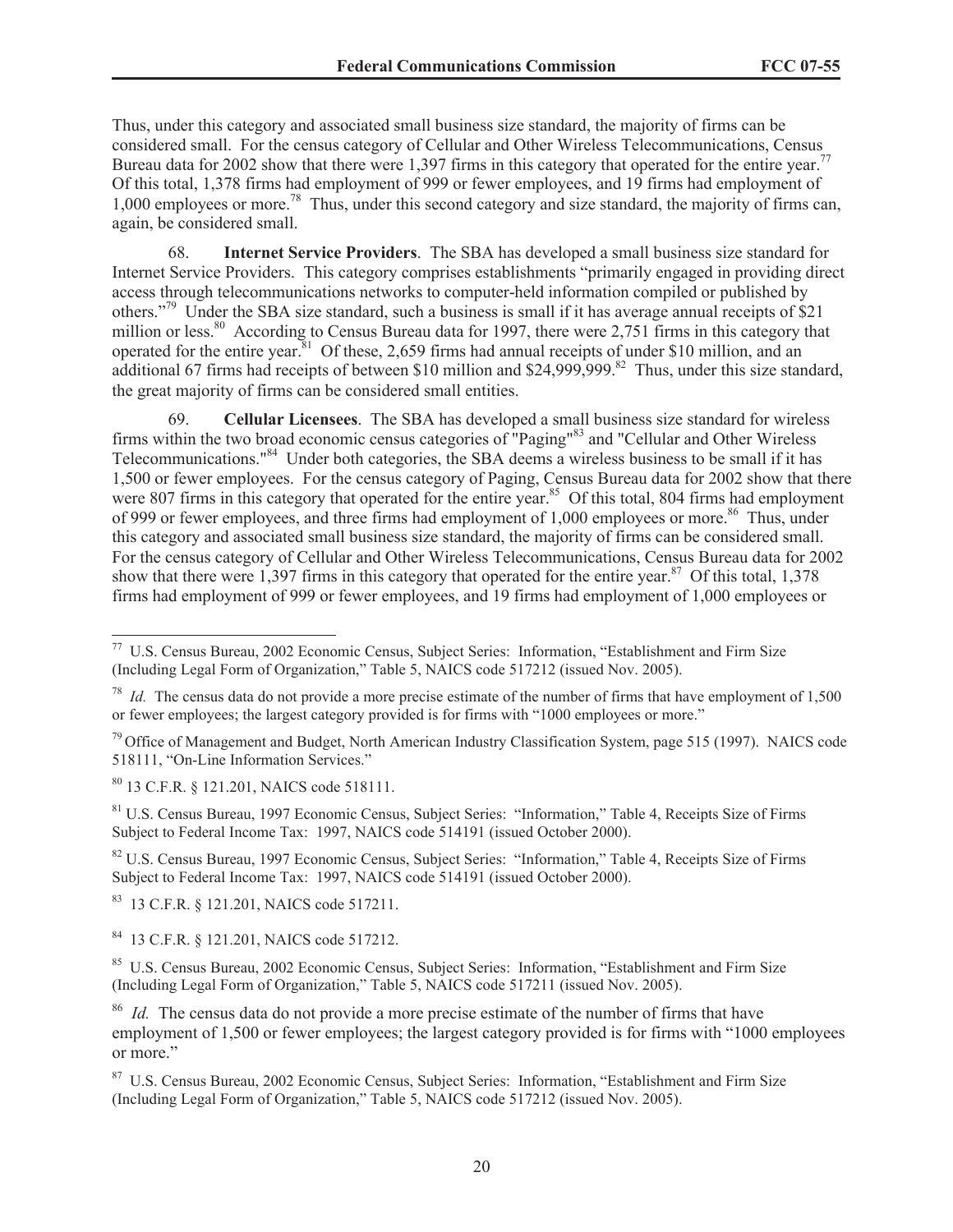more.<sup>88</sup> Thus, under this second category and size standard, the majority of firms can, again, be considered small.

70. **Common Carrier Paging**. As noted, the SBA has developed a small business size standard for wireless firms within the broad economic census categories of "Cellular and Other Wireless Telecommunications."<sup>89</sup> Under this SBA category, a wireless business is small if it has 1,500 or fewer employees. For the census category of Paging, U.S. Census Bureau data for 1997 show that there were 1,320 firms in this category, total, that operated for the entire year.<sup>90</sup> Of this total, 1,303 firms had employment of 999 or fewer employees, and an additional 17 firms had employment of 1,000 employees or more.<sup>91</sup> Thus, under this category and associated small business size standard, the great majority of firms can be considered small.

71. In addition, in the Paging Second Report and Order, the Commission adopted a size standard for "small businesses" for purposes of determining their eligibility for special provisions such as bidding credits and installment payments.<sup>92</sup> A small business is an entity that, together with its affiliates and controlling principals, has average gross revenues not exceeding \$15 million for the preceding three years.<sup>93</sup> The SBA has approved this definition.<sup>94</sup> An auction of Metropolitan Economic Area (MEA) licenses commenced on February 24, 2000, and closed on March 2, 2000. Of the 2,499 licenses auctioned, 985 were sold.<sup>95</sup> Fifty-seven companies claiming small business status won 440 licenses.<sup>96</sup> An auction of MEA and Economic Area (EA) licenses commenced on October 30, 2001, and closed on December 5, 2001. Of the 15,514 licenses auctioned, 5,323 were sold.<sup>97</sup> One hundred thirty-two companies claiming small business status purchased 3,724 licenses. A third auction, consisting of 8,874 licenses in each of 175 EAs and 1,328 licenses in all but three of the 51 MEAs commenced on May 13, 2003, and closed on May 28, 2003. Seventy-seven bidders claiming small or very small business status won 2,093 licenses.<sup>98</sup> Currently, there are approximately 74,000 Common Carrier Paging licenses. According to the most recent *Trends in Telephone Service*, 408 private and common carriers reported that they were engaged in the provision of either paging or "other mobile" services.<sup>99</sup> Of these, we estimate that 589 are small, under the

<sup>91</sup> U.S. Census Bureau, 1997 Economic Census, Subject Series: "Information," Table 5, Employment Size of Firms Subject to Federal Income Tax: 1997, NAICS code 513321 (issued October 2000). The census data do not provide a more precise estimate of the number of firms that have employment of 1,500 or fewer employees; the largest category provided is "Firms with 1000 employees or more."

 $92$  Revision of Part 22 and Part 90 of the Commission's Rules to Facilitate Future Development of Paging Systems, Second Report and Order, 12 FCC Rcd 2732, 2811-2812, paras. 178-181 (Paging Second Report and Order); *see also* Revision of Part 22 and Part 90 of the Commission's Rules to Facilitate Future Development of Paging Systems, Memorandum Opinion and Order on Reconsideration, 14 FCC Rcd 10030, 10085-10088, paras. 98-107 (1999).

<sup>93</sup> Paging Second Report and Order, 12 FCC Rcd at 2811, para. 179.

<sup>94</sup> *See* Letter to Amy Zoslov, Chief, Auctions and Industry Analysis Division, Wireless Telecommunications Bureau, from Aida Alvarez, Administrator, Small Business Administration, dated Dec. 2, 1998.

<sup>95</sup> *See* "929 and 931 MHz Paging Auction Closes," Public Notice, 15 FCC Rcd 4858 (WTB 2000).

<sup>96</sup> *See* "929 and 931 MHz Paging Auction Closes," Public Notice, 15 FCC Rcd 4858 (WTB 2000).

<sup>97</sup> See "Lower and Upper Paging Band Auction Closes," Public Notice, 16 FCC Rcd 21821 (WTB 2002).

<sup>98</sup> *See* "Lower and Upper Paging Bands Auction Closes," Public Notice, 18 FCC Rcd 11154 (WTB 2003).

<sup>&</sup>lt;sup>88</sup> *Id.* The census data do not provide a more precise estimate of the number of firms that have employment of 1,500 or fewer employees; the largest category provided is for firms with "1000 employees or more."

<sup>89</sup> 13 C.F.R. § 121.201, NAICS code 513322 (changed to 517212 in October 2002).

<sup>90</sup> U.S. Census Bureau, 1997 Economic Census, Subject Series: "Information," Table 5, Employment Size of Firms Subject to Federal Income Tax: 1997, NAICS code 513321 (issued October 2000).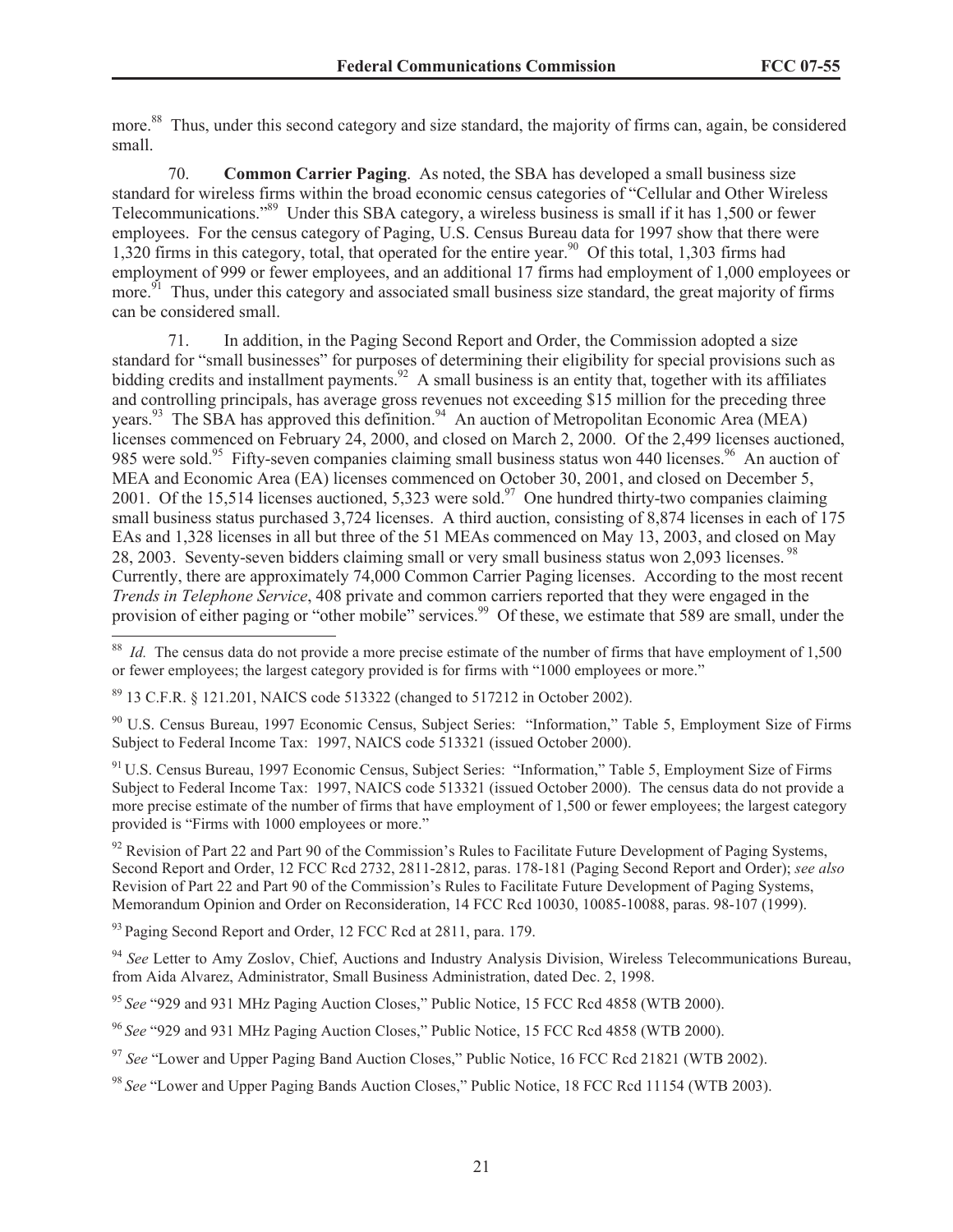SBA-approved small business size standard.<sup>100</sup> We estimate that the majority of common carrier paging providers would qualify as small entities under the SBA definition.

72. **Wireless Communications Services**. This service can be used for fixed, mobile, radiolocation, and digital audio broadcasting satellite uses. The Commission defined "small business" for the wireless communications services (WCS) auction as an entity with average gross revenues of \$40 million for each of the three preceding years, and a "very small business" as an entity with average gross revenues of \$15 million for each of the three preceding years.<sup>101</sup> The SBA has approved these definitions.<sup>102</sup> The Commission auctioned geographic area licenses in the WCS service. In the auction, which commenced on April 15, 1997 and closed on April 25, 1997, there were seven bidders that won 31 licenses that qualified as very small business entities, and one bidder that won one license that qualified as a small business entity. An auction for one license in the 1670-1674 MHz band commenced on April 30, 2003 and closed the same day. One license was awarded. The winning bidder was not a small entity.

73. **Wireless Telephony**. Wireless telephony includes cellular, personal communications services, and specialized mobile radio telephony carriers. The SBA has developed a small business size standard for "Cellular and Other Wireless Telecommunications" services.<sup>103</sup> Under the SBA small business size standard, a business is small if it has 1,500 or fewer employees.<sup>104</sup> According to *Trends in Telephone Service* data, 437 carriers reported that they were engaged in wireless telephony.<sup>105</sup> We have estimated that 260 of these are small under the SBA small business size standard.

74. **Broadband Personal Communications Service**. The broadband personal communications services (PCS) spectrum is divided into six frequency blocks designated A through F, and the Commission has held auctions for each block. The Commission has created a small business size standard for Blocks C and F as an entity that has average gross revenues of less than \$40 million in the three previous calendar years.<sup>106</sup> For Block F, an additional small business size standard for "very small business" was added and is defined as an entity that, together with its affiliates, has average gross revenues of not more than \$15 million for the preceding three calendar years.<sup>107</sup> These small business size standards, in the context of broadband PCS auctions, have been approved by the SBA.<sup>108</sup> No small businesses within the SBA-approved small business size standards bid successfully for licenses in Blocks A and B. There were 90 winning bidders that qualified as small entities in the Block C auctions. A total of 93 "small" and

<sup>102</sup> *See* Letter to Amy Zoslov, Chief, Auctions and Industry Analysis Division, Wireless Telecommunications Bureau, FCC, from Aida Alvarez, Administrator, SBA (Dec. 2, 1998).

<sup>103</sup> 13 C.F.R. § 121.201, NAICS code 517212.

<sup>104</sup> 13 C.F.R. § 121.201, NAICS code 517212.

<sup>105</sup> "*Trends in Telephone Service*" at Table 5.3.

<sup>106</sup> *See* Amendment of Parts 20 and 24 of the Commission's Rules – Broadband PCS Competitive Bidding and the Commercial Mobile Radio Service Spectrum Cap, *Report and Order*, 11 FCC Rcd 7824, 7850-7852, paras. 57-60 (1996); *see also* 47 C.F.R. § 24.720(b).

<sup>107</sup> *See* Amendment of Parts 20 and 24 of the Commission's Rules – Broadband PCS Competitive Bidding and the Commercial Mobile Radio Service Spectrum Cap, *Report and Order*, 11 FCC Rcd 7824, 7852, para. 60.

<sup>108</sup> *See* Letter to Amy Zoslov, Chief, Auctions and Industry Analysis Division, Wireless Telecommunications Bureau, FCC, from Aida Alvarez, Administrator, SBA (Dec. 2, 1998).

<sup>(...</sup>continued from previous page) 99 " *Trends in Telephone Service"* at Table 5.3.

<sup>100</sup> 13 C.F.R. § 121.201, NAICS code 517211.

<sup>101</sup> *Amendment of the Commission's Rules to Establish Part 27, the Wireless Communications Service (WCS)*, Report and Order, 12 FCC Rcd 10785, 10879, para. 194 (1997).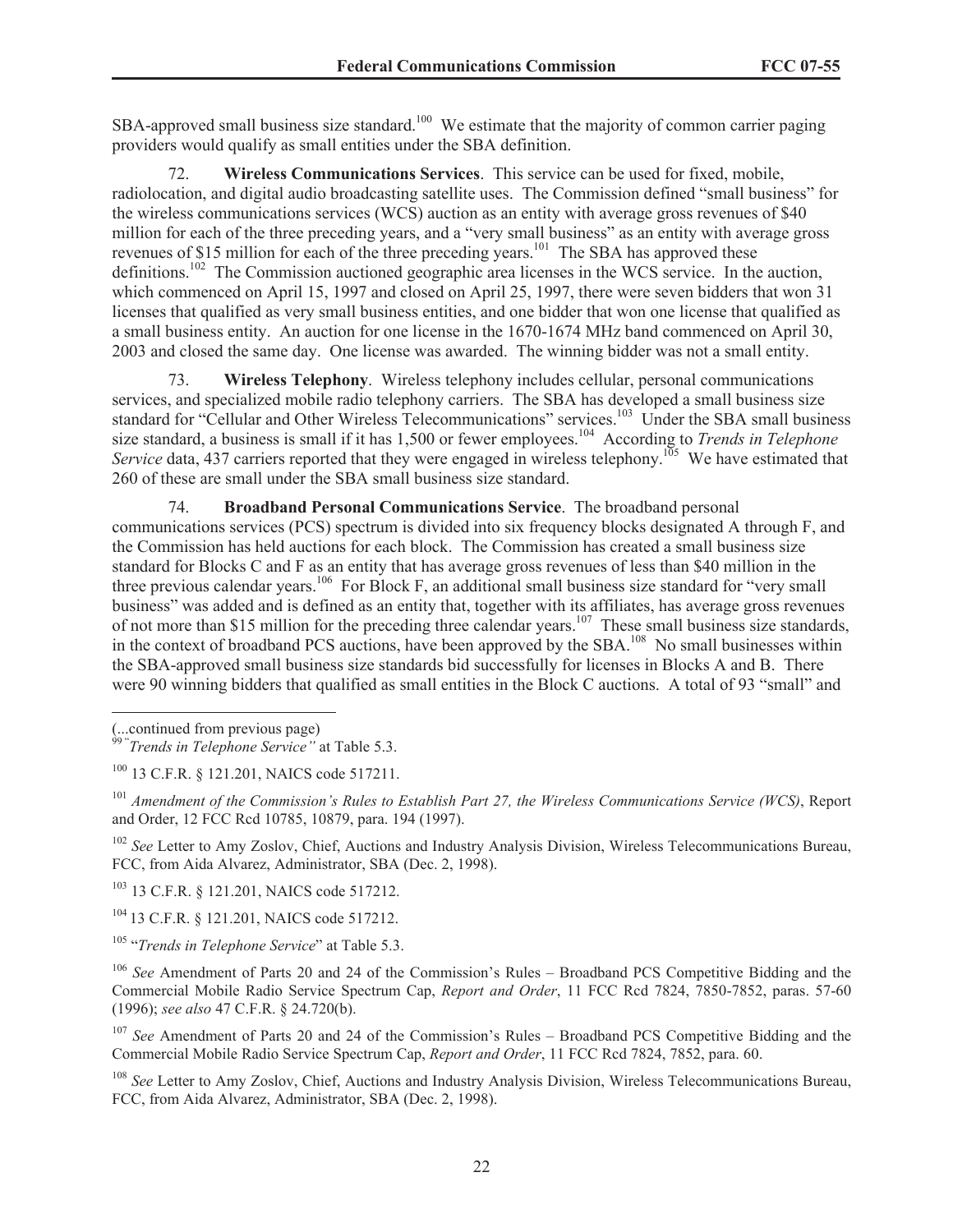"very small" business bidders won approximately 40 percent of the 1,479 licenses for Blocks D, E, and F.<sup>109</sup> On March 23, 1999, the Commission reauctioned 155 C, D, E, and F Block licenses; there were 113 small business winning bidders. $110$ 

75. On January 26, 2001, the Commission completed the auction of 422 C and F Broadband PCS licenses in Auction No. 35. Of the 35 winning bidders in this auction, 29 qualified as "small" or "very small" businesses.<sup>111</sup> Subsequent events, concerning Auction 35, including judicial and agency determinations, resulted in a total of 163 C and F Block licenses being available for grant. On February 15, 2005, the Commission completed an auction of 188 C block licenses and 21 F block licenses in Auction No. 58. There were 24 winning bidders for 217 licenses.<sup>112</sup> Of the 24 winning bidders, 16 claimed small business status and won 156 licenses.

76. **Narrowband Personal Communications Services**. The Commission held an auction for Narrowband PCS licenses that commenced on July 25, 1994, and closed on July 29, 1994. A second auction commenced on October 26, 1994 and closed on November 8, 1994. For purposes of the first two Narrowband PCS auctions, "small businesses" were entities with average gross revenues for the prior three calendar years of \$40 million or less.<sup>113</sup> Through these auctions, the Commission awarded a total of 41 licenses, 11 of which were obtained by four small businesses.<sup>114</sup> To ensure meaningful participation by small business entities in future auctions, the Commission adopted a two-tiered small business size standard in the Narrowband PCS Second Report and Order.<sup>115</sup> A "small business" is an entity that, together with affiliates and controlling interests, has average gross revenues for the three preceding years of not more than \$40 million.<sup>116</sup> A "very small business" is an entity that, together with affiliates and controlling interests, has average gross revenues for the three preceding years of not more than \$15 million.<sup>117</sup> The SBA has approved these small business size standards.<sup>118</sup> A third auction commenced on October 3, 2001

<sup>109</sup> FCC News, "Broadband PCS, D. E and F Block Auction Closes," No. 71744 (rel. Jan. 14, 1997).

<sup>110</sup> *See* "C, D, E, and F Block Broadband PCS Auction Closes," *Public Notice*, 14 FCC Rcd 6688 (WTB 1999).

<sup>111</sup> *See* "C and F Block Broadband PCS Auction Closes; Winning Bidders Announced," *Public Notice*, 16 FCC Rcd 2339 (2001).

<sup>112</sup> *See* "Broadband PCS Spectrum Auction Closes; Winning Bidders Announced for Auction No. 58", *Public Notice,*20 FCC Rcd 3703 (2005).

<sup>113</sup> Implementation of Section 309(j) of the Communications Act – Competitive Bidding Narrowband PCS, *Third Memorandum Opinion and Order and Further Notice of Proposed Rulemaking*, 10 FCC Rcd 175, 196, para. 46 (1994).

<sup>114</sup> *See* "Announcing the High Bidders in the Auction of ten Nationwide Narrowband PCS Licenses, Winning Bids Total \$617,006,674," *Public Notice*, PNWL 94-004 (rel. Aug. 2, 1994); "Announcing the High Bidders in the Auction of 30 Regional Narrowband PCS Licenses; Winning Bids Total \$490,901,787," *Public Notice*, PNWL 94-27 (rel. Nov. 9, 1994).

<sup>115</sup> Amendment of the Commission's Rules to Establish New Personal Communications Services, Narrowband PCS, *Second Report and Order and Second Further Notice of Proposed Rule Making*, 15 FCC Rcd 10456, 10476, para. 40  $(2000)$ .

<sup>116</sup> Amendment of the Commission's Rules to Establish New Personal Communications Services, Narrowband PCS, *Second Report and Order and Second Further Notice of Proposed Rule Making*, 15 FCC Rcd 10456, 10476, para. 40 (2000).

<sup>117</sup> Amendment of the Commission's Rules to Establish New Personal Communications Services, Narrowband PCS, *Second Report and Order and Second Further Notice of Proposed Rule Making*, 15 FCC Rcd 10456, 10476, para. 40 (2000).

<sup>118</sup> *See* Letter to Amy Zoslov, Chief, Auctions and Industry Analysis Division, Wireless Telecommunications Bureau, Federal Communications Commission, from Aida Alvarez, Administrator, Small Business Administration, dated Dec. 2, 1998.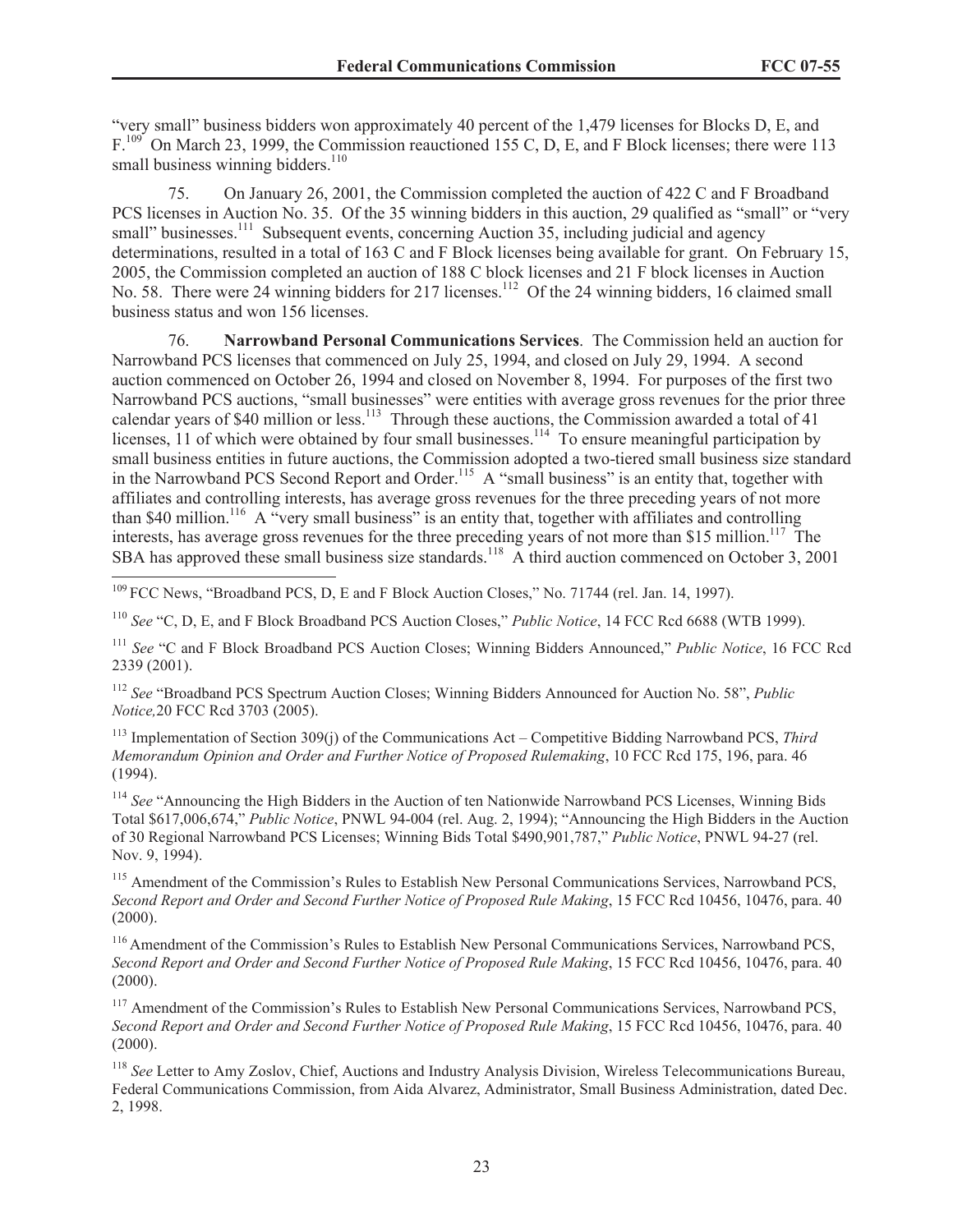and closed on October 16, 2001. Here, five bidders won 317 (Metropolitan Trading Areas and nationwide) licenses.<sup>119</sup> Three of these claimed status as a small or very small entity and won 311 licenses.

77. **Lower 700 MHz Band Licenses**. We adopted criteria for defining three groups of small businesses for purposes of determining their eligibility for special provisions such as bidding credits.<sup>120</sup> We have defined a "small business" as an entity that, together with its affiliates and controlling principals, has average gross revenues not exceeding \$40 million for the preceding three years.<sup>121</sup> A "very small business" is defined as an entity that, together with its affiliates and controlling principals, has average gross revenues that are not more than \$15 million for the preceding three years.<sup>122</sup> Additionally, the lower 700 MHz Service has a third category of small business status that may be claimed for Metropolitan/Rural Service Area (MSA/RSA) licenses. The third category is "entrepreneur," which is defined as an entity that, together with its affiliates and controlling principals, has average gross revenues that are not more than \$3 million for the preceding three years.<sup>123</sup> The SBA has approved these small size standards.<sup>124</sup> An auction of 740 licenses (one license in each of the 734 MSAs/RSAs and one license in each of the six Economic Area Groupings (EAGs)) commenced on August 27, 2002, and closed on September 18, 2002. Of the 740 licenses available for auction, 484 licenses were sold to 102 winning bidders. Seventy-two of the winning bidders claimed small business, very small business or entrepreneur status and won a total of 329 licenses. <sup>125</sup> A second auction commenced on May 28, 2003, and closed on June 13, 2003, and included 256 licenses: 5 EAG licenses and 476 Cellular Market Area licenses.<sup>126</sup> Seventeen winning bidders claimed small or very small business status and won 60 licenses, and nine winning bidders claimed entrepreneur status and won 154 licenses.<sup>127</sup> On July 26, 2005, the Commission completed an auction of 5 licenses in the Lower 700 MHz band (Auction No. 60). There were three winning bidders for five licenses. All three winning bidders claimed small business status.

78. **Upper 700 MHz Band Licenses**. The Commission released a Report and Order, authorizing service in the upper 700 MHz band.<sup>128</sup> This auction, previously scheduled for January 13, 2003, has been postponed.<sup>129</sup>

79. **700 MHz Guard Band Licenses**. In the 700 MHz Guard Band Order, we adopted size standards for "small businesses" and "very small businesses" for purposes of determining their eligibility

<sup>120</sup> *See* Reallocation and Service Rules for the 698-746 MHz Spectrum Band (Television Channels 52-59), *Report and Order*, 17 FCC Rcd 1022 (2002).

<sup>121</sup> *See* Reallocation and Service Rules for the 698-746 MHz Spectrum Band (Television Channels 52-59), *Report and Order*, 17 FCC Rcd 1022, 1087-88, para. 172 (2002).

<sup>122</sup> *See* Reallocation and Service Rules for the 698-746 MHz Spectrum Band (Television Channels 52-59), *Report and Order*, 17 FCC Rcd 1022, 1087-88, para. 172 (2002).

<sup>123</sup> *See* Reallocation and Service Rules for the 698-746 MHz Spectrum Band (Television Channels 52-59), *Report and Order*, 17 FCC Rcd 1022, 1088, para. 173 (2002).

<sup>124</sup>See Letter to Thomas Sugrue, Chief, Wireless Telecommunications Bureau, Federal Communications Commission, from Aida Alvarez, Administrator, Small Business Administration, dated Aug. 10, 1999.

<sup>125</sup> *See* "Lower 700 MHz Band Auction Closes," *Public Notice*, 17 FCC Rcd 17272 (WTB 2002).

<sup>126</sup> *See* "Lower 700 MHz Band Auction Closes," *Public Notice*, 18 FCC Rcd 11873 (WTB 2003).

<sup>127</sup> *See* "Lower 700 MHz Band Auction Closes," *Public Notice*, 18 FCC Rcd 11873 (WTB 2003).

<sup>128</sup> Service Rules for the 746-764 and 776-794 MHz Bands, and Revisions to Part 27 of the Commission's Rules, *Second Memorandum Opinion and Order*, 16 FCC Rcd 1239 (2001).

<sup>129</sup> *See* "Auction of Licenses for 747-762 and 777-792 MHz Bands (Auction No. 31) Is Rescheduled," *Public Notice*, 16 FCC Rcd 13079 (WTB 2003).

<sup>119</sup> *See* "Narrowband PCS Auction Closes," *Public Notice*, 16 FCC Rcd 18663 (WTB 2001).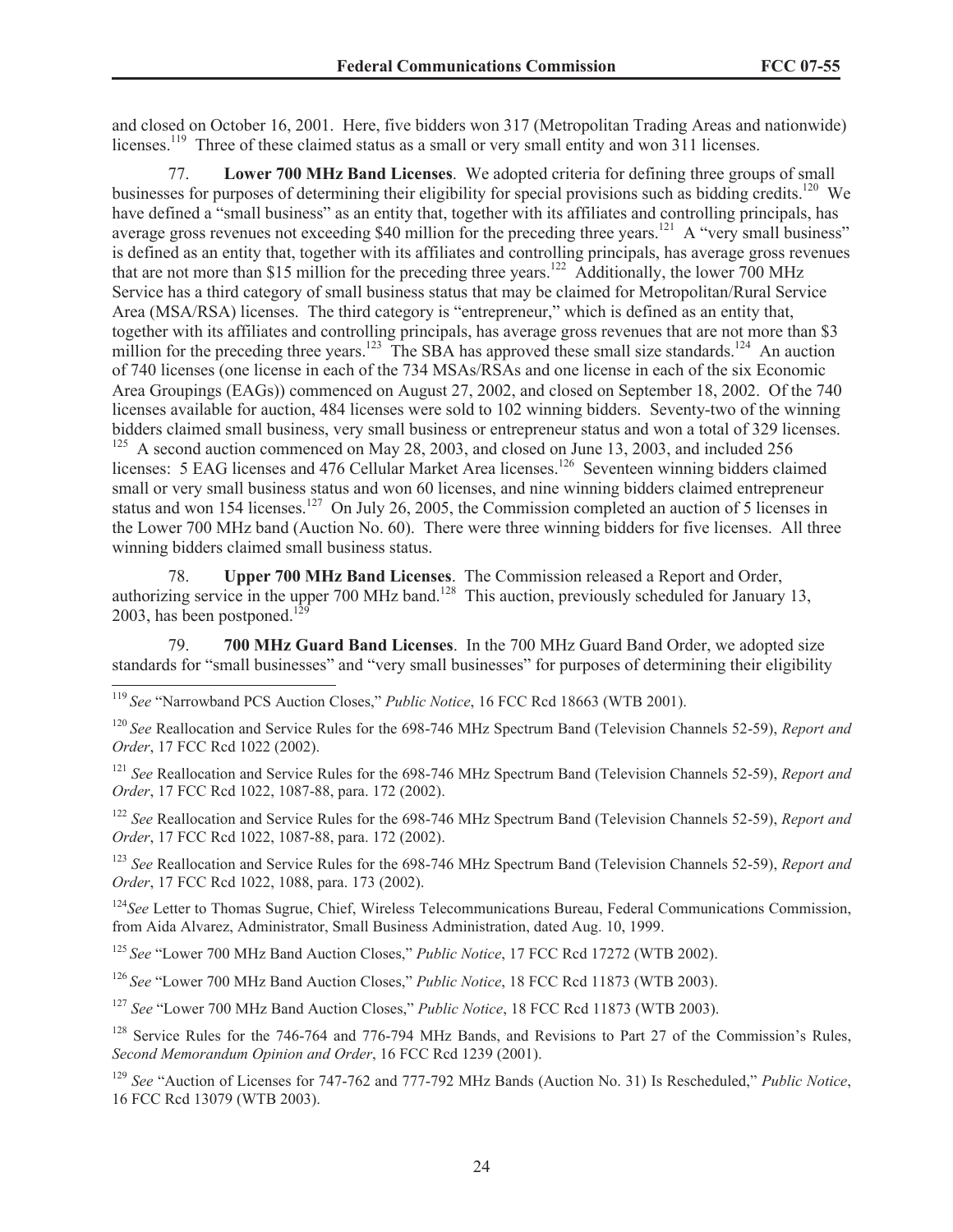for special provisions such as bidding credits and installment payments.<sup>130</sup> A small business in this service is an entity that, together with its affiliates and controlling principals, has average gross revenues not exceeding \$40 million for the preceding three years.<sup>131</sup> Additionally, a very small business is an entity that, together with its affiliates and controlling principals, has average gross revenues that are not more than \$15 million for the preceding three years.<sup>132</sup> SBA approval of these definitions is not required.<sup>133</sup> An auction of 52 Major Economic Area (MEA) licenses commenced on September 6, 2000, and closed on September 21, 2000.<sup>134</sup> Of the 104 licenses auctioned, 96 licenses were sold to nine bidders. Five of these bidders were small businesses that won a total of 26 licenses. A second auction of 700 MHz Guard Band licenses commenced on February 13, 2001, and closed on February 21, 2001. All eight of the licenses auctioned were sold to three bidders. One of these bidders was a small business that won a total of two licenses.<sup>135</sup>

80. **Specialized Mobile Radio**. The Commission awards "small entity" bidding credits in auctions for Specialized Mobile Radio (SMR) geographic area licenses in the 800 MHz and 900 MHz bands to firms that had revenues of no more than \$15 million in each of the three previous calendar years. <sup>136</sup> The Commission awards "very small entity" bidding credits to firms that had revenues of no more than \$3 million in each of the three previous calendar years.<sup>137</sup> The SBA has approved these small business size standards for the 900 MHz Service.<sup>138</sup> The Commission has held auctions for geographic area licenses in the 800 MHz and 900 MHz bands. The 900 MHz SMR auction began on December 5, 1995, and closed on April 15, 1996. Sixty bidders claiming that they qualified as small businesses under the \$15 million size standard won 263 geographic area licenses in the 900 MHz SMR band. The 800 MHz SMR auction for the upper 200 channels began on October 28, 1997, and was completed on December 8, 1997. Ten bidders claiming that they qualified as small businesses under the \$15 million size standard won 38 geographic area licenses for the upper 200 channels in the 800 MHz SMR band.<sup>139</sup> A second auction for the 800 MHz band was held on January 10, 2002 and closed on January 17, 2002 and included 23 BEA licenses. One bidder

<sup>133</sup> *See* Service Rules for the 746-764 MHz Bands, and Revisions to Part 27 of the Commission's Rules, *Second Report and Order*, 15 FCC Rcd 5299, 5343, para. 108 n.246 (for the 746-764 MHz and 776-794 MHz bands, the Commission is exempt from 15 U.S.C. § 632, which requires Federal agencies to obtain SBA approval before adopting small business size standards).

<sup>134</sup>*See* "700 MHz Guard Bands Auction Closes: Winning Bidders Announced," *Public Notice*, 15 FCC Rcd 18026 (2000).

<sup>135</sup> *See* "700 MHz Guard Bands Auction Closes: Winning Bidders Announced," *Public Notice*, 16 FCC Rcd 4590 (WTB 2001).

 $136$  47 C.F.R. § 90.814(b)(1).

 $137$  47 C.F.R. § 90.814(b)(1).

<sup>138</sup>*See* Letter to Thomas Sugrue, Chief, Wireless Telecommunications Bureau, Federal Communications Commission, from Aida Alvarez, Administrator, Small Business Administration, dated Aug. 10, 1999. We note that, although a request was also sent to the SBA requesting approval for the small business size standard for 800 MHz, approval is still pending.

<sup>139</sup> *See* "Correction to Public Notice DA 96-586 'FCC Announces Winning Bidders in the Auction of 1020 Licenses to Provide 900 MHz SMR in Major Trading Areas,'" *Public Notice*, 18 FCC Rcd 18367 (WTB 1996).

<sup>130</sup> *See* Service Rules for the 746-764 MHz Bands, and Revisions to Part 27 of the Commission's Rules, *Second Report and Order*, 15 FCC Rcd 5299 (2000).

<sup>131</sup>*See* Service Rules for the 746-764 MHz Bands, and Revisions to Part 27 of the Commission's Rules, *Second Report and Order*, 15 FCC Rcd 5299, 5343, para. 108 (2000).

<sup>132</sup>*See* Service Rules for the 746-764 MHz Bands, and Revisions to Part 27 of the Commission's Rules, *Second Report and Order*, 15 FCC Rcd 5299, 5343, para. 108 (2000).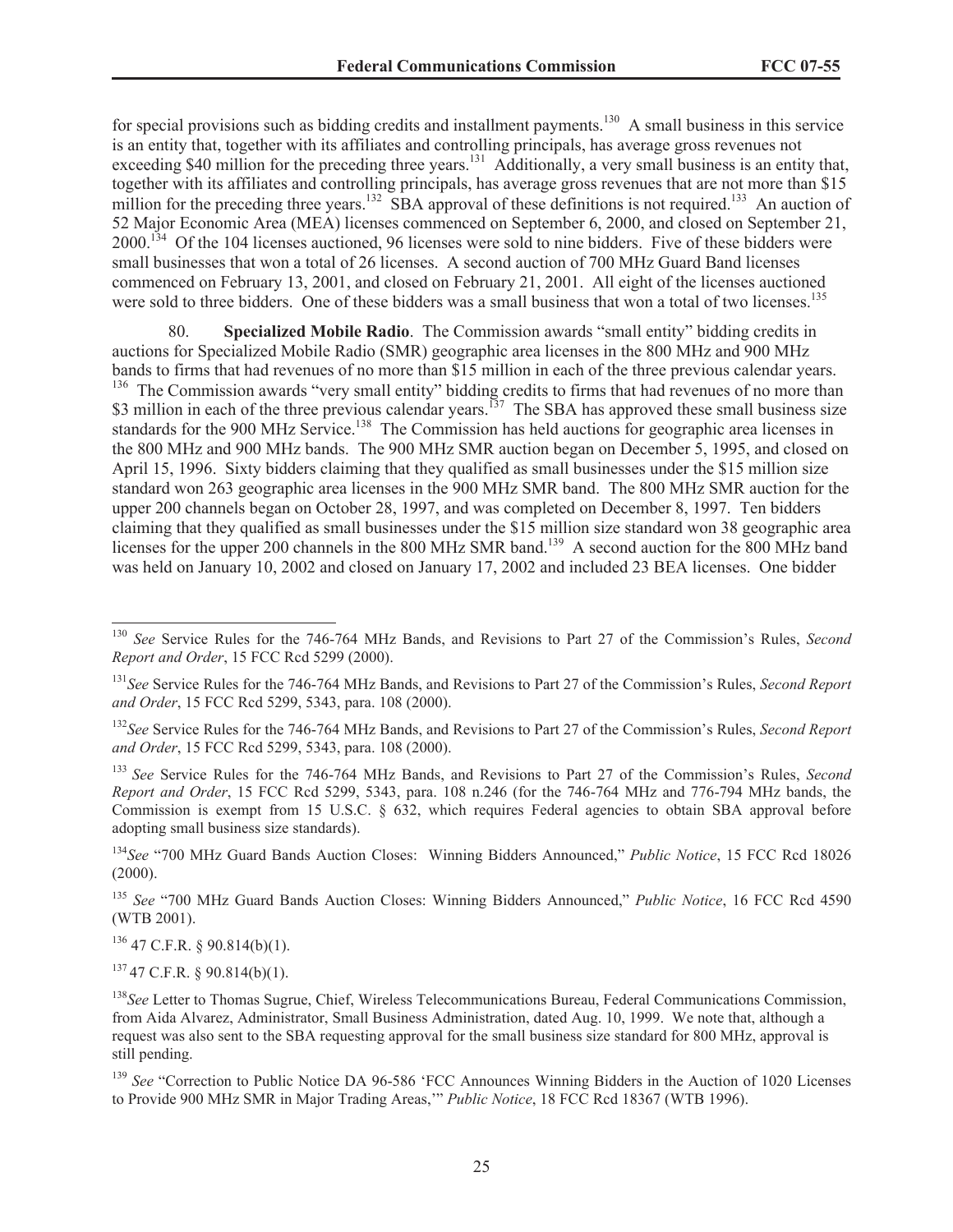claiming small business status won five licenses.<sup>140</sup>

81. The auction of the 1,053 800 MHz SMR geographic area licenses for the General Category channels began on August 16, 2000, and was completed on September 1, 2000. Eleven bidders won 108 geographic area licenses for the General Category channels in the 800 MHz SMR band qualified as small businesses under the \$15 million size standard.<sup>141</sup> In an auction completed on December 5, 2000, a total of 2,800 Economic Area licenses in the lower 80 channels of the 800 MHz SMR service were sold.<sup>142</sup> Of the 22 winning bidders, 19 claimed small business status and won 129 licenses. Thus, combining all three auctions, 40 winning bidders for geographic licenses in the 800 MHz SMR band claimed status as small business.

82. In addition, there are numerous incumbent site-by-site SMR licensees and licensees with extended implementation authorizations in the 800 and 900 MHz bands. We do not know how many firms provide 800 MHz or 900 MHz geographic area SMR pursuant to extended implementation authorizations, nor how many of these providers have annual revenues of no more than \$15 million. One firm has over \$15 million in revenues. We assume, for purposes of this analysis, that all of the remaining existing extended implementation authorizations are held by small entities, as that small business size standard is approved by the SBA.

83. **220 MHz Radio Service – Phase I Licensees**. The 220 MHz service has both Phase I and Phase II licenses. Phase I licensing was conducted by lotteries in 1992 and 1993. There are approximately 1,515 such non-nationwide licensees and four nationwide licensees currently authorized to operate in the 220 MHz band. The Commission has not developed a definition of small entities specifically applicable to such incumbent 220 MHz Phase I licensees. To estimate the number of such licensees that are small businesses, we apply the small business size standard under the SBA rules applicable to "Cellular and Other Wireless Telecommunications" companies. This category provides that a small business is a wireless company employing no more than  $1,500$  persons.<sup>143</sup> The Commission estimates that most such licensees are small businesses under the SBA's small business standard. For census data on these entities, see paragraph 65, supra.

84. **220 MHz Radio Service – Phase II Licensees**. The 220 MHz service has both Phase I and Phase II licenses. The Phase II 220 MHz service is a new service, and is subject to spectrum auctions. In the 220 MHz Third Report and Order, we adopted a small business size standard for defining "small" and "very small" businesses for purposes of determining their eligibility for special provisions such as bidding credits and installment payments.<sup>144</sup> This small business standard indicates that a "small business" is an entity that, together with its affiliates and controlling principals, has average gross revenues not exceeding \$15 million for the preceding three years.<sup>145</sup> A "very small business" is defined as an entity that, together with its affiliates and controlling principals, has average gross revenues that do not exceed \$3 million for the preceding three years.<sup>146</sup> The SBA has approved these small size standards.<sup>147</sup> Auctions of

<sup>146</sup> *Id.*

<sup>140</sup> *See* "Multi-Radio Service Auction Closes," *Public Notice*, 17 FCC Rcd 1446 (WTB 2002).

<sup>&</sup>lt;sup>141</sup> *See*, "800 MHz Specialized Mobile Radio (SMR) Service General Category (851-854 MHz) and Upper Band (861-865 MHz) Auction Closes; Winning Bidders Announced," *Public Notice*, 15 FCC Rcd 17162 (2000).

<sup>142</sup> *See*, "800 MHz SMR Service Lower 80 Channels Auction Closes; Winning Bidders Announced," *Public Notice*, 16 FCC Rcd 1736 (2000).

<sup>143</sup> 13 C.F.R. § 121.201, NAICS code 517212.

<sup>&</sup>lt;sup>144</sup> Amendment of Part 90 of the Commission's Rules to Provide For the Use of the 220-222 MHz Band by the Private Land Mobile Radio Service, *Third Report and Order*, 12 FCC Rcd 10943, 11068-70, paras. 291-295 (1997).

<sup>145</sup> *Id.* at 11068, paras. 291.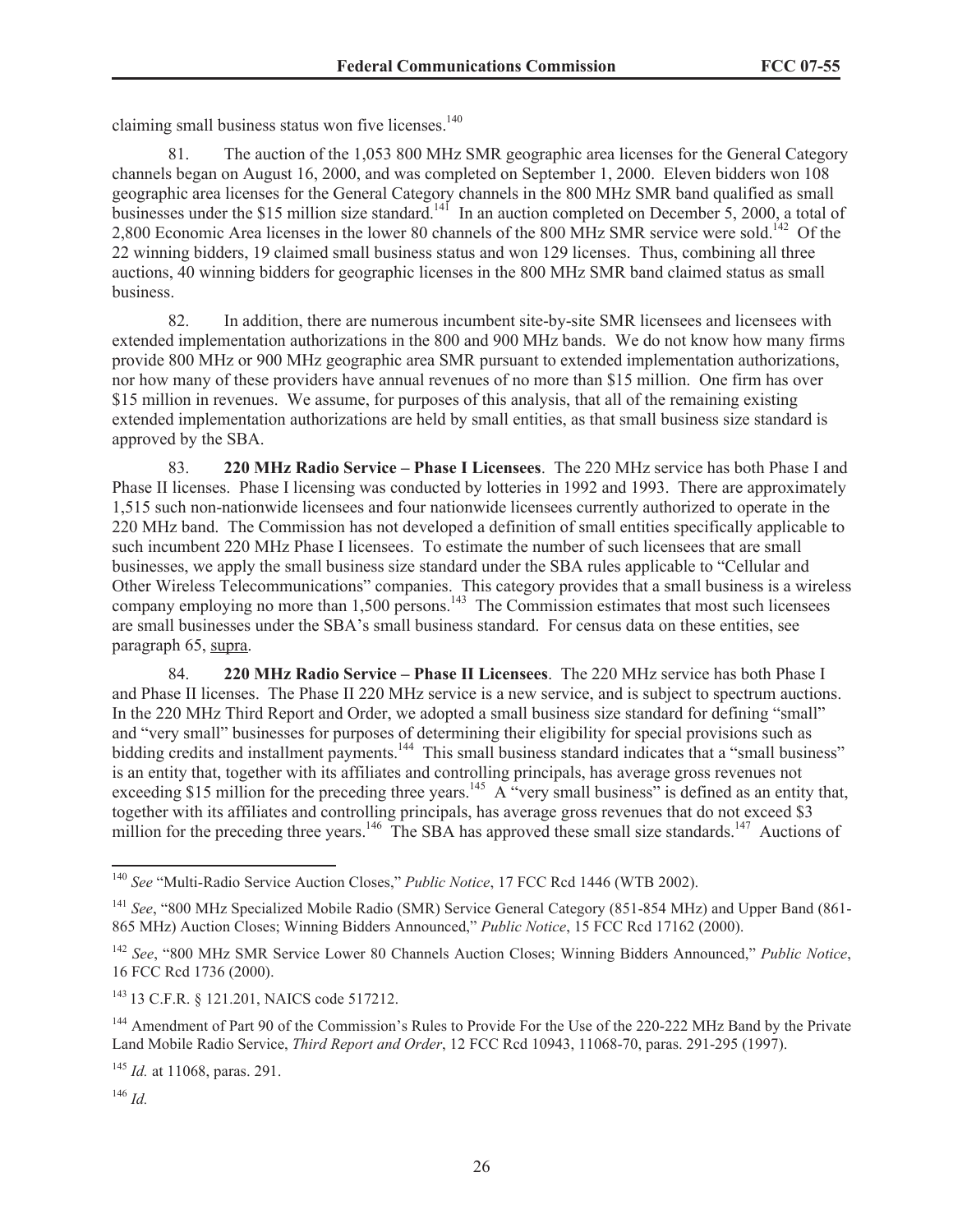Phase II licenses commenced on September 15, 1998, and closed on October 22, 1998.<sup>148</sup> In the first auction, 908 licenses were auctioned in three different-sized geographic areas: three nationwide licenses, 30 Regional Economic Area Group (EAG) Licenses, and 875 Economic Area (EA) Licenses. Of the 908 licenses auctioned, 693 were sold.<sup>149</sup> Thirty-nine small businesses won 373 licenses in the first 220 MHz auction. A second auction included 225 licenses: 216 EA licenses and 9 EAG licenses. Fourteen companies claiming small business status won 158 licenses.<sup>150</sup> A third auction included four licenses: 2 BEA licenses and 2 EAG licenses in the 220 MHz Service. No small or very small business won any of these licenses.<sup>151</sup>

85. **Private Land Mobile Radio (PLMR)**. PLMR systems serve an essential role in a range of industrial, business, land transportation, and public safety activities. These radios are used by companies of all sizes operating in all U.S. business categories, and are often used in support of the licensee's primary (non-telecommunications) business operations. For the purpose of determining whether a licensee of a PLMR system is a small business as defined by the SBA, we use the broad census category, "Cellular and Other Wireless Telecommunications." This definition provides that a small entity is any such entity employing no more than 1,500 persons.<sup>152</sup> The Commission does not require PLMR licensees to disclose information about number of employees, so the Commission does not have information that could be used to determine how many PLMR licensees constitute small entities under this definition. We note that PLMR licensees generally use the licensed facilities in support of other business activities, and therefore, it would also be helpful to assess PLMR licensees under the standards applied to the particular industry subsector to which the licensee belongs. $153$ 

86. The Commission's 1994 Annual Report on  $PLMRs<sup>154</sup>$  indicates that at the end of fiscal year 1994, there were 1,087,267 licensees operating 12,481,989 transmitters in the PLMR bands below 512 MHz. We note that any entity engaged in a commercial activity is eligible to hold a PLMR license, and that the revised rules in this context could therefore potentially impact small entities covering a great variety of industries.

87. **Fixed Microwave Services**. Fixed microwave services include common carrier,<sup>155</sup> private operational-fixed,<sup>156</sup> and broadcast auxiliary radio services.<sup>157</sup> At present, there are approximately  $22,015$ 

<sup>149</sup> See "FCC Announces It is Prepared to Grant 654 Phase II 220 MHz Licenses After Final Payment is Made." *Public Notice*, 14 FCC Rcd 1085 (1999).

<sup>150</sup> *See* "Phase II 220 MHz Service Spectrum Auction Closes," *Public Notice*, 14 FCC Rcd 11218 (1999).

<sup>151</sup> *See* "Multi-Radio Service Auction Closes," *Public Notice*, 17 FCC Rcd 1446 (2002).

<sup>152</sup> *See* 13 C.F.R. § 121.201, NAICS code 517212.

<sup>153</sup> *See generally* 13 C.F.R. § 121.201.

<sup>154</sup> Federal Communications Commission, 60th Annual Report, Fiscal Year 1994, at ¶ 116.

<sup>155</sup> *See* 47 C.F.R. §§ 101 et seq. (formerly, Part 21 of the Commission's Rules) for common carrier fixed microwave services (except Multipoint Distribution Service).

<sup>156</sup> Persons eligible under parts 80 and 90 of the Commission's Rules can use Private Operational-Fixed Microwave services. *See* 47 C.F.R. Parts 80 and 90. Stations in this service are called operational-fixed to distinguish them from common carrier and public fixed stations. Only the licensee may use the operational-fixed station, and only for communications related to the licensee's commercial, industrial, or safety operations.

<sup>157</sup> Auxiliary Microwave Service is governed by Part 74 of Title 47 of the Commission's Rules. *See* 47 C.F.R. Part (continued....)

<sup>(...</sup>continued from previous page)

<sup>&</sup>lt;sup>147</sup> See Letter to Daniel Phythyon, Chief, Wireless Telecommunications Bureau, FCC, from Aida Alvarez, Administrator, SBA, (Jan. 6, 1998).

<sup>&</sup>lt;sup>148</sup> See generally "220 MHz Service Auction Closes," Public Notice, 14 FCC Rcd 605 (1998).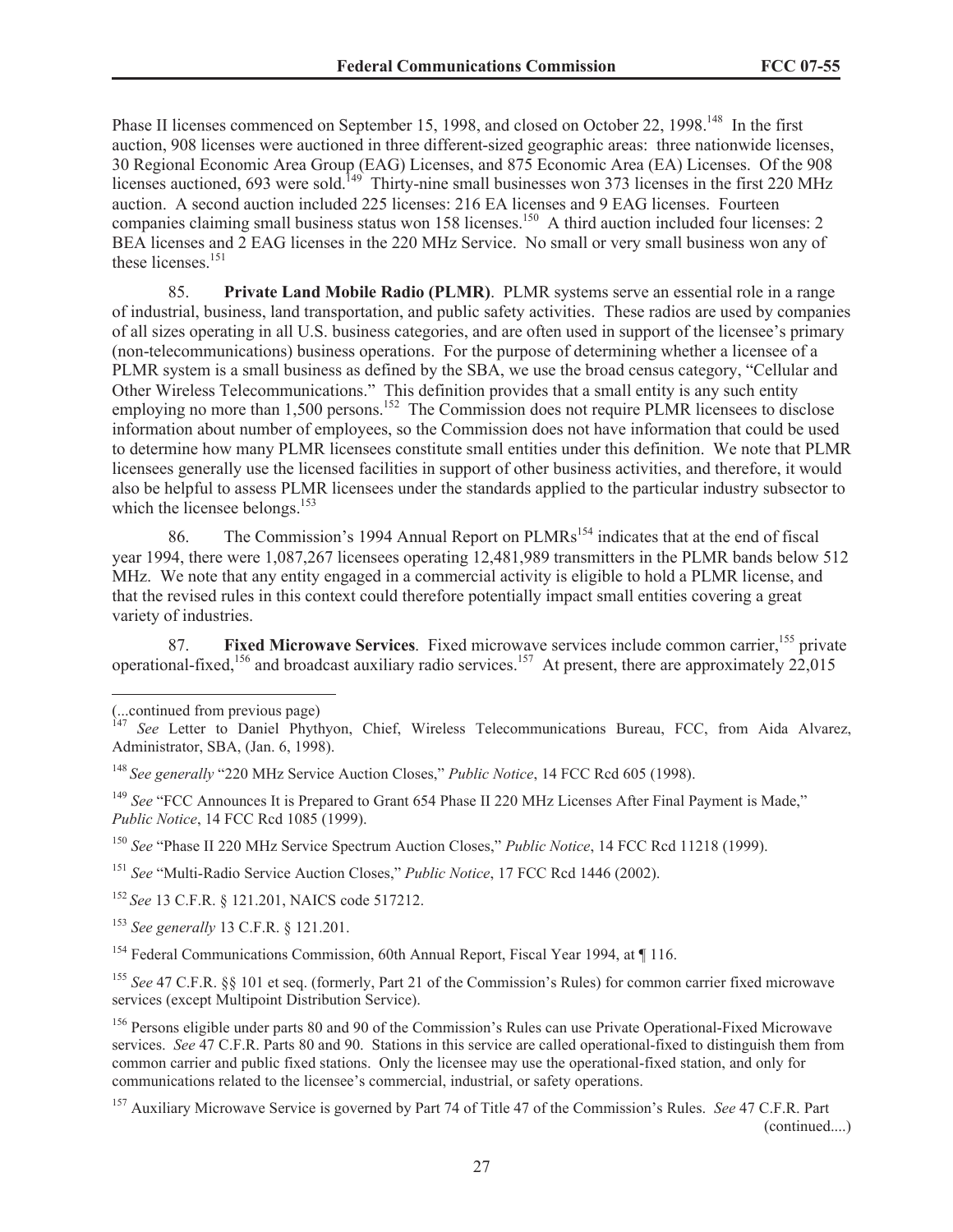common carrier fixed licensees and 61,670 private operational-fixed licensees and broadcast auxiliary radio licensees in the microwave services. The Commission has not created a size standard for a small business specifically with respect to fixed microwave services. For purposes of this analysis, the Commission uses the SBA small business size standard for the category "Cellular and Other Telecommunications," which is 1,500 or fewer employees.<sup>158</sup> The Commission does not have data specifying the number of these licensees that have no more than 1,500 employees, and thus are unable at this time to estimate with greater precision the number of fixed microwave service licensees that would qualify as small business concerns under the SBA's small business size standard. Consequently, the Commission estimates that there are 22,015 or fewer common carrier fixed licensees and 61,670 or fewer private operational-fixed licensees and broadcast auxiliary radio licensees in the microwave services that may be small and may be affected by the rules and policies proposed herein. We note, however, that the common carrier microwave fixed licensee category includes some large entities.

88. **39 GHz Service**. The Commission created a special small business size standard for 39 GHz licenses – an entity that has average gross revenues of \$40 million or less in the three previous calendar years.<sup>159</sup> An additional size standard for "very small business" is: an entity that, together with affiliates, has average gross revenues of not more than \$15 million for the preceding three calendar years.<sup>160</sup> The SBA has approved these small business size standards.<sup>161</sup> The auction of the 2,173 39 GHz licenses began on April 12, 2000 and closed on May 8, 2000. The 18 bidders who claimed small business status won 849 licenses.

89. **Local Multipoint Distribution Service**. Local Multipoint Distribution Service (LMDS) is a fixed broadband point-to-multipoint microwave service that provides for two-way video telecommunications.<sup>162</sup> The auction of the 986 Local Multipoint Distribution Service (LMDS) licenses began on February 18, 1998 and closed on March 25, 1998. The Commission established a small business size standard for LMDS licenses as an entity that has average gross revenues of less than \$40 million in the three previous calendar years.<sup>163</sup> An additional small business size standard for "very small business" was added as an entity that, together with its affiliates, has average gross revenues of not more than \$15 million

<sup>159</sup> See Amendment of the Commission's Rules Regarding the 37.0-38.6 GHz and 38.6-40.0 GHz Bands, ET Docket No. 95-183, *Report and Order*, 12 FCC Rcd 18600 (1997).

<sup>160</sup> *Id.*

<sup>161</sup>*See* Letter to Kathleen O'Brien Ham, Chief, Auctions and Industry Analysis Division, Wireless Telecommunications Bureau, FCC, from Aida Alvarez, Administrator, SBA (Feb. 4, 1998); *See* Letter to Margaret Wiener, Chief, Auctions and Industry Analysis Division, Wireless Telecommunications Bureau, FCC, from Hector Barreto, Administrator, SBA, (Jan. 18, 2002).

<sup>162</sup> *See* Rulemaking to Amend Parts 1, 2, 21, 25, of the Commission's Rules to Redesignate the 27.5-29.5 GHz Frequency Band, Reallocate the 29.5-30.5 Frequency Band, to Establish Rules and Policies for Local Multipoint Distribution Service and for Fixed Satellite Services, *Second Report and Order, Order on Reconsideration, and Fifth Notice of Proposed Rule Making*, 12 FCC Rcd 12545, 12689-90, para. 348 (1997).

<sup>(...</sup>continued from previous page)

<sup>74.</sup> This service is available to licensees of broadcast stations and to broadcast and cable network entities. Broadcast auxiliary microwave stations are used for relaying broadcast television signals from the studio to the transmitter, or between two points such as a main studio and an auxiliary studio. The service also includes mobile television pickups, which relay signals from a remote location back to the studio.

<sup>158</sup> 13 CFR § 121.201, NAICS code 517212.

<sup>&</sup>lt;sup>163</sup> See Rulemaking to Amend Parts 1, 2, 21, 25, of the Commission's Rules to Redesignate the 27.5-29.5 GHz Frequency Band, Reallocate the 29.5-30.5 Frequency Band, to Establish Rules and Policies for Local Multipoint Distribution Service and for Fixed Satellite Services, *Second Report and Order, Order on Reconsideration, and Fifth Notice of Proposed Rule Making*, 12 FCC Rcd 12545, 12689-90, para. 348 (1997).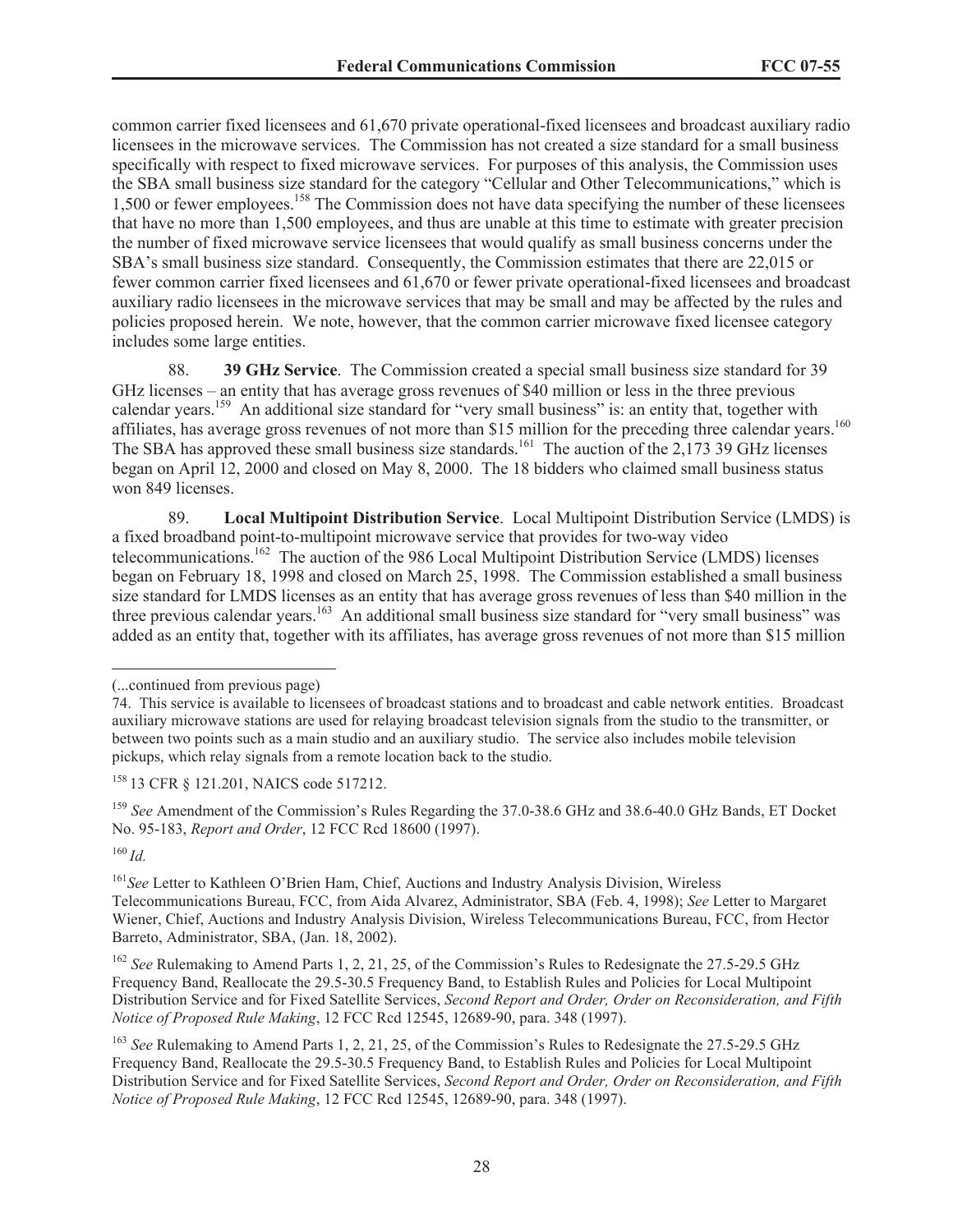for the preceding three calendar years.<sup>164</sup> The SBA has approved these small business size standards in the context of LMDS auctions.<sup>165</sup> There were 93 winning bidders that qualified as small entities in the LMDS auctions. A total of 93 small and very small business bidders won approximately 277 A Block licenses and 387 B Block licenses. On March 27, 1999, the Commission re-auctioned 161 licenses; there were 32 small and very small business winning that won 119 licenses.

90. **218-219 MHz Service**. The first auction of 218-219 MHz (previously referred to as the Interactive and Video Data Service or IVDS) spectrum resulted in 178 entities winning licenses for 594 Metropolitan Statistical Areas (MSAs).<sup>166</sup> Of the 594 licenses, 567 were won by 167 entities qualifying as a small business. For that auction, we defined a small business as an entity that, together with its affiliates, has no more than a \$6 million net worth and, after federal income taxes (excluding any carry over losses), has no more than \$2 million in annual profits each year for the previous two years.<sup>167</sup> In the 218-219 MHz Report and Order and Memorandum Opinion and Order, we defined a small business as an entity that, together with its affiliates and persons or entities that hold interests in such an entity and their affiliates, has average annual gross revenues not exceeding \$15 million for the preceding three years.<sup>168</sup> A very small business is defined as an entity that, together with its affiliates and persons or entities that hold interests in such an entity and its affiliates, has average annual gross revenues not exceeding \$3 million for the preceding three years.<sup>169</sup> The SBA has approved of these definitions.<sup>170</sup> A subsequent auction is not yet scheduled. Given the success of small businesses in the previous auction, and the prevalence of small businesses in the subscription television services and message communications industries, we assume for purposes of this analysis that in future auctions, many, and perhaps most, of the licenses may be awarded to small businesses.

91. **Location and Monitoring Service (LMS)**. Multilateration LMS systems use non-voice radio techniques to determine the location and status of mobile radio units. For purposes of auctioning LMS licenses, the Commission has defined "small business" as an entity that, together with controlling interests and affiliates, has average annual gross revenues for the preceding three years not exceeding \$15 million.<sup>171</sup> A "very small business" is defined as an entity that, together with controlling interests and affiliates, has average annual gross revenues for the preceding three years not exceeding \$3 million.<sup>172</sup>

<sup>166</sup> *See* "Interactive Video and Data Service (IVDS) Applications Accepted for Filing," *Public Notice*, 9 FCC Rcd 6227 (1994).

<sup>167</sup> Implementation of Section 309(j) of the Communications Act – Competitive Bidding, *Fourth Report and Order*, 9 FCC Rcd 2330 (1994).

<sup>168</sup> Amendment of Part 95 of the Commission's Rules to Provide Regulatory Flexibility in the 218-219 MHz Service, *Report and Order and Memorandum Opinion and Order*, 15 FCC Rcd 1497 (1999).

<sup>169</sup> *Id.*

<sup>170</sup>See Letter to Daniel Phythyon, Chief, Wireless Telecommunications Bureau, FCC, from Aida Alvarez, Administrator, SBA, (Jan. 6, 1998).

<sup>171</sup> Amendment of Part 90 of the Commission's Rules to Adopt Regulations for Automatic Vehicle Monitoring Systems, *Second Report and Order*, 13 FCC Rcd 15182, 15192 ¶ 20 (1998); *see also* 47 C.F.R. § 90.1103.

<sup>172</sup> Amendment of Part 90 of the Commission's Rules to Adopt Regulations for Automatic Vehicle Monitoring Systems, *Second Report and Order*, 13 FCC Rcd at 15192, para. 20; *see also* 47 C.F.R. § 90.1103.

<sup>&</sup>lt;sup>164</sup> See Rulemaking to Amend Parts 1, 2, 21, 25, of the Commission's Rules to Redesignate the 27.5-29.5 GHz Frequency Band, Reallocate the 29.5-30.5 Frequency Band, to Establish Rules and Policies for Local Multipoint Distribution Service and for Fixed Satellite Services, *Second Report and Order, Order on Reconsideration, and Fifth Notice of Proposed Rule Making*, 12 FCC Rcd 12545, 12689-90, para. 348 (1997).

<sup>165</sup>*See* Letter to Dan Phythyon, Chief, Wireless Telecommunications Bureau, FCC, from Aida Alvarez, Administrator, SBA (Jan. 6, 1998).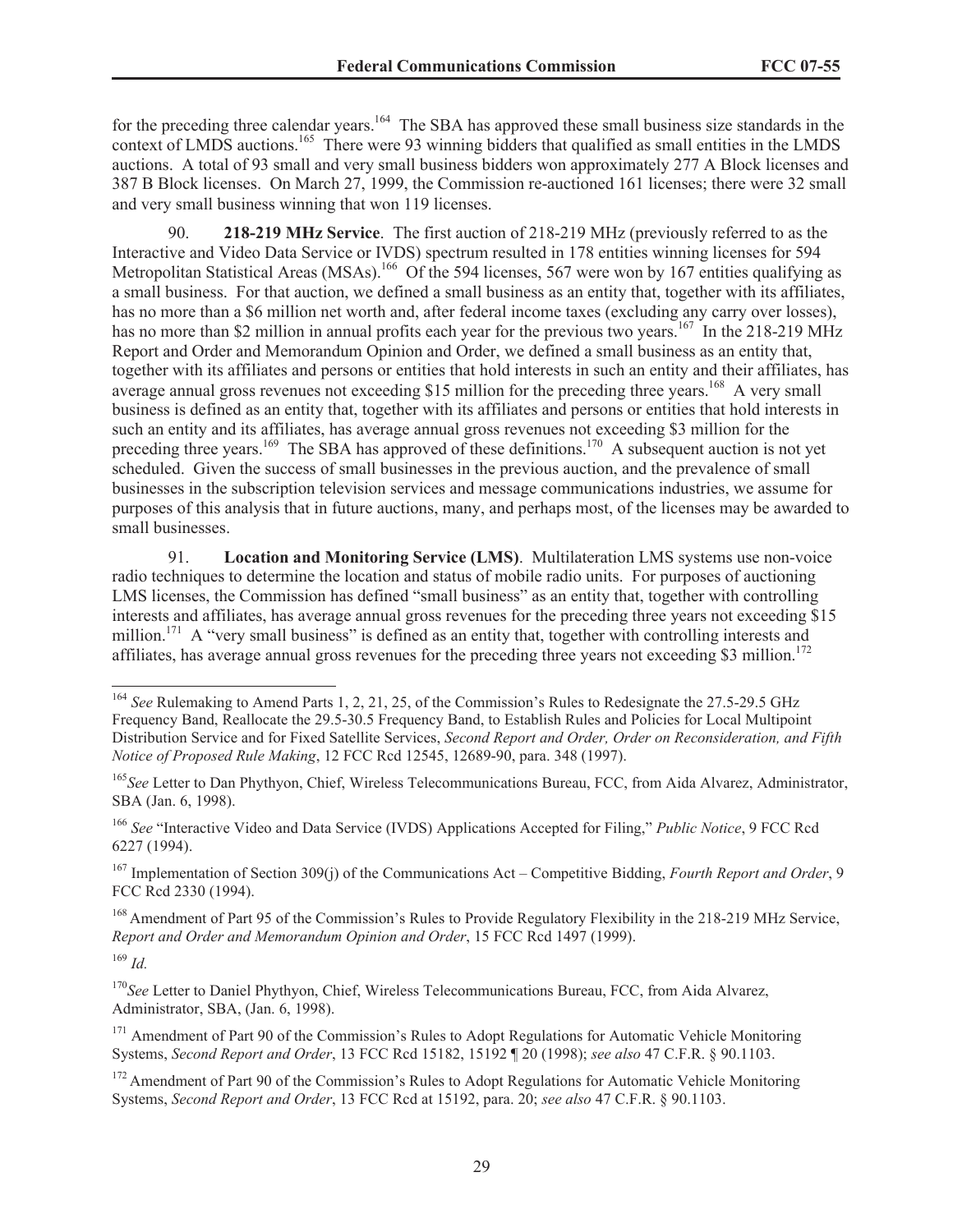These definitions have been approved by the SBA.<sup>173</sup> An auction for LMS licenses commenced on February 23, 1999, and closed on March 5, 1999. Of the 528 licenses auctioned, 289 licenses were sold to four small businesses.

92. **Rural Radiotelephone Service**. The Commission has not adopted a size standard for small businesses specific to the Rural Radiotelephone Service.<sup>174</sup> A significant subset of the Rural Radiotelephone Service is the Basic Exchange Telephone Radio System (BETRS).<sup>175</sup> In the present context, we will use the SBA's small business size standard applicable to "Cellular and Other Wireless Telecommunications," i.e., an entity employing no more than  $1,500$  persons.<sup>176</sup> There are approximately 1,000 licensees in the Rural Radiotelephone Service, and the Commission estimates that there are 1,000 or fewer small entity licensees in the Rural Radiotelephone Service that may be affected by the rules and policies proposed herein.

93. **Air-Ground Radiotelephone Service**. <sup>177</sup> We have previously used the SBA's small business definition applicable to "Cellular and Other Wireless Telecommunications," i.e., an entity employing no more than 1,500 persons.<sup>178</sup> There are approximately 100 licensees in the Air-Ground Radiotelephone Service, and under that definition, we estimate that almost all of them qualify as small entities under the SBA definition. For purposes of assigning Air-Ground Radiotelephone Service licenses through competitive bidding, the Commission has defined "small business" as an entity that, together with controlling interests and affiliates, has average annual gross revenues for the preceding three years not exceeding \$40 million.<sup>179</sup> A "very small business" is defined as an entity that, together with controlling interests and affiliates, has average annual gross revenues for the preceding three years not exceeding \$15 million.<sup>180</sup> These definitions were approved by the SBA.<sup>181</sup> In May 2006, the Commission completed an auction of nationwide commercial Air-Ground Radiotelephone Service licenses in the 800 MHz band (Auction No. 65). On June 2, 2006, the auction closed with two winning bidders winning two Air-Ground Radiotelephone Services licenses. Neither of the winning bidders claimed small business status.

94. **Aviation and Marine Radio Services**. Small businesses in the aviation and marine radio services use a very high frequency (VHF) marine or aircraft radio and, as appropriate, an emergency position-indicating radio beacon (and/or radar) or an emergency locator transmitter. The Commission has not developed a small business size standard specifically applicable to these small businesses. For purposes of this analysis, we will use the SBA small business size standard for the category "Cellular and

<sup>180</sup> *Id.*

<sup>&</sup>lt;sup>173</sup> *See* Letter to Thomas Sugrue, Chief, Wireless Telecommunications Bureau, Federal Communications Commission, from Aida Alvarez, Administrator, Small Business Administration, dated Feb. 22, 1999.

<sup>&</sup>lt;sup>174</sup> The service is defined in  $\S$  22.99 of the Commission's Rules, 47 C.F.R.  $\S$  22.99.

<sup>&</sup>lt;sup>175</sup> BETRS is defined in §§ 22.757 and 22.759 of the Commission's Rules, 47 C.F.R. §§ 22.757 and 22.759.

<sup>176</sup> 13 C.F.R. § 121.201, NAICS code 517212.

<sup>&</sup>lt;sup>177</sup> The service is defined in § 22.99 of the Commission's Rules, 47 C.F.R. § 22.99.

<sup>178</sup> 13 CFR § 121.201, NAICS codes 517212.

<sup>&</sup>lt;sup>179</sup> Amendment of Part 22 of the Commission's Rules to Benefit the Consumers of Air-Ground Telecommunications Services, Biennial Regulatory Review – Amendment of Parts 1, 22, and 90 of the Commission's Rules, Amendment of Parts 1 and 22 of the Commission's Rules to Adopt Competitive Bidding Rules for Commercial and General Aviation Air-Ground Radiotelephone Service, WT Docket Nos. 03-103 and 05-42, Order on Reconsideration and Report and Order, 20 FCC Rcd 19663 ¶¶ 28-42 (2005).

<sup>&</sup>lt;sup>181</sup> See Letter from Hector V. Barreto, Administrator, U.S. Small Business Administration, to Gary D. Michaels, Deputy Chief, Auctions and Spectrum Access Division, Wireless Telecommunications Bureau, Federal Communications Commission, dated September 19, 2005.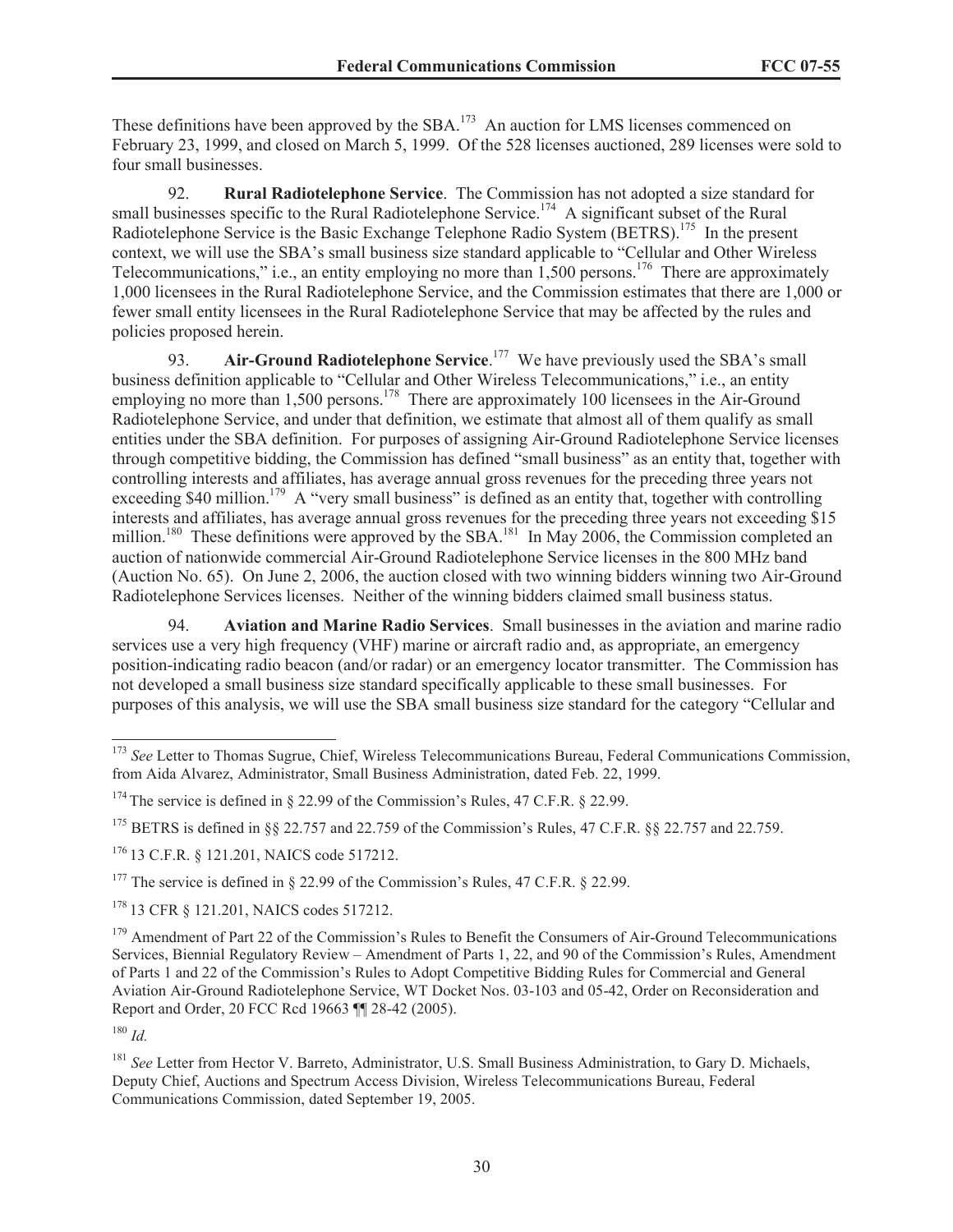Other Telecommunications," which is 1,500 or fewer employees.<sup>182</sup> Most applicants for recreational licenses are individuals. Approximately 581,000 ship station licensees and 131,000 aircraft station licensees operate domestically and are not subject to the radio carriage requirements of any statute or treaty. For purposes of our evaluations in this analysis, we estimate that there are up to approximately 712,000 licensees that are small businesses (or individuals) under the SBA standard. In addition, between December 3, 1998 and December 14, 1998, the Commission held an auction of 42 VHF Public Coast licenses in the 157.1875-157.4500 MHz (ship transmit) and 161.775-162.0125 MHz (coast transmit) bands. For purposes of the auction, the Commission defined a "small" business as an entity that, together with controlling interests and affiliates, has average gross revenues for the preceding three years not to exceed \$15 million dollars. In addition, a "very small" business is one that, together with controlling interests and affiliates, has average gross revenues for the preceding three years not to exceed \$3 million dollars.<sup>183</sup> There are approximately 10,672 licensees in the Marine Coast Service, and the Commission estimates that almost all of them qualify as "small" businesses under the above special small business size standards.

95. **Offshore Radiotelephone Service**. This service operates on several ultra high frequencies (UHF) television broadcast channels that are not used for television broadcasting in the coastal areas of states bordering the Gulf of Mexico.<sup>184</sup> There are presently approximately 55 licensees in this service. We are unable to estimate at this time the number of licensees that would qualify as small under the SBA's small business size standard for "Cellular and Other Wireless Telecommunications" services.<sup>185</sup> Under that SBA small business size standard, a business is small if it has 1,500 or fewer employees.<sup>186</sup>

96. **Multiple Address Systems (MAS)**. Entities using MAS spectrum, in general, fall into two categories: (1) those using the spectrum for profit-based uses, and (2) those using the spectrum for private internal uses. With respect to the first category, the Commission defines "small entity" for MAS licenses as an entity that has average gross revenues of less than \$15 million in the three previous calendar years.<sup>187</sup> "Very small business" is defined as an entity that, together with its affiliates, has average gross revenues of not more than \$3 million for the preceding three calendar years.<sup>188</sup> The SBA has approved of these definitions. <sup>189</sup> The majority of these entities will most likely be licensed in bands where the Commission has implemented a geographic area licensing approach that would require the use of competitive bidding procedures to resolve mutually exclusive applications. The Commission's licensing database indicates that, as of January 20, 1999, there were a total of 8,670 MAS station authorizations. Of these, 260 authorizations were associated with common carrier service. In addition, an auction for 5,104 MAS licenses in 176 EAs began November 14, 2001, and closed on November 27, 2001.<sup>190</sup> Seven winning bidders claimed status as small or very small businesses and won 611 licenses. On May 18, 2005, the Commission completed an auction (Auction No. 59) of 4,226 Multiple Address Systems (MAS) licenses in

<sup>182</sup> 13 CFR § 121.201, NAICS code 517212.

<sup>183</sup> Amendment of the Commission's Rules Concerning Maritime Communications, PR Docket No. 92-257, *Third Report and Order and Memorandum Opinion and Order*, 13 FCC Rcd 19853 (1998).

<sup>184</sup> This service is governed by Subpart I of Part 22 of the Commission's Rules. *See* 47 C.F.R. §§ 22.1001-22.1037.

<sup>185</sup> 13 C.F.R. § 121.201, NAICS code 517212.

<sup>186</sup> *Id.*

<sup>187</sup> *See* Amendment of the Commission's Rules Regarding Multiple Address Systems, *Report and Order*, 15 FCC Rcd 11956, 12008, ¶ 123 (2000).

<sup>188</sup> *Id.*

<sup>189</sup>*See* Letter to Thomas Sugrue, Chief, Wireless Telecommunications Bureau, FCC, from Aida Alvarez, Administrator, SBA, (June 4, 1999).

<sup>190</sup> *See* "Multiple Address Systems Spectrum Auction Closes," *Public Notice*, 16 FCC Rcd 21011 (2001).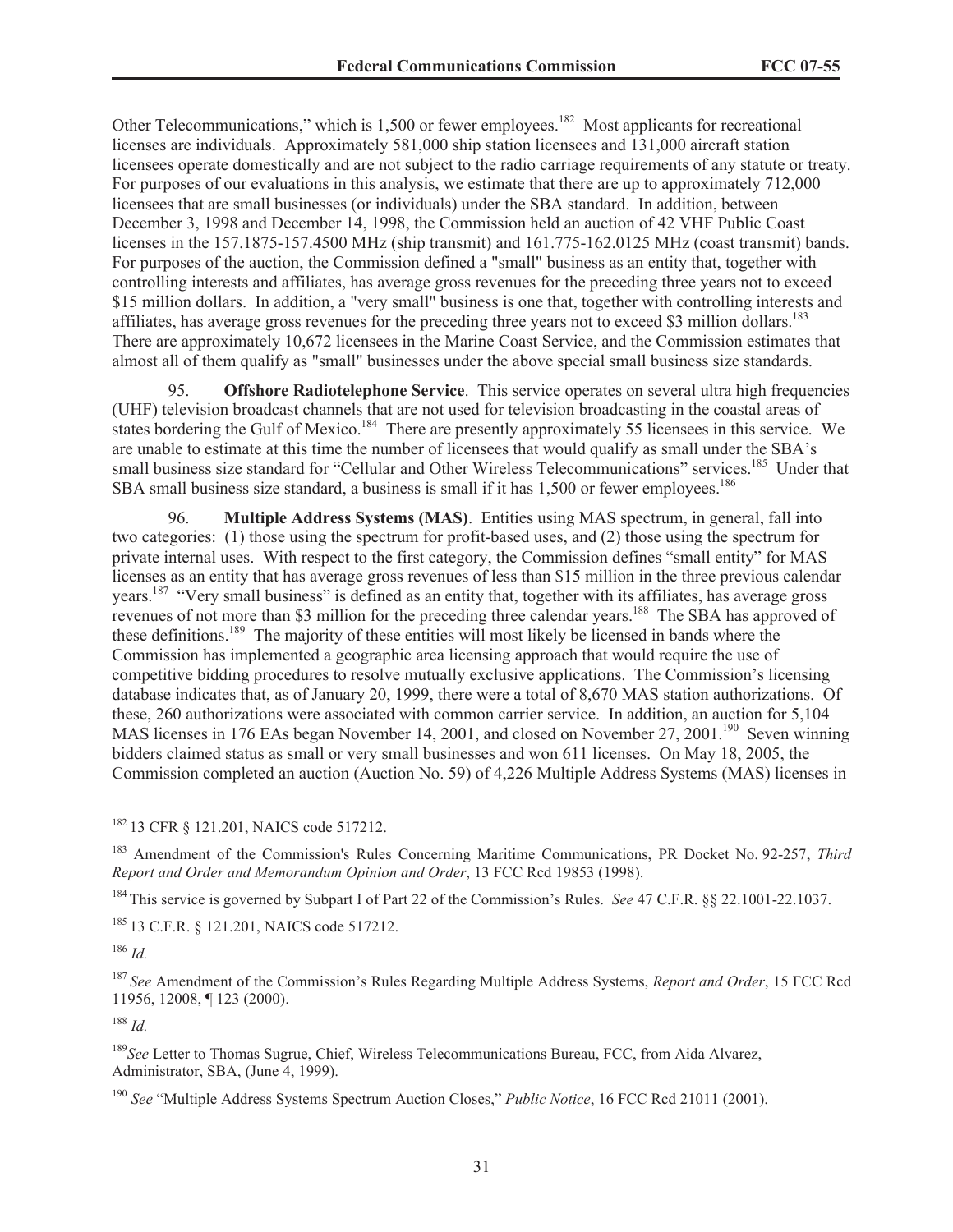the Fixed Microwave Services from the 928/959 and 932/941 MHz bands. Twenty-six winning bidders won a total of 2,323 licenses. Of the 26 winning bidders in this auction, five claimed small business status and won 1,891 licenses.

97. With respect to the second category, which consists of entities that use, or seek to use, MAS spectrum to accommodate internal communications needs, we note that MAS serves an essential role in a range of industrial, safety, business, and land transportation activities. MAS radios are used by companies of all sizes, operating in virtually all U.S. business categories, and by all types of public safety entities. For the majority of private internal users, the small business size standard developed by the SBA would be more appropriate. The applicable size standard in this instance appears to be that of "Cellular and Other Wireless Telecommunications". This definition provides that a small entity is any such entity employing no more than 1,500 persons.<sup>191</sup> The Commission's licensing database indicates that, as of January 20, 1999, of the 8,670 total MAS station authorizations, 8,410 authorizations were for private radio service, and of these, 1,433 were for private land mobile radio service.

98. **Incumbent 24 GHz Licensees**. This analysis may affect incumbent licensees who were relocated to the 24 GHz band from the 18 GHz band, and applicants who wish to provide services in the 24 GHz band. The applicable SBA small business size standard is that of "Cellular and Other Wireless Telecommunications" companies. This category provides that such a company is small if it employs no more than 1,500 persons.<sup>192</sup> For the census category of Paging, Census Bureau data for 2002 show that there were 807 firms in this category that operated for the entire year.<sup>193</sup> Of this total, 804 firms had employment of 999 or fewer employees, and three firms had employment of 1,000 employees or more.<sup>194</sup> Thus, under this category and associated small business size standard, the majority of firms can be considered small. For the census category of Cellular and Other Wireless Telecommunications, Census Bureau data for 2002 show that there were 1,397 firms in this category that operated for the entire year.<sup>195</sup> Of this total, 1,378 firms had employment of 999 or fewer employees, and 19 firms had employment of 1,000 employees or more.<sup>196</sup> Thus, under this second category and size standard, the majority of firms can, again, be considered small. These broader census data notwithstanding, we believe that there are only two licensees in the 24 GHz band that were relocated from the 18 GHz band, Teligent<sup>197</sup> and TRW, Inc. It is our understanding that Teligent and its related companies have fewer than 1,500 employees, though this may change in the future. TRW is not a small entity. Thus, only one incumbent licensee in the 24 GHz band is a small business entity.

99. Future 24 GHz Licensees. With respect to new applicants in the 24 GHz band, we have defined "small business" as an entity that, together with controlling interests and affiliates, has average annual gross revenues for the three preceding years not exceeding \$15 million.<sup>198</sup> "Very small business" in

<sup>193</sup> U.S. Census Bureau, 2002 Economic Census, Subject Series: Information, "Establishment and Firm Size (Including Legal Form of Organization," Table 5, NAICS code 517211 (issued Nov. 2005).

<sup>194</sup> *Id.* The census data do not provide a more precise estimate of the number of firms that have employment of 1,500 or fewer employees; the largest category provided is for firms with "1000 employees or more."

<sup>195</sup> U.S. Census Bureau, 2002 Economic Census, Subject Series: Information, "Establishment and Firm Size (Including Legal Form of Organization," Table 5, NAICS code 517212 (issued Nov. 2005).

<sup>196</sup> *Id.* The census data do not provide a more precise estimate of the number of firms that have employment of 1,500 or fewer employees; the largest category provided is for firms with "1000 employees or more."

<sup>197</sup> Teligent acquired the DEMS licenses of FirstMark, the only licensee other than TRW in the 24 GHz band whose license has been modified to require relocation to the 24 GHz band.

<sup>198</sup> Amendments to Parts 1, 2, 87 and 101 of the Commission's Rules To License Fixed Services at 24 GHz, *Report*  (continued....)

<sup>191</sup> *See* 13 C.F.R. § 121.201, NAICS code 517212.

<sup>&</sup>lt;sup>192</sup> 13 C.F.R. § 121.201, NAICS code 517212.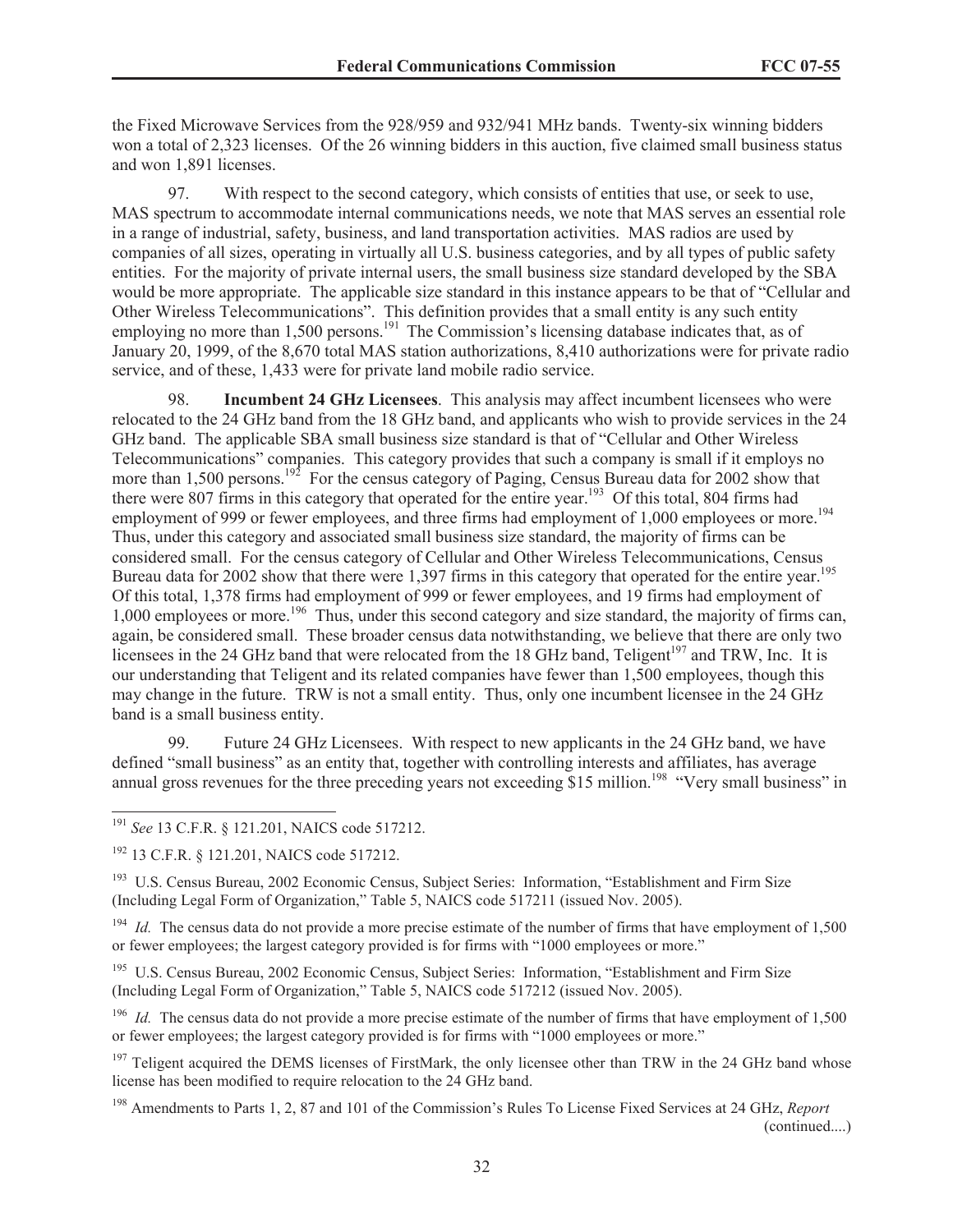the 24 GHz band is defined as an entity that, together with controlling interests and affiliates, has average gross revenues not exceeding \$3 million for the preceding three years.<sup>199</sup> The SBA has approved these definitions.<sup>200</sup> The Commission will not know how many licensees will be small or very small businesses until the auction, if required, is held.

100. **Multipoint Distribution Service, Multichannel Multipoint Distribution Service, and Instructional Television Fixed Service**. Multichannel Multipoint Distribution Service (MMDS) systems, often referred to as "wireless cable," transmit video programming to subscribers using the microwave frequencies of the Multipoint Distribution Service (MDS) and Instructional Television Fixed Service  $(ITFS).<sup>201</sup>$  In connection with the 1996 MDS auction, the Commission defined "small business" as an entity that, together with its affiliates, has average gross annual revenues that are not more than \$40 million for the preceding three calendar years.<sup>202</sup> The SBA has approved of this standard.<sup>203</sup> The MDS auction resulted in 67 successful bidders obtaining licensing opportunities for 493 Basic Trading Areas (BTAs).<sup>204</sup> Of the 67 auction winners, 61 claimed status as a small business. At this time, we estimate that of the 61 small business MDS auction winners, 48 remain small business licensees. In addition to the 48 small businesses that hold BTA authorizations, there are approximately 392 incumbent MDS licensees that have gross revenues that are not more than \$40 million and are thus considered small entities. In addition, hundreds of "pre-auction stations were licensed to incumbent MDS licensees prior to implementation of § 309(j) of the Commissions Act of 1934, 47 U.S.C. § 309(j).

101. In addition, the SBA has developed a small business size standard for Cable and Other Program Distribution,<sup>205</sup> which includes all such companies generating \$12.5 million or less in annual receipts.<sup>206</sup> The Census Bureau defines this category as follows: "This industry comprises establishments primarily engaged as third-party distribution systems for broadcast programming. The establishments of this industry deliver visual, aural, or textual programming received from cable networks, local television stations, or radio networks to consumers via cable or direct-to-home satellite systems on a subscription or fee basis. These establishments do not generally originate programming material."<sup>207</sup> The SBA has

<sup>201</sup> Amendment of Parts 21 and 74 of the Commission's Rules with Regard to Filing Procedures in the Multipoint Distribution Service and in the Instructional Television Fixed Service and Implementation of Section 309(j) of the Communications Act – Competitive Bidding, *Report and Order*, 10 FCC Rcd 9589, 9593, para. 7 (1995) (MDS Auction R&O).

 $202$  47 C.F.R. § 21.961(b)(1).

<sup>203</sup> See Letter to Margaret Wiener, Chief, Auctions and Industry Analysis Division, Wireless Telecommunications Bureau, FCC, from Gary Jackson, Assistant Administrator for Size Standards, SBA, (March 20, 2003) (noting approval of \$40 million size standard for MDS auction).

<sup>204</sup> Basic Trading Areas (BTAs) were designed by Rand McNally and are the geographic areas by which MDS was auctioned and authorized. *See* MDS Auction R&O, 10 FCC Rcd at 9608, para. 34 (1995).

<sup>205</sup> 13 C.F.R. § 121.201, NAICS code 517510.

<sup>206</sup> *Id.*

<sup>207</sup> U.S. Census Bureau, 2002 NAICS Definitions, "517510 Cable and Other Program Distribution"; http://www.census.gov/epcd/naics02/def/NDEF517.HTM. .

<sup>(...</sup>continued from previous page)

*and Order*, 15 FCC Rcd 16934, 16967, para. 77 (2000) (24 GHz Report and Order); *see also* 47 C.F.R. § 101.538(a)(2).

<sup>199</sup> 24 GHz Report and Order, 15 FCC Rcd at 16967, para. 77; *see also* 47 C.F.R. § 101.538(a)(1).

<sup>200</sup> *See* Letter to Margaret W. Wiener, Deputy Chief, Auctions and Industry Analysis Division, Wireless Telecommunications Bureau, FCC, from Gary M. Jackson, Assistant Administrator, SBA, (July 28, 2000).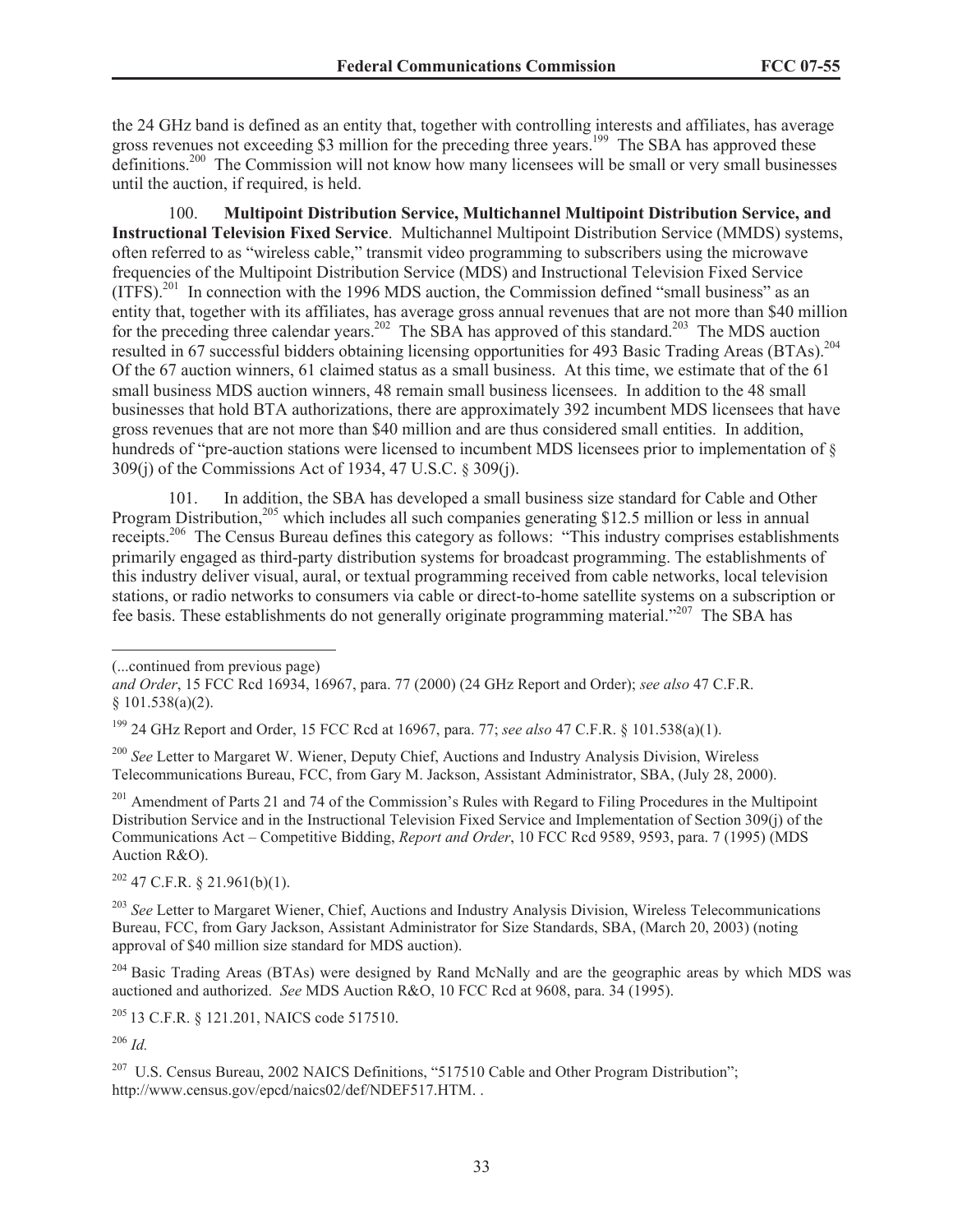developed a small business size standard for Cable and Other Program Distribution, which is: all such firms having \$13.5 million or less in annual receipts.<sup>208</sup> According to Census Bureau data for 2002, there were a total of 1,191 firms in this category that operated for the entire year.<sup>209</sup> Of this total, 1,087 firms had annual receipts of under \$10 million, and 43 firms had receipts of \$10 million or more but less than \$25 million.<sup>210</sup> Thus, under this size standard, the majority of firms can be considered small.

102. Finally, concerning ITFS, we note that educational institutions are included in this analysis as small entities.<sup>211</sup> There are currently 2,032 ITFS licensees, and all but 100 of these licenses are held by educational institutions. Thus, we tentatively conclude that at least 1,932 ITFS licensees are small businesses.

103. **Television Broadcasting**. The Census Bureau defines this category as follows: "This industry comprises establishments primarily engaged in broadcasting images together with sound. These establishments operate television broadcasting studios and facilities for the programming and transmission of programs to the public."<sup>212</sup> The SBA has created a small business size standard for Television Broadcasting entities, which is: such firms having \$13 million or less in annual receipts.<sup>213</sup> According to Commission staff review of the BIA Publications, Inc., Master Access Television Analyzer Database as of May 16, 2003, about 814 of the 1,220 commercial television stations in the United States had revenues of \$12 (twelve) million or less. We note, however, that in assessing whether a business concern qualifies as small under the above definition, business (control) affiliations<sup>214</sup> must be included. Our estimate, therefore, likely overstates the number of small entities that might be affected by our action, because the revenue figure on which it is based does not include or aggregate revenues from affiliated companies.

104. In addition, an element of the definition of "small business" is that the entity not be dominant in its field of operation. We are unable at this time to define or quantify the criteria that would establish whether a specific television station is dominant in its field of operation. Accordingly, the estimate of small businesses to which rules may apply do not exclude any television station from the definition of a small business on this basis and are therefore over-inclusive to that extent. Also as noted, an additional element of the definition of "small business" is that the entity must be independently owned and operated. We note that it is difficult at times to assess these criteria in the context of media entities and our estimates of small businesses to which they apply may be over-inclusive to this extent.

105. There are also 2,117 low power television stations  $(LPTV)$ <sup>215</sup> Given the nature of this service, we will presume that all LPTV licensees qualify as small entities under the above SBA small business size standard.

<sup>211</sup> In addition, the term "small entity" under SBREFA applies to small organizations (nonprofits) and to small governmental jurisdictions (cities, counties, towns, townships, villages, school districts, and special districts with populations of less than 50,000). 5 U.S.C. §§ 601(4)-(6). We do not collect annual revenue data on ITFS licensees.

<sup>212</sup> U.S. Census Bureau, 2002 NAICS Definitions, "515120 Television Broadcasting" (partial definition); http://www.census.gov/epcd/naics02/def/NDEF515.HTM.

<sup>213</sup> 13 C.F.R. § 121.201, NAICS code 515120.

<sup>214</sup> "Concerns are affiliates of each other when one concern controls or has the power to control the other or a third party or parties controls or has to power to control both." 13 C.F.R. § 21.103(a)(1).

<sup>215</sup> *FCC News Release*, "Broadcast Station Totals as of September 30, 2005."

<sup>208</sup> 13 C.F.R. § 121.201, NAICS code 517510.

<sup>&</sup>lt;sup>209</sup> U.S. Census Bureau, 2002 Economic Census, Subject Series: Information, Table 4, Receipts Size of Firms for the United States: 2002, NAICS code 517510 (issued November 2005).

<sup>&</sup>lt;sup>210</sup> *Id.* An additional 61 firms had annual receipts of \$25 million or more.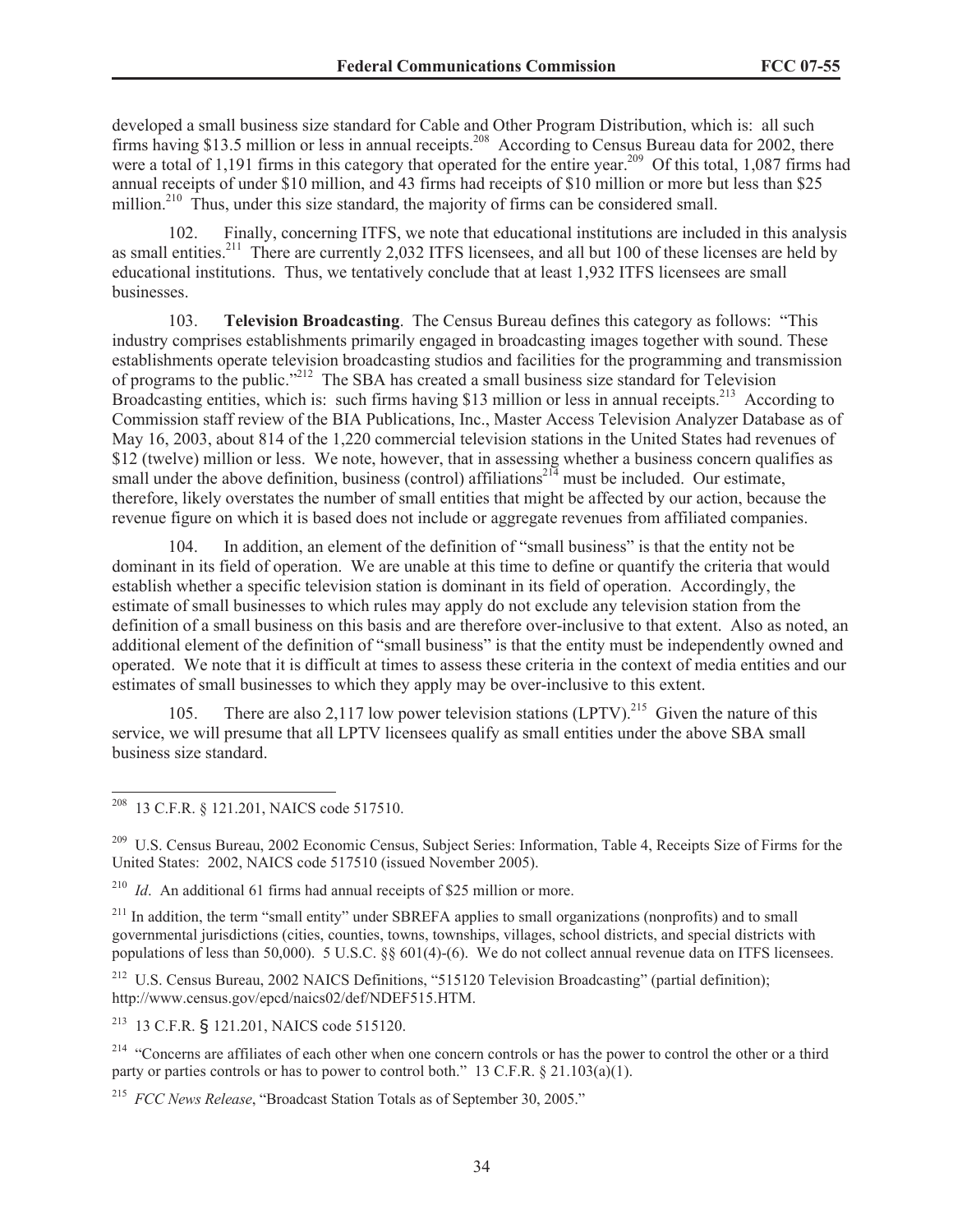106. **Radio Broadcasting**. The SBA defines a radio broadcast entity that has \$6 million or less in annual receipts as a small business.<sup>216</sup> Business concerns included in this industry are those "primarily" engaged in broadcasting aural programs by radio to the public.<sup>217</sup> According to Commission staff review of the BIA Publications, Inc., Master Access Radio Analyzer Database, as of May 16, 2003, about 10,427 of the 10,945 commercial radio stations in the United States have revenue of \$6 million or less. We note, however, that many radio stations are affiliated with much larger corporations with much higher revenue, and that in assessing whether a business concern qualifies as small under the above definition, such business (control) affiliations<sup>218</sup> are included.<sup>219</sup> Our estimate, therefore likely overstates the number of small businesses that might be affected by our action.

107. **Auxiliary, Special Broadcast and Other Program Distribution Services.** This service involves a variety of transmitters, generally used to relay broadcast programming to the public (through translator and booster stations) or within the program distribution chain (from a remote news gathering unit back to the station). The Commission has not developed a definition of small entities applicable to broadcast auxiliary licensees. The applicable definitions of small entities are those, noted previously, under the SBA rules applicable to radio broadcasting stations and television broadcasting stations.<sup>220</sup>

108. The Commission estimates that there are approximately 3,868 FM translators and boosters.<sup>221</sup> The Commission does not collect financial information on any broadcast facility, and the Department of Commerce does not collect financial information on these auxiliary broadcast facilities. We believe that most, if not all, of these auxiliary facilities could be classified as small businesses by themselves. We also recognize that most commercial translators and boosters are owned by a parent station which, in some cases, would be covered by the revenue definition of small business entity discussed above. These stations would likely have annual revenues that exceed the SBA maximum to be designated as a small business (\$6.5 million for a radio station or \$13.0 million for a TV station). Furthermore, they do not meet the Small Business Act's definition of a "small business concern" because they are not independently owned and operated.<sup>222</sup>

109. **Cable and Other Program Distribution**. The Census Bureau defines this category as follows: "This industry comprises establishments primarily engaged as third-party distribution systems for broadcast programming. The establishments of this industry deliver visual, aural, or textual programming received from cable networks, local television stations, or radio networks to consumers via cable or directto-home satellite systems on a subscription or fee basis. These establishments do not generally originate programming material."<sup>223</sup> The SBA has developed a small business size standard for Cable and Other Program Distribution, which is: all such firms having \$13.5 million or less in annual receipts.<sup>224</sup>

<sup>217</sup> *Id.*

<sup>218</sup> "Concerns are affiliates of each other when one concern controls or has the power to control the other, or a third party or parties controls or has the power to control both." 13 CFR § 121.103(a)(1).

<sup>219</sup> "SBA counts the receipts or employees of the concern whose size is at issue and those of all its domestic and foreign affiliates, regardless of whether the affiliates are organized for profit, in determining the concern's size." 13 CFR § 121(a)(4).

<sup>220</sup> 13 CFR 121.201, NAICS codes 513111 and 513112.

<sup>221</sup> FCC News Release, "Broadcast Station Totals as of September 30, 2004."

 $222$  15 U.S.C. 632.

<sup>223</sup> U.S. Census Bureau, 2002 NAICS Definitions, "517510 Cable and Other Program Distribution"; http://www.census.gov/epcd/naics02/def/NDEF517.HTM.

<sup>224</sup> 13 C.F.R. § 121.201, NAICS code 517510.

<sup>216</sup> *See* OMB, North American Industry Classification System: United States, 1997, at 509 (1997) (Radio Stations) (NAICS code 515112.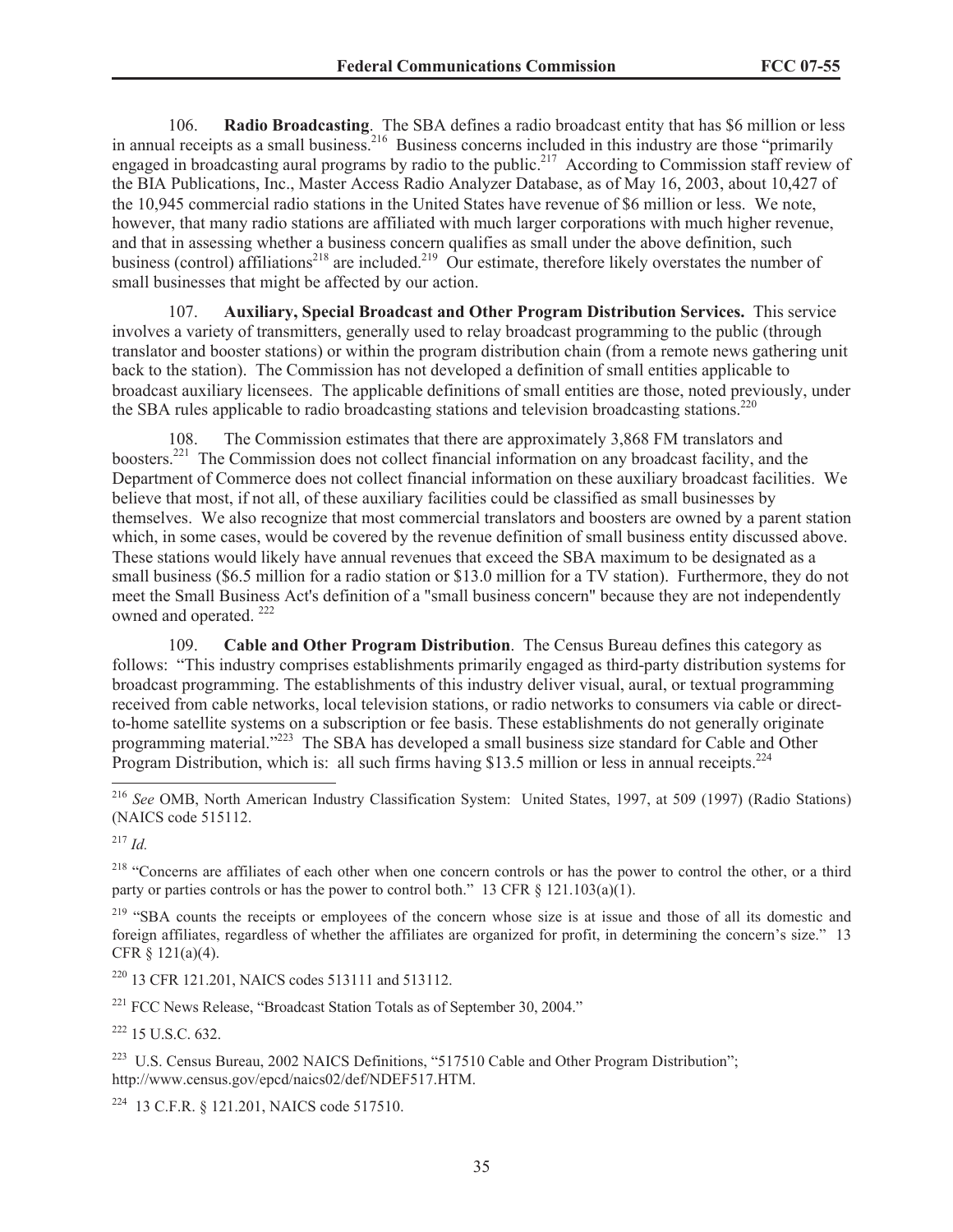According to Census Bureau data for 2002, there were a total of 1,191 firms in this category that operated for the entire year.<sup>225</sup> Of this total, 1,087 firms had annual receipts of under \$10 million, and 43 firms had receipts of \$10 million or more but less than \$25 million.<sup>226</sup> Thus, under this size standard, the majority of firms can be considered small.

110. **Cable Companies and Systems.** The Commission has also developed its own small business size standards, for the purpose of cable rate regulation. Under the Commission's rules, a "small cable company" is one serving 400,000 or fewer subscribers, nationwide.<sup>227</sup> Industry data indicate that, of 1,076 cable operators nationwide, all but eleven are small under this size standard.<sup>228</sup> In addition, under the Commission's rules, a "small system" is a cable system serving 15,000 or fewer subscribers.<sup>229</sup> Industry data indicate that, of 7,208 systems nationwide, 6,139 systems have under 10,000 subscribers, and an additional 379 systems have 10,000-19,999 subscribers.<sup>230</sup> Thus, under this second size standard, most cable systems are small.

111. **Cable System Operators.** The Communications Act of 1934, as amended, also contains a size standard for small cable system operators, which is "a cable operator that, directly or through an affiliate, serves in the aggregate fewer than 1 percent of all subscribers in the United States and is not affiliated with any entity or entities whose gross annual revenues in the aggregate exceed \$250,000,000.<sup>231</sup> The Commission has determined that an operator serving fewer than 677,000 subscribers shall be deemed a small operator, if its annual revenues, when combined with the total annual revenues of all its affiliates, do not exceed \$250 million in the aggregate.<sup>232</sup> Industry data indicate that, of 1,076 cable operators nationwide, all but ten are small under this size standard.<sup>233</sup> We note that the Commission neither requests nor collects information on whether cable system operators are affiliated with entities whose gross annual revenues exceed \$250 million,<sup>234</sup> and therefore we are unable to estimate more accurately the number of cable system operators that would qualify as small under this size standard.

<sup>228</sup> These data are derived from: R.R. Bowker, *Broadcasting & Cable Yearbook 2006*, "Top 25 Cable/Satellite Operators," pages A-8 & C-2 (data current as of June 30, 2005); Warren Communications News, *Television & Cable Factbook 2006*, "Ownership of Cable Systems in the United States," pages D-1805 to D-1857.

 $229$  47 C.F.R. § 76.901(c).

<sup>230</sup> Warren Communications News, *Television & Cable Factbook 2006*, "U.S. Cable Systems by Subscriber Size," page F-2 (data current as of Oct. 2005). The data do not include 718 systems for which classifying data were not available.

<sup>231</sup> 47 U.S.C. § 543(m)(2); *see* 47 C.F.R. § 76.901(f) & nn. 1-3.

<sup>232</sup> 47 C.F.R. § 76.901(f); *see* Public Notice*, FCC Announces New Subscriber Count for the Definition of Small Cable Operator*, DA 01-158 (Cable Services Bureau, Jan. 24, 2001).

<sup>233</sup> These data are derived from: R.R. Bowker, *Broadcasting & Cable Yearbook 2006*, "Top 25 Cable/Satellite Operators," pages A-8 & C-2 (data current as of June 30, 2005); Warren Communications News, *Television & Cable Factbook 2006*, "Ownership of Cable Systems in the United States," pages D-1805 to D-1857.

<sup>234</sup> The Commission does receive such information on a case-by-case basis if a cable operator appeals a local franchise authority's finding that the operator does not qualify as a small cable operator pursuant to  $\S$  76.901(f) of the Commission's rules. *See* 47 C.F.R. § 76.909(b).

<sup>&</sup>lt;sup>225</sup> U.S. Census Bureau, 2002 Economic Census, Subject Series: Information, Table 4, Receipts Size of Firms for the United States: 2002, NAICS code 517510 (issued November 2005).

<sup>&</sup>lt;sup>226</sup> *Id.* An additional 61 firms had annual receipts of \$25 million or more.

<sup>&</sup>lt;sup>227</sup> 47 C.F.R. § 76.901(e). The Commission determined that this size standard equates approximately to a size standard of \$100 million or less in annual revenues. *Implementation of Sections of the 1992 Cable Act: Rate Regulation,* Sixth Report and Order and Eleventh Order on Reconsideration, 10 FCC Rcd 7393, 7408 (1995).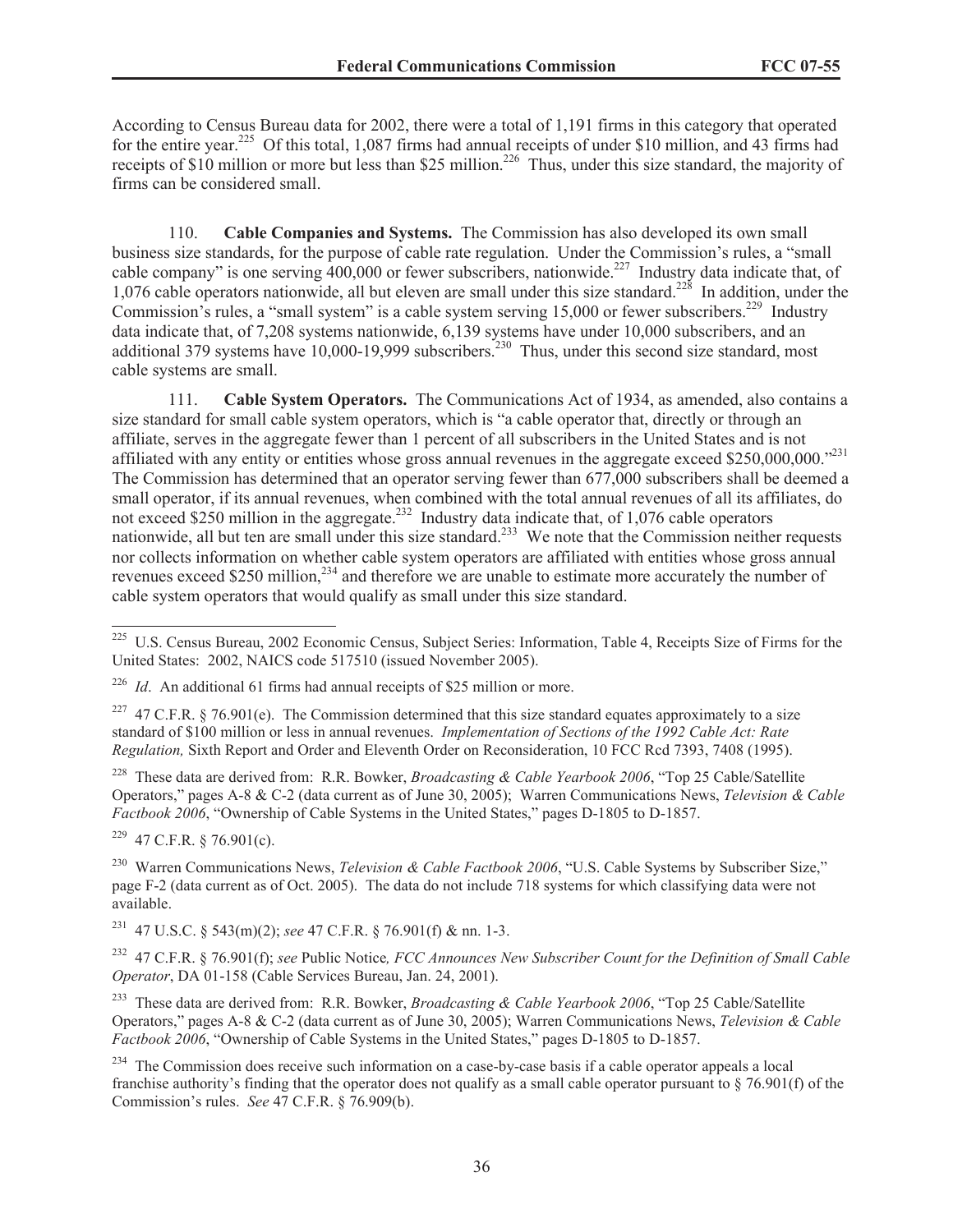112. **Open Video Services**. Open Video Service (OVS) systems provide subscription services.<sup>235</sup> The SBA has created a small business size standard for Cable and Other Program Distribution.<sup>236</sup> This standard provides that a small entity is one with \$13.5 million or less in annual receipts. The Commission has certified approximately 25 OVS operators to serve 75 areas, and some of these are currently providing service.<sup>237</sup> Affiliates of Residential Communications Network, Inc. (RCN) received approval to operate OVS systems in New York City, Boston, Washington, D.C., and other areas. RCN has sufficient revenues to assure that they do not qualify as a small business entity. Little financial information is available for the other entities that are authorized to provide OVS and are not yet operational. Given that some entities authorized to provide OVS service have not yet begun to generate revenues, the Commission concludes that up to 24 OVS operators (those remaining) might qualify as small businesses that may be affected by the rules and policies proposed herein.

113. **Cable Television Relay Service**. This service includes transmitters generally used to relay cable programming within cable television system distribution systems. The SBA has developed a small business size standard for Cable and Other Program Distribution, which is: all such firms having \$13.5 million or less in annual receipts.<sup>238</sup> According to Census Bureau data for 2002, there were a total of 1,191 firms in this category that operated for the entire year.<sup>239</sup> Of this total, 1,087 firms had annual receipts of under \$10 million, and 43 firms had receipts of \$10 million or more but less than \$25 million.<sup>240</sup> Thus, under this size standard, the majority of firms can be considered small.

114. **Multichannel Video Distribution and Data Service**. MVDDS is a terrestrial fixed microwave service operating in the 12.2-12.7 GHz band. The Commission adopted criteria for defining three groups of small businesses for purposes of determining their eligibility for special provisions such as bidding credits. It defined a very small business as an entity with average annual gross revenues not exceeding \$3 million for the preceding three years; a small business as an entity with average annual gross revenues not exceeding \$15 million for the preceding three years; and an entrepreneur as an entity with average annual gross revenues not exceeding \$40 million for the preceding three years. $^{241}$  These definitions were approved by the SBA.<sup>242</sup> On January 27, 2004, the Commission completed an auction of 214 MVDDS licenses (Auction No. 53). In this auction, ten winning bidders won a total of 192 MVDDS licenses.<sup>243</sup> Eight of the ten winning bidders claimed small business status and won 144 of the licenses.

<sup>238</sup> 13 C.F.R. § 121.201, NAICS code 517510.

<sup>239</sup> U.S. Census Bureau, 2002 Economic Census, Subject Series: Information, Table 4, Receipts Size of Firms for the United States: 2002, NAICS code 517510 (issued November 2005).

<sup>240</sup> *Id.* An additional 61 firms had annual receipts of \$25 million or more.

<sup>235</sup> *See* 47 U.S.C. § 573.

<sup>236</sup> 13 CFR § 121.201, NAICS code 517510.

<sup>237</sup> *See* http://www.fcc.gov/csb/ovs/csovscer.html (current as of March 2002).

<sup>&</sup>lt;sup>241</sup> Amendment of Parts 2 and 25 of the Commission's Rules to Permit Operation of NGSO FSS Systems Co-Frequency with GSO and Terrestrial Systems in the Ku-Band Frequency Range; Amendment of the Commission's Rules to Authorize Subsidiary Terrestrial Use of the 12.2-12.7 GHz Band by Direct Boradcast Satellite Licenses and their Affiliates; and Applications of Broadwave USA, PDC Broadband Corporation, and Satellite Receivers, Ltd. to provide A Fixed Service in the 12.2-12.7 GHz Band, ET Docket No. 98-206, *Memorandum Opinion and Order and Second Report and Order*, 17 FCC Rcd 9614, 9711 ¶ 252 (2002).

<sup>242</sup> *See* Letter from Hector V. Barreto, Administrator, U.S. Small Business Administration, to Margaret W. Wiener, Chief, Auctions and Industry Analysis Division, Wireless Telecommunications Bureau, Federal Communications Commission, dated February 13, 2002.

<sup>243</sup> *See* "Multichannel Video Distribution and Data Service Auction Closes," *Public Notice*, 19 FCC Rcd 1834 (2004).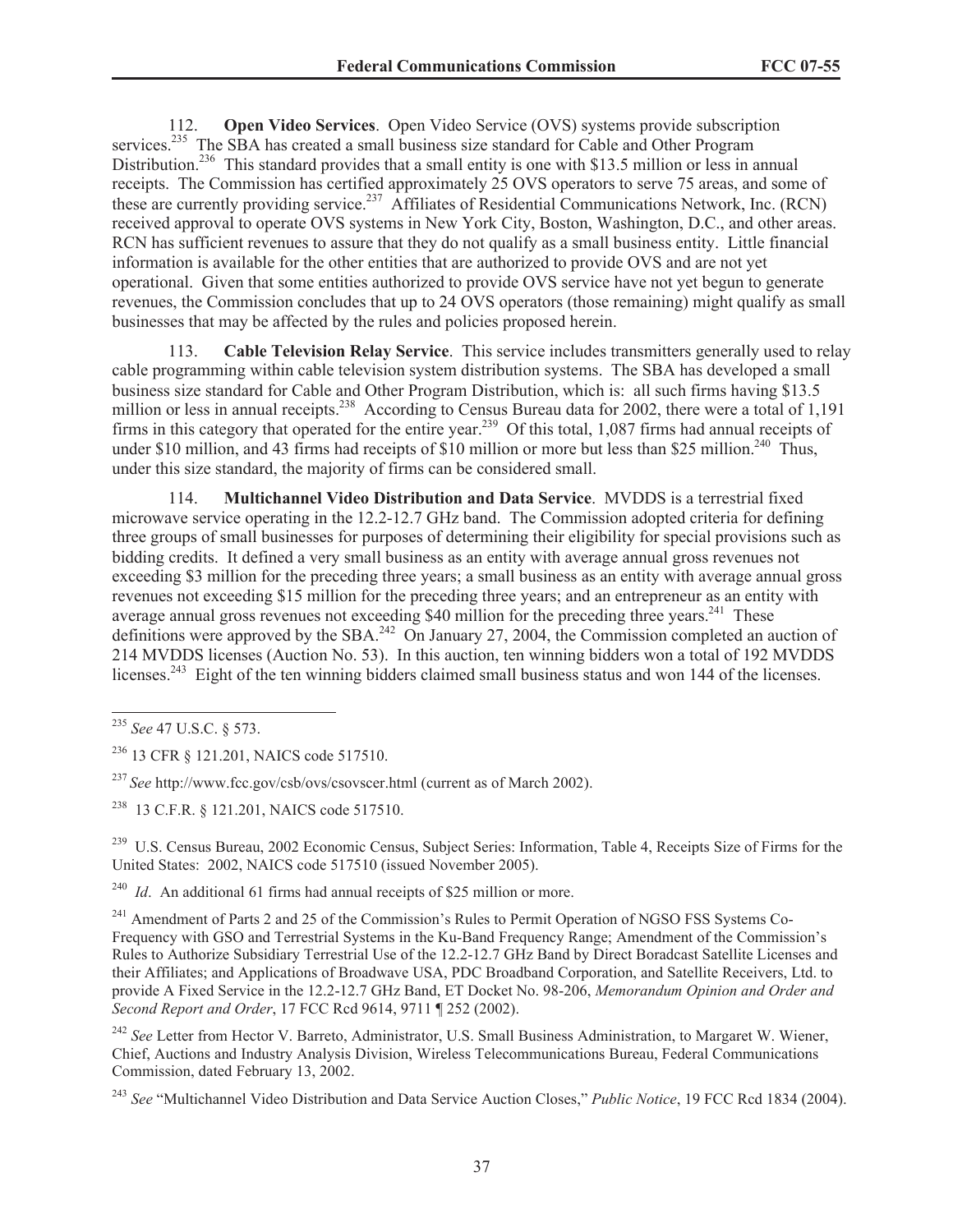The Commission also held an auction of MVDDS licenses on December 7, 2005 (Auction 63). Of the three winning bidders who won 22 licenses, two winning bidders, winning 21 of the licenses, claimed small business status.<sup>244</sup>

115. **Amateur Radio Service**. These licensees are held by individuals in a noncommercial capacity; these licensees are not small entities.

116. **Aviation and Marine Services**. Small businesses in the aviation and marine radio services use a very high frequency (VHF) marine or aircraft radio and, as appropriate, an emergency position-indicating radio beacon (and/or radar) or an emergency locator transmitter. The Commission has not developed a small business size standard specifically applicable to these small businesses. For purposes of this analysis, the Commission uses the SBA small business size standard for the category "Cellular and Other Telecommunications," which is 1,500 or fewer employees.<sup>245</sup> Most applicants for recreational licenses are individuals. Approximately 581,000 ship station licensees and 131,000 aircraft station licensees operate domestically and are not subject to the radio carriage requirements of any statute or treaty. For purposes of our evaluations in this analysis, we estimate that there are up to approximately 712,000 licensees that are small businesses (or individuals) under the SBA standard. In addition, between December 3, 1998 and December 14, 1998, the Commission held an auction of 42 VHF Public Coast licenses in the 157.1875-157.4500 MHz (ship transmit) and 161.775-162.0125 MHz (coast transmit) bands. For purposes of the auction, the Commission defined a "small" business as an entity that, together with controlling interests and affiliates, has average gross revenues for the preceding three years not to exceed \$15 million dollars. In addition, a "very small" business is one that, together with controlling interests and affiliates, has average gross revenues for the preceding three years not to exceed \$3 million dollars.  $246$ There are approximately 10,672 licensees in the Marine Coast Service, and the Commission estimates that almost all of them qualify as "small" businesses under the above special small business size standards.

117. **Personal Radio Services**. Personal radio services provide short-range, low power radio for personal communications, radio signaling, and business communications not provided for in other services. The Personal Radio Services include spectrum licensed under Part 95 of our rules.<sup>247</sup> These services include Citizen Band Radio Service (CB), General Mobile Radio Service (GMRS), Radio Control Radio Service (R/C), Family Radio Service (FRS), Wireless Medical Telemetry Service (WMTS), Medical Implant Communications Service (MICS), Low Power Radio Service (LPRS), and Multi-Use Radio Service (MURS).<sup>248</sup> There are a variety of methods used to license the spectrum in these rule parts, from licensing by rule, to conditioning operation on successful completion of a required test, to site-based licensing, to geographic area licensing. Under the RFA, the Commission is required to make a determination of which small entities are directly affected by the rules being proposed. Since all such entities are wireless, we apply the definition of cellular and other wireless telecommunications, pursuant to which a small entity is defined as employing 1,500 or fewer persons.<sup>249</sup> Many of the licensees in these

<sup>249</sup> 13 C.F.R. § 121.201, NAICS Code 517212.

<sup>&</sup>lt;sup>244</sup> See "Auction of Multichannel Video Distribution and Data Service Licenses Closes; Winning Bidders Announced for Auction No. 63," *Public Notice*, 20 FCC Rcd 19807 (2005).

<sup>245</sup> 13 CFR § 121.201, NAICS code 517212.

<sup>246</sup> Amendment of the Commission's Rules Concerning Maritime Communications, *Third Report and Order and Memorandum Opinion and Order*, 13 FCC Rcd 19853 (1998).

<sup>&</sup>lt;sup>247</sup> 47 CFR Part 90.

<sup>&</sup>lt;sup>248</sup> The Citizens Band Radio Service, General Mobile Radio Service, Radio Control Radio Service, Family Radio Service, Wireless Medical Telemetry Service, Medical Implant Communications Service, Low Power Radio Service, and Multi-Use Radio Service are governed by Subpart D, Subpart A, Subpart C, Subpart B, Subpart H, Subpart I, Subpart G, and Subpart J, respectively, of Part 95 of the Commission's rules. *See generally* 47 C.F.R. Part 95.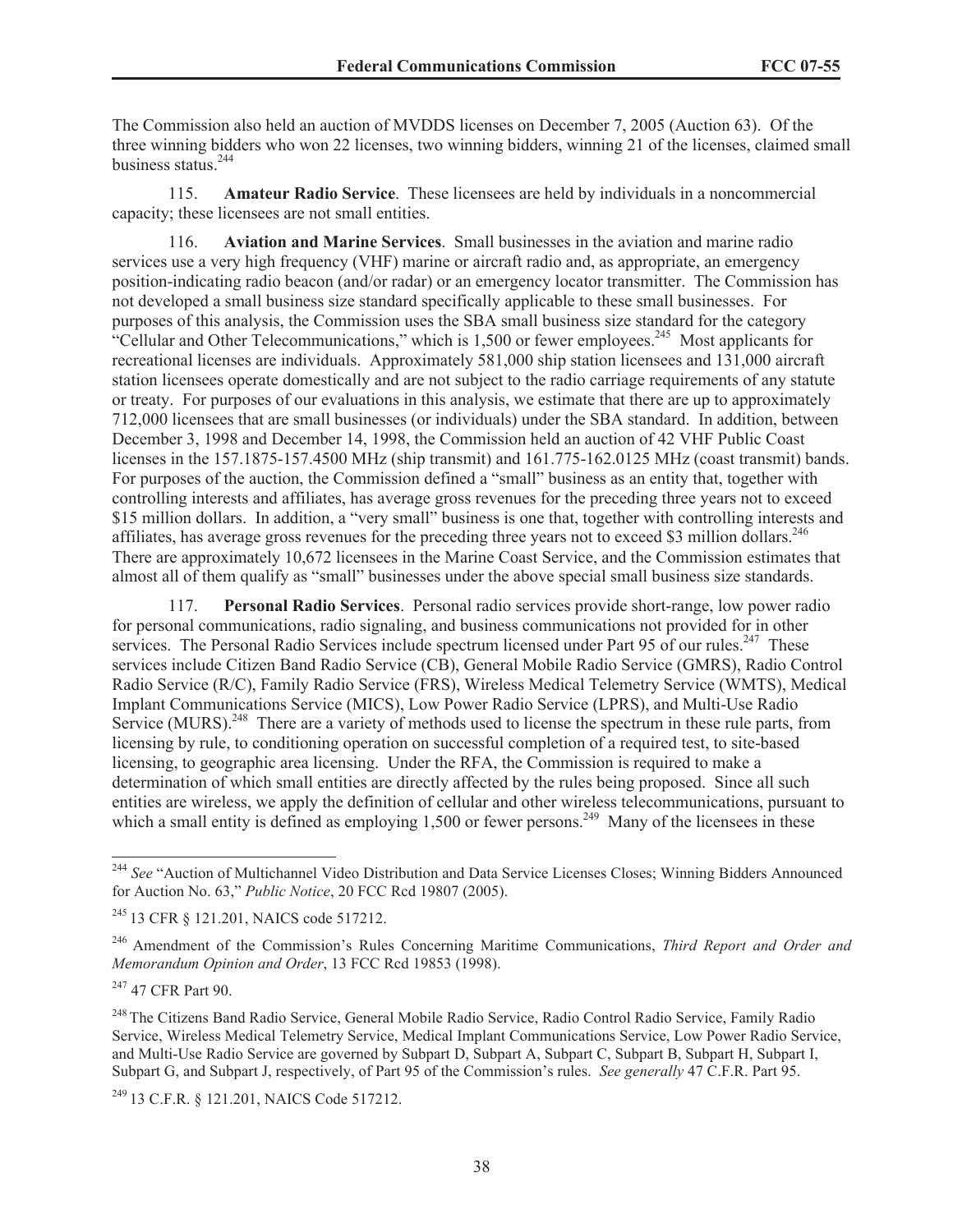services are individuals, and thus are not small entities. In addition, due to the mostly unlicensed and shared nature of the spectrum utilized in many of these services, the Commission lacks direct information upon which to base an estimation of the number of small entities under an SBA definition that might be directly affected by the proposed rules.

118. **Public Safety Radio Services**. Public Safety radio services include police, fire, local government, forestry conservation, highway maintenance, and emergency medical services.<sup>250</sup> There are a total of approximately 127,540 licensees in these services. Governmental entities<sup>251</sup> as well as private businesses comprise the licensees for these services. All governmental entities with populations of less than 50,000 fall within the definition of a small entity.<sup>252</sup>

#### **IV. Description of Projected Reporting, Recordkeeping and Other Compliance Requirements:**

119. With certain exceptions, the Commission's Schedule of Regulatory Fees applies to all Commission licensees and regulatees. Most licensees will be required to count the number of licenses or call signs authorized, complete and submit an FCC Form 159 Remittance Advice, and pay a regulatory fee based on the number of licenses or call signs.<sup>253</sup> Interstate telephone service providers must compute their annual regulatory fee based on their interstate and international end-user revenue using information they already supply to the Commission in compliance with the Form 499-A, Telecommunications Reporting

<sup>251</sup> 47 CFR § 1.1162.

 $252$  5 U.S.C. § 601(5).

<sup>&</sup>lt;sup>250</sup> With the exception of the special emergency service, these services are governed by Subpart B of part 90 of the Commission's Rules, 47 C.F.R. §§ 90.15-90.27. The police service includes approximately 27,000 licensees that serve state, county, and municipal enforcement through telephony (voice), telegraphy (code) and teletype and facsimile (printed material). The fire radio service includes approximately 23,000 licensees comprised of private volunteer or professional fire companies as well as units under governmental control. The local government service that is presently comprised of approximately 41,000 licensees that are state, county, or municipal entities that use the radio for official purposes not covered by other public safety services. There are approximately 7,000 licensees within the forestry service which is comprised of licensees from state departments of conservation and private forest organizations who set up communications networks among fire lookout towers and ground crews. The approximately 9,000 state and local governments are licensed to highway maintenance service provide emergency and routine communications to aid other public safety services to keep main roads safe for vehicular traffic. The approximately 1,000 licensees in the Emergency Medical Radio Service (EMRS) use the 39 channels allocated to this service for emergency medical service communications related to the delivery of emergency medical treatment. 47 CFR §§ 90.15-90.27. The approximately 20,000 licensees in the special emergency service include medical services, rescue organizations, veterinarians, handicapped persons, disaster relief organizations, school buses, beach patrols, establishments in isolated areas, communications standby facilities, and emergency repair of public communications facilities. 47 CFR §§ 90.33-90.55.

<sup>&</sup>lt;sup>253</sup> The following categories are exempt from the Commission's Schedule of Regulatory Fees: Amateur radio licensees (except applicants for vanity call signs) and operators in other non-licensed services (e.g., Personal Radio, part 15, ship and aircraft). Governments and non-profit (exempt under section 501(c) of the Internal Revenue Code) entities are exempt from payment of regulatory fees and need not submit payment. Non-commercial educational broadcast licensees are exempt from regulatory fees as are licensees of auxiliary broadcast services such as low power auxiliary stations, television auxiliary service stations, remote pickup stations and aural broadcast auxiliary stations where such licenses are used in conjunction with commonly owned non-commercial educational stations. Emergency Alert System licenses for auxiliary service facilities are also exempt as are instructional television fixed service licensees. Regulatory fees are automatically waived for the licensee of any translator station that: (1) is not licensed to, in whole or in part, and does not have common ownership with, the licensee of a commercial broadcast station; (2) does not derive income from advertising; and (3) is dependent on subscriptions or contributions from members of the community served for support. Receive only earth station permittees are exempt from payment of regulatory fees. A regulatee will be relieved of its fee payment requirement if its total fee due, including all categories of fees for which payment is due by the entity, amounts to less than \$10.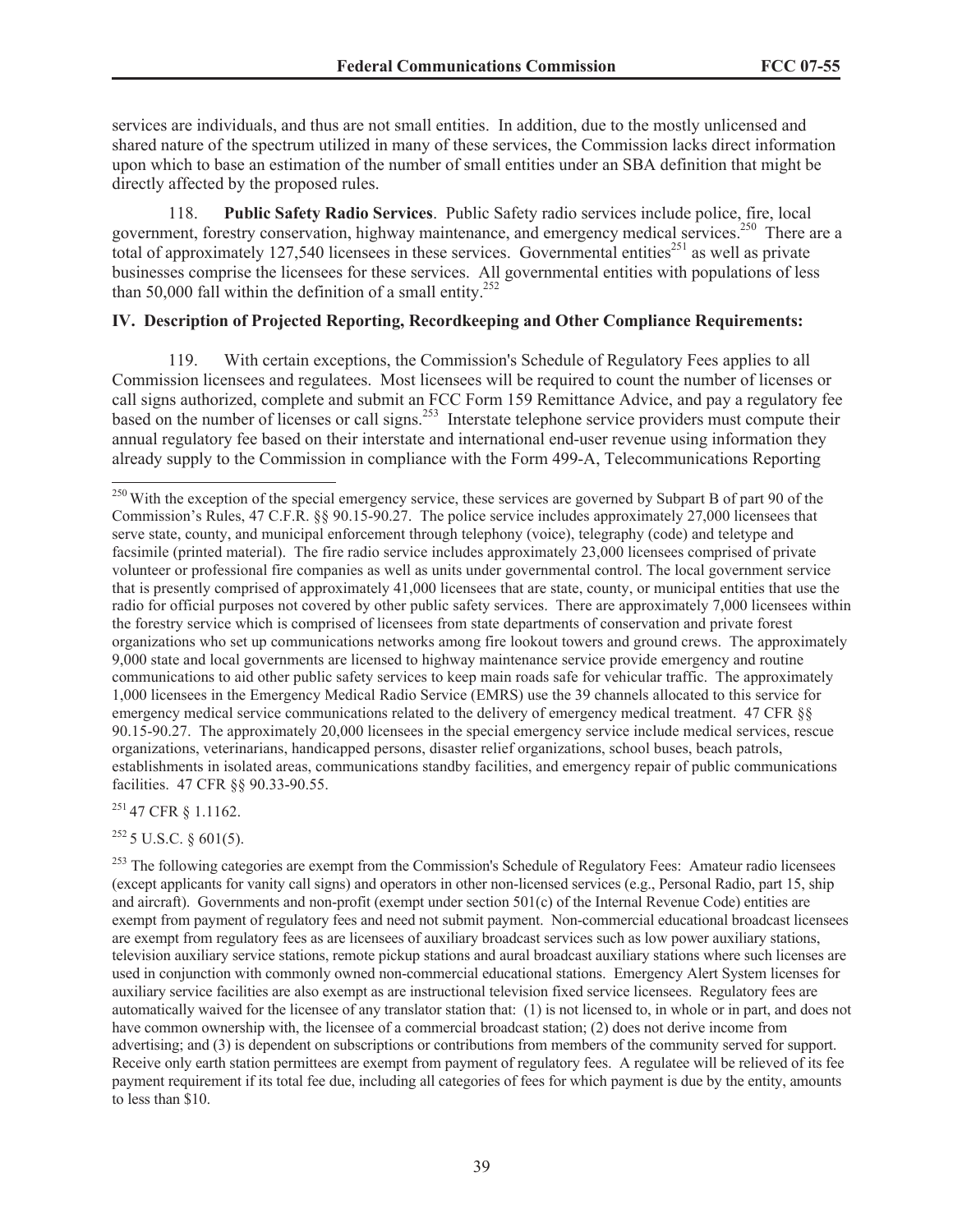Worksheet, and they must complete and submit the FCC Form 159. Compliance with the fee schedule will require some licensees to tabulate the number of units (*e.g.*, cellular telephones, pagers, cable TV subscribers) they have in service, and complete and submit an FCC Form 159. Licensees ordinarily will keep a list of the number of units they have in service as part of their normal business practices. No additional outside professional skills are required to complete the FCC Form 159, and it can be completed by the employees responsible for an entity's business records.

120. Each licensee must submit the FCC Form 159 to the Commission's lockbox bank after computing the number of units subject to the fee. Licensees may also file electronically to minimize the burden of submitting multiple copies of the FCC Form 159. Applicants who pay small fees in advance and provide fee information as part of their application must use FCC Form 159.

121. Licensees and regulatees are advised that failure to submit the required regulatory fee in a timely manner will subject the licensee or regulatee to a late payment penalty of 25 percent in addition to the required fee.<sup>254</sup> If payment is not received, new or pending applications may be dismissed, and existing authorizations may be subject to rescission.<sup>255</sup> Further, in accordance with the Debt Collection Improvement Act of 1996 (DCIA), Public Law 194-134, federal agencies may bar a person or entity from obtaining a federal loan or loan insurance guarantee if that person or entity fails to pay a delinquent debt owed to any federal agency.<sup>256</sup> Nonpayment of regulatory fees is a debt owed the United States pursuant to 31 U.S.C. 3711 *et seq*., and the DCIA. Appropriate enforcement measures as well as administrative and judicial remedies, may be exercised by the Commission. Debts owed to the Commission may result in a person or entity being denied a federal loan or loan guarantee pending before another federal agency until such obligations are paid. $257$ 

122. The Commission's rules currently provide for relief in exceptional circumstances. Persons or entities may request a waiver, reduction or deferment of payment of the regulatory fee.<sup>258</sup> However, timely submission of the required regulatory fee must accompany requests for waivers or reductions. This will avoid any late payment penalty if the request is denied. The fee will be refunded if the request is granted. In exceptional and compelling instances (where payment of the regulatory fee along with the waiver or reduction request could result in reduction of service to a community or other financial hardship to the licensee), the Commission will defer payment in response to a request filed with the appropriate supporting documentation.

### **V. Steps Taken to Minimize Significant Economic Impact on Small Entities, and Significant Alternatives Considered:**

123. The RFA requires an agency to describe any significant alternatives that it has considered in reaching its proposed approach, which may include the following four alternatives: (1) the establishment of differing compliance or reporting requirements or timetables that take into account the resources available to small entities; (2) the clarification, consolidation, or simplification of compliance or reporting requirements under the rule for small entities; (3) the use of performance, rather than design, standards; and (4) an exemption from coverage of the rule, or any part thereof, for small entities.<sup>259</sup> In the *NPRM*, we have sought comment on alternatives that might simplify our fee procedures or otherwise benefit filers, including

<sup>254</sup> 47 CFR § 1.1164.

 $255$  47 CFR  $\frac{1164(c)}{c}$ .

<sup>256</sup> Public Law 104-134, 110 Stat. 1321 (1996).

 $257$  31 U.S.C. § 7701(c)(2)(B).

<sup>258</sup> 47 CFR § 1.1166.

 $^{259}$  5 U.S.C.  $\&$  603.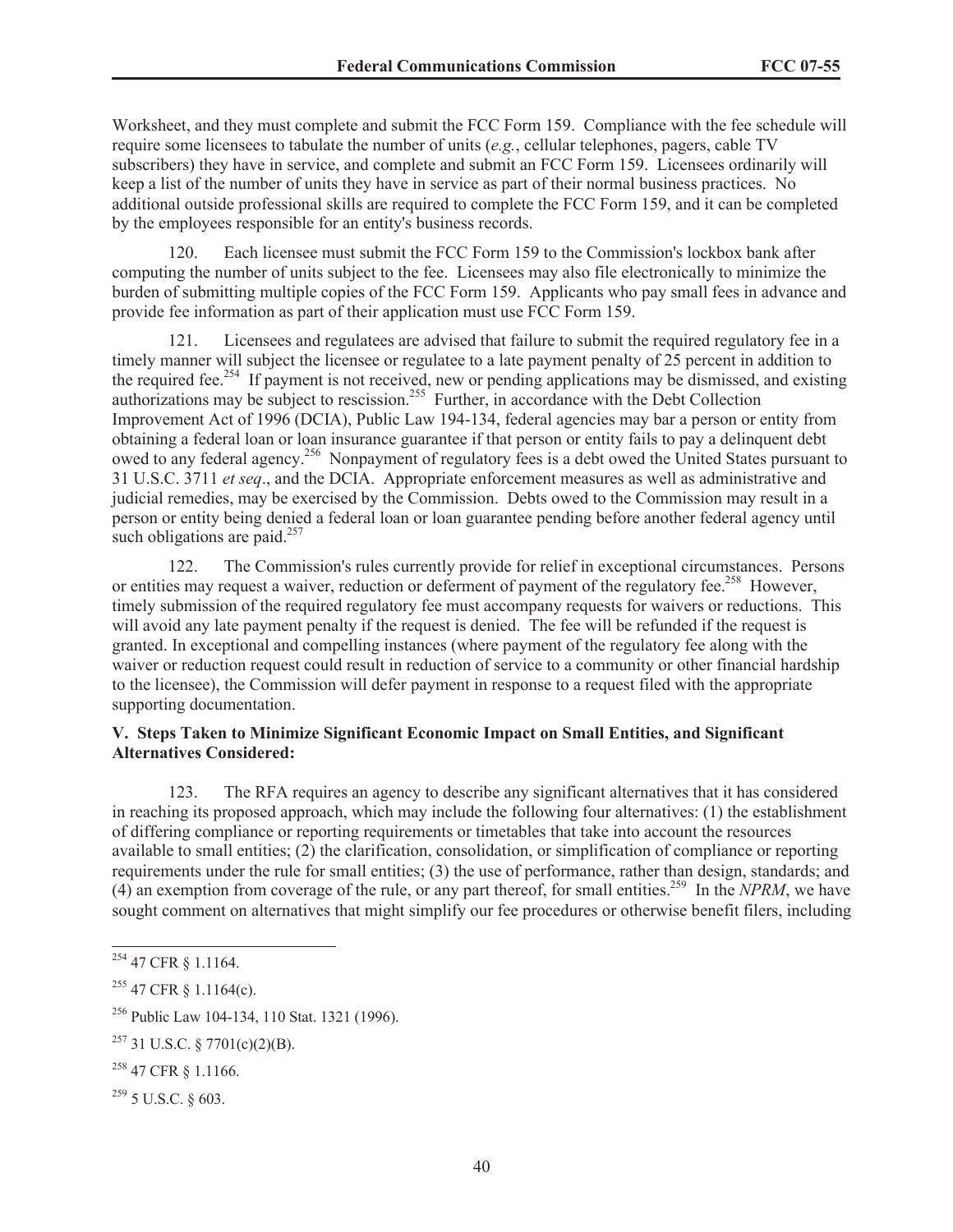small entities, while remaining consistent with our statutory responsibilities in this proceeding.

124. The Omnibus Appropriations Act for FY 2007, Public Law 109-383, requires the Commission to revise its Schedule of Regulatory Fees in order to recover the amount of regulatory fees that Congress, pursuant to Section 9(a) of the Communications Act, as amended, has required the Commission to collect for Fiscal Year (FY) 2007.<sup>260</sup> As noted, we seek comment on the proposed methodology for implementing these statutory requirements and any other potential impact of these proposals on small entities.

125. Several categories of licensees and regulatees are exempt from payment of regulatory fees. *See, e.g.,* footnote 253, *supra.* Also, waiver procedures provide regulatees, including small entity regulatees, relief in exceptional circumstances. See Section IV, *supra*.

## **VI. Federal Rules that May Duplicate, Overlap, or Conflict with the Proposed Rules:**

126. None.

 $260$  47 U.S.C. § 159(a).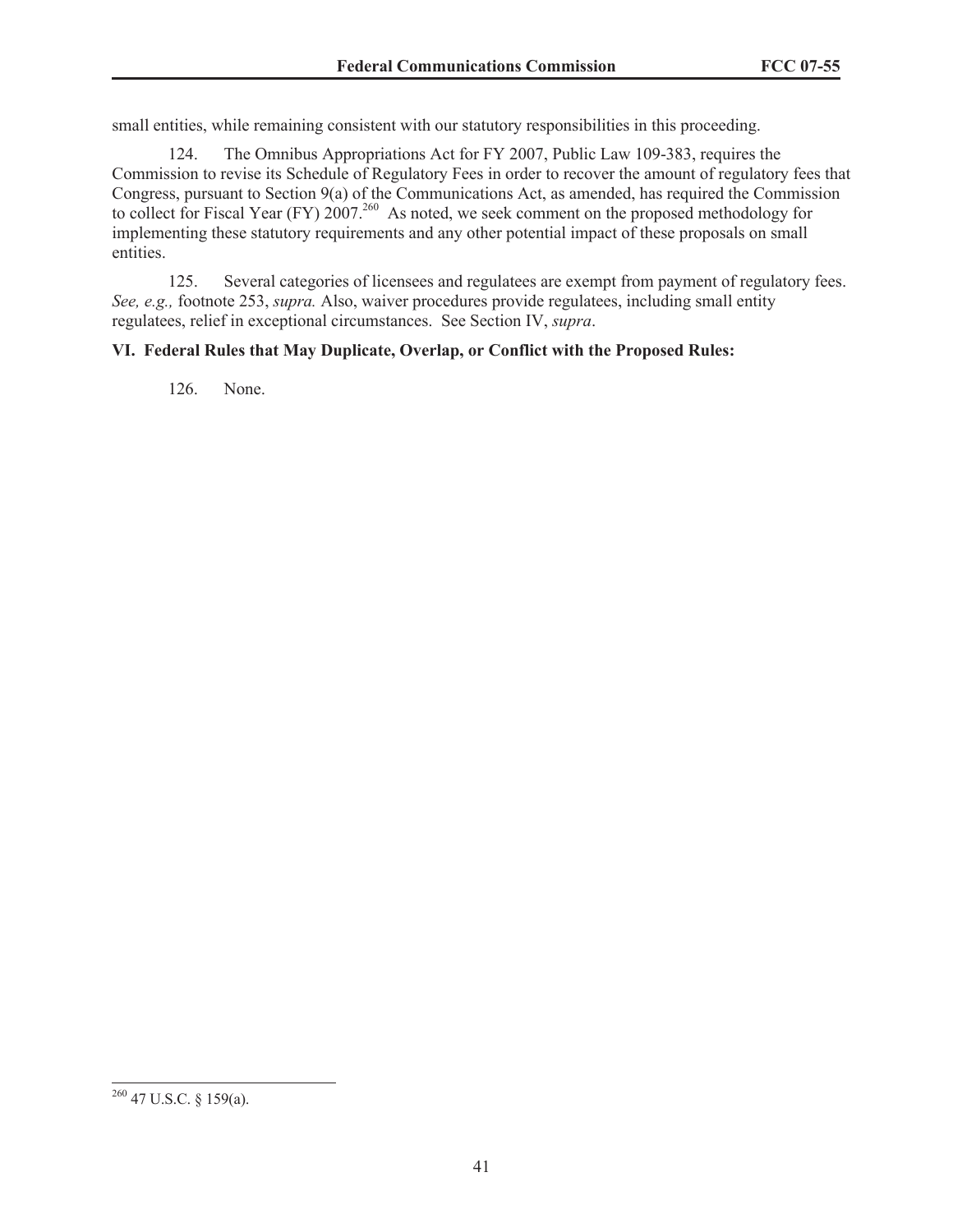## **ATTACHMENT B**

#### **SOURCES OF PAYMENT UNIT ESTIMATES FOR FY 2007**

In order to calculate individual service fees for FY 2007, we adjusted FY 2006 payment units for each service to more accurately reflect expected FY 2007 payment liabilities. We obtained our updated estimates through a variety of means. For example, we used Commission licensee data bases, actual prior year payment records and industry and trade association projections when available. The databases we consulted include our Universal Licensing System (ULS), International Bureau Filing System (IBFS), Consolidated Database System (CDBS) and Cable Operations and Licensing System (COALS), as well as reports generated within the Commission such as the Wireline Competition Bureau's *Trends in Telephone Service* and the Wireless Telecommunications Bureau's *Numbering Resource Utilization Forecast*.

We tried to obtain verification for these estimates from multiple sources and, in all cases; we compared FY 2007 estimates with actual FY 2006 payment units to ensure that our revised estimates were reasonable. Where appropriate, we adjusted and/or rounded our final estimates to take into consideration the fact that certain variables that impact on the number of payment units cannot yet be estimated exactly. These include an unknown number of waivers and/or exemptions that may occur in FY 2007 and the fact that, in many services, the number of actual licensees or station operators fluctuates from time to time due to economic, technical or other reasons. Therefore, when we note, for example, that our estimated FY 2007 payment units are based on FY 2006 actual payment units, it does not necessarily mean that our FY 2007 projection is exactly the same number as FY 2006. It means that we have either rounded the FY 2007 number or adjusted it slightly to account for these variables.

| <b>FEE CATEGORY</b>                                                                                                                                                          | <b>SOURCES OF PAYMENT UNIT ESTIMATES</b>                                                                                                                                                                                                                                                                                                      |
|------------------------------------------------------------------------------------------------------------------------------------------------------------------------------|-----------------------------------------------------------------------------------------------------------------------------------------------------------------------------------------------------------------------------------------------------------------------------------------------------------------------------------------------|
| Land Mobile (All), Microwave,<br>218-219 MHz, Marine (Ship &<br>Coast), Aviation (Aircraft &<br>Ground), GMRS, Amateur<br>Vanity Call Signs, Domestic<br><b>Public Fixed</b> | Based on Wireless Telecommunications Bureau (WTB) projections<br>of new applications and renewals taking into consideration existing<br>Commission licensee data bases. Aviation (Aircraft) and Marine<br>(Ship) estimates have been adjusted to take into consideration the<br>licensing of portions of these services on a voluntary basis. |
| <b>CMRS Mobile Services</b>                                                                                                                                                  | Based on Wireless Telecommunications Bureau reports.                                                                                                                                                                                                                                                                                          |
| <b>CMRS</b> Messaging Services                                                                                                                                               | Based on Wireless Telecommunications Bureau Competition<br>Report findings.                                                                                                                                                                                                                                                                   |
| <b>AM/FM Radio Stations</b>                                                                                                                                                  | Based on CDBS data, adjusted for exemptions, and actual FY 2006<br>payment units.                                                                                                                                                                                                                                                             |
| <b>UHF/VHF Television Stations</b>                                                                                                                                           | Based on CDBS data, adjusted for exemptions, and actual FY 2006<br>payment units.                                                                                                                                                                                                                                                             |
| <b>AM/FM/TV Construction Permits</b>                                                                                                                                         | Based on CDBS data, adjusted for exemptions, and actual FY 2006<br>payment units.                                                                                                                                                                                                                                                             |
| LPTV, Translators and Boosters,<br>Class A Television                                                                                                                        | Based on CDBS data, adjusted for exemptions, and actual FY 2006<br>payment units.                                                                                                                                                                                                                                                             |
| <b>Broadcast Auxiliaries</b>                                                                                                                                                 | Based on actual FY 2006 payment units.                                                                                                                                                                                                                                                                                                        |
| BRS (formerly MDS/MMDS)                                                                                                                                                      | Based on Wireless Telecommunications Bureau reports and actual<br>FY 2006 payment units.                                                                                                                                                                                                                                                      |
| Cable Television Relay Service                                                                                                                                               | Based on data from Media Bureau's COALS database and actual                                                                                                                                                                                                                                                                                   |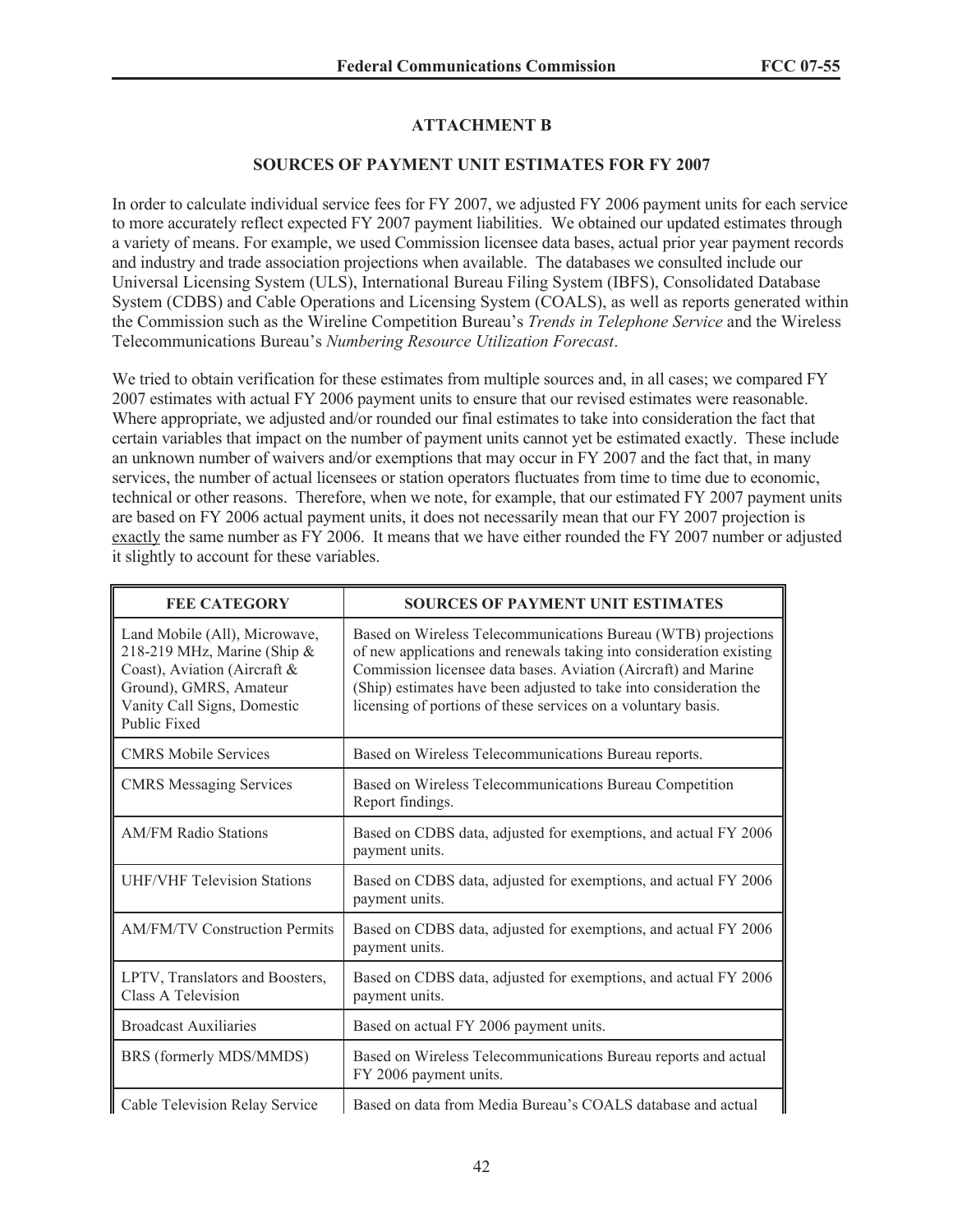| (CARS) Stations                                                                            | FY 2006 payment units.                                                                                                                                                                                                 |
|--------------------------------------------------------------------------------------------|------------------------------------------------------------------------------------------------------------------------------------------------------------------------------------------------------------------------|
| Cable Television System<br><b>Subscribers</b>                                              | Based on publicly available data sources for estimated subscriber<br>counts and actual FY 2006 payment units.                                                                                                          |
| Interstate Telecommunication<br>Service Providers                                          | Based on actual FY 2006 interstate revenues reported on<br>Telecommunications Reporting Worksheet, adjusted for FY 2007<br>revenue growth/decline for industry, and projections by the<br>Wireline Competition Bureau. |
| <b>Earth Stations</b>                                                                      | Based on International Bureau reports and actual FY 2006 payment<br>units.                                                                                                                                             |
| Space Stations (GSOs & NGSOs)                                                              | Based on International Bureau reports and actual FY 2006 payment<br>units.                                                                                                                                             |
| <b>International Bearer Circuits</b>                                                       | Based on International Bureau reports and actual FY 2006 payment<br>units.                                                                                                                                             |
| International HF Broadcast<br>Stations, International Public<br><b>Fixed Radio Service</b> | Based on International Bureau reports and actual FY 2006 payment<br>units.                                                                                                                                             |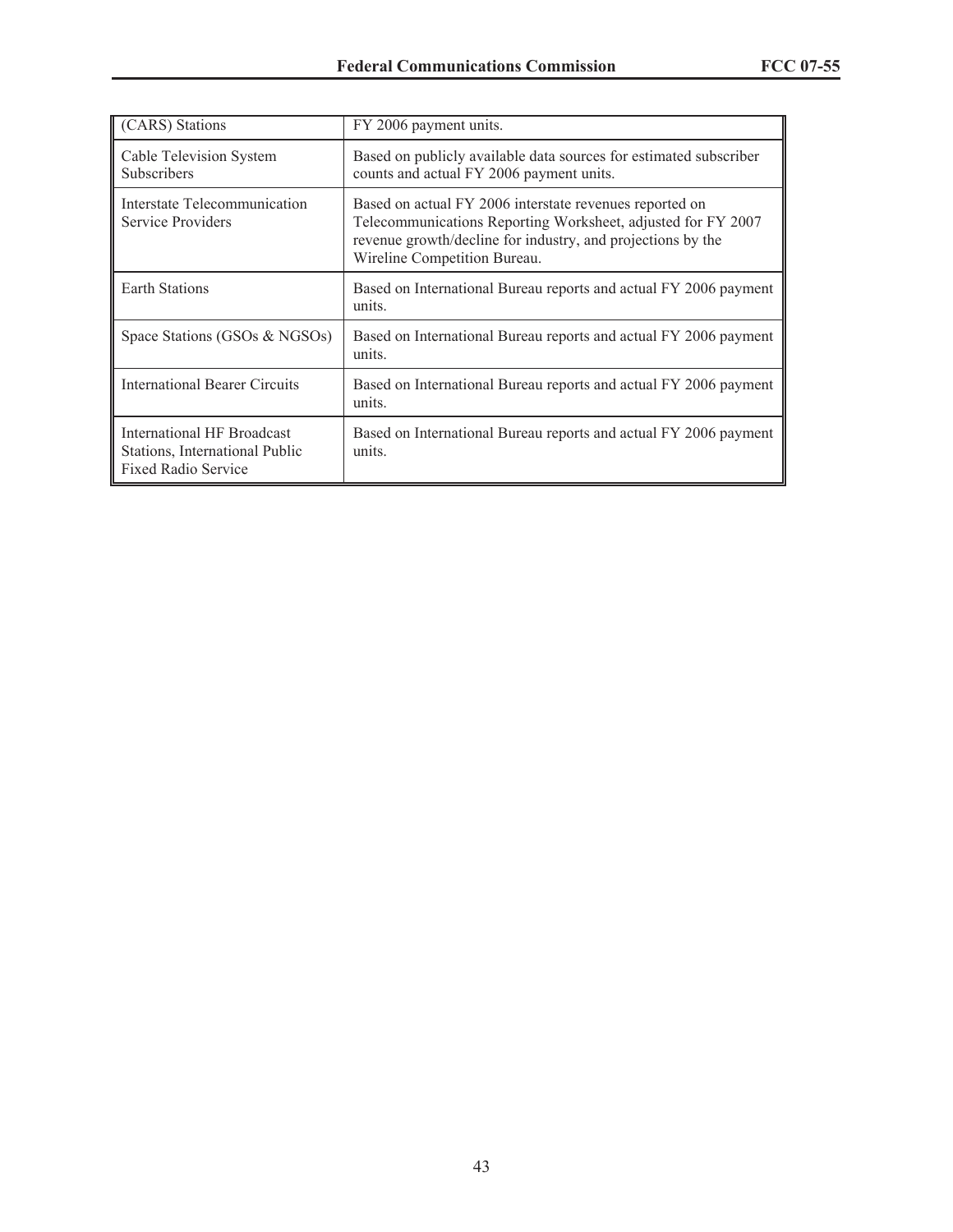## **ATTACHMENT C**

# **CALCULATION OF FY 2007 REVENUE REQUIREMENTS AND PRO-RATA FEES**

Regulatory fees for the categories shaded in gray are collected by the Commission in advance to cover the term of the license and are submitted along with the application at the time the application is filed.

| <b>Fee Category</b>                               | FY 2007<br>Payment<br><b>Units</b> | <b>Years</b>   | FY 2006<br>Revenue<br><b>Estimate</b> | <b>Pro-Rated</b><br><b>FY 2007</b><br>Revenue<br>Require-<br>ment* | Computed<br>New FY<br>2007<br><b>Regulatory</b><br>Fee | Rounded<br><b>New</b><br>FY 2007<br>Regula-<br>tory Fee | <b>Expected</b><br>FY 2007<br>Revenue |
|---------------------------------------------------|------------------------------------|----------------|---------------------------------------|--------------------------------------------------------------------|--------------------------------------------------------|---------------------------------------------------------|---------------------------------------|
| <b>PLMRS</b><br>(Exclusive Use)                   | 1,250                              | 10             | 440,000                               | 426,300                                                            | 34                                                     | 35                                                      | 437,500                               |
| <b>PLMRS</b><br>(Shared use)                      | 15,500                             | 10             | 2,500,000                             | 2,422,162                                                          | 16                                                     | 15                                                      | 2,325,000                             |
| Microwave                                         | 4,350                              | 10             | 1,700,000                             | 1,647,070                                                          | 38                                                     | 40                                                      | 1,740,000                             |
| 218-219 MHz<br>(Formerly<br><b>IVDS</b> )         | $\overline{3}$                     | 10             | 1,650                                 | 1,599                                                              | $\overline{53}$                                        | 55                                                      | 1,650                                 |
| Marine (Ship)                                     | 8,000                              | 10             | 800,000                               | 775,092                                                            | 10                                                     | 10                                                      | 800,000                               |
| <b>GMRS</b>                                       | 16,000                             | $\overline{5}$ | 425,000                               | 411,768                                                            | 5                                                      | $\overline{5}$                                          | 400,000                               |
| Aviation<br>(Aircraft)                            | 8,800                              | $10\,$         | 300,000                               | 290,659                                                            | $\overline{3}$                                         | 5                                                       | 440,000                               |
| Marine (Coast)                                    | 360                                | 10             | 120,000                               | 116,264                                                            | 32                                                     | 30                                                      | 108,000                               |
| Aviation<br>(Ground)                              | 1,650                              | 10             | 150,000                               | 145,330                                                            | $\overline{9}$                                         | 10                                                      | 165,000                               |
| Amateur<br>Vanity Call<br><b>Signs</b>            | 14,700                             | 10             | 177,116                               | 171,601                                                            | 1.17                                                   | 1.17                                                    | 171,990                               |
| <b>AM Class A</b>                                 | 68                                 | $\mathbf{1}$   | 217,350                               | 210,428                                                            | 3,095                                                  | 3,100                                                   | 210,800                               |
| <b>AM Class B</b>                                 | 1,567                              | $\mathbf{1}$   | 2,619,500                             | 2,534,141                                                          | 1,617                                                  | 1,625                                                   | 2,546,375                             |
| <b>AM Class C</b>                                 | 937                                | $\mathbf{1}$   | 921,500                               | 890,541                                                            | 950                                                    | 950                                                     | 890,150                               |
| AM Class D                                        | 1,705                              | $\overline{1}$ | 3,095,750                             | 2,994,982                                                          | 1,757                                                  | 1,750                                                   | 2,983,750                             |
| FM Classes A,<br>B1 & C3                          | 3,027                              | $\mathbf{1}$   | 6,519,500                             | 6,311,615                                                          | 2,085                                                  | 2,075                                                   | 6,281,025                             |
| FM Classes B,<br>C, C0, C1 & C2                   | 3,002                              | $\mathbf{1}$   | 7,924,300                             | 7,675,996                                                          | 2,557                                                  | 2,550                                                   | 7,655,100                             |
| AM<br>Construction<br>Permits                     | 65                                 | $\mathbf{1}$   | 37,525                                | 26,003                                                             | 400                                                    | 400                                                     | 26,000                                |
| <b>FM</b><br>Construction<br>Permits <sup>1</sup> | 205                                | $\mathbf{1}$   | 115,000                               | 117,898                                                            | 575                                                    | 575                                                     | 117,875                               |
| Satellite TV                                      | 125                                | $\mathbf{1}$   | 141,450                               | 137,046                                                            | 1,096                                                  | 1,100                                                   | 137,500                               |
| Satellite TV<br>Construction<br>Permit            | $\overline{\mathbf{3}}$            | $\mathbf{1}$   | 1,710                                 | 1,657                                                              | 552                                                    | 550                                                     | 1,650                                 |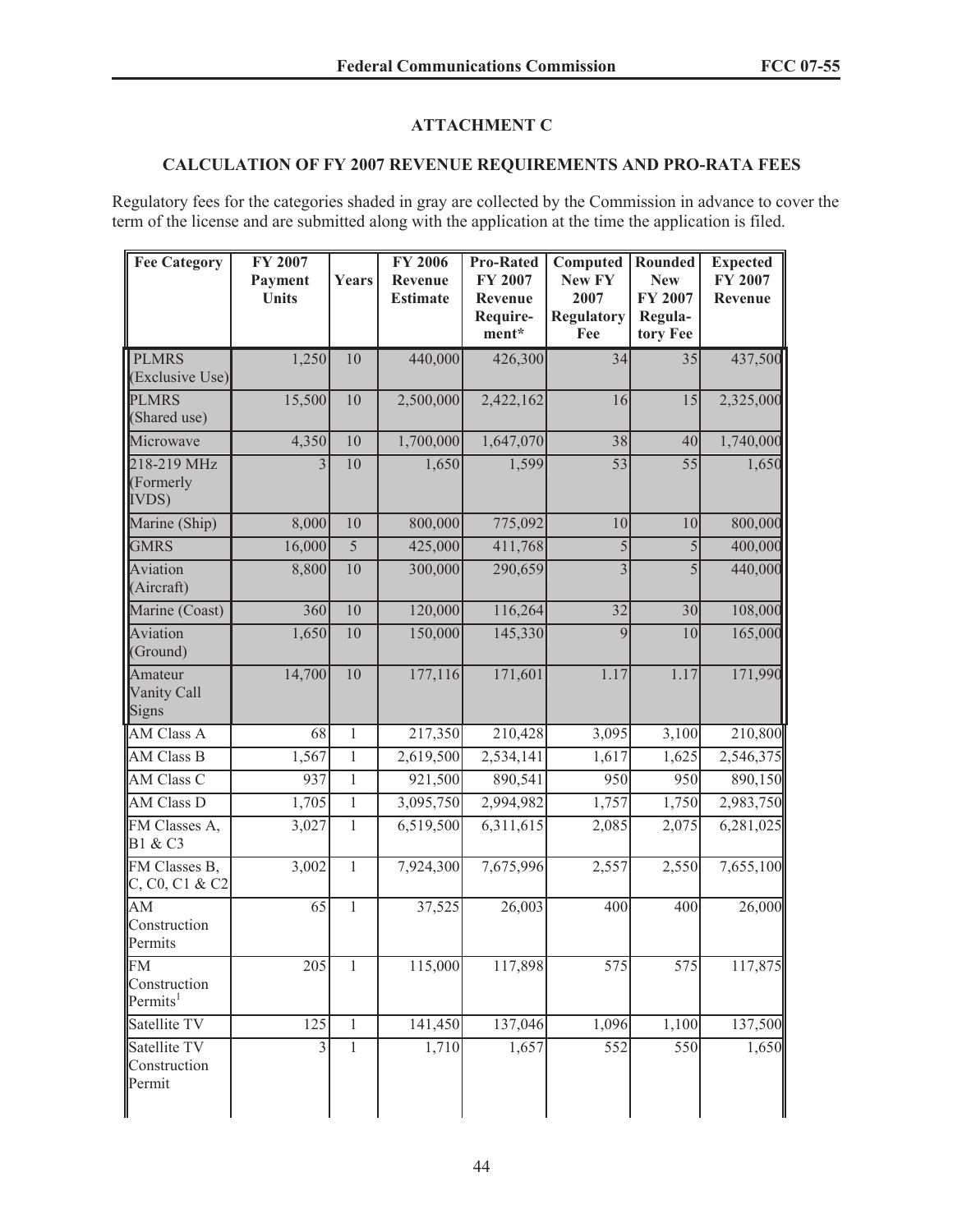| <b>Fee Category</b>                                           | FY 2007<br>Payment<br><b>Units</b> | <b>Years</b>   | FY 2006<br>Revenue<br><b>Estimate</b> | <b>Pro-Rated</b><br>FY 2007<br>Revenue | Computed<br>New FY<br>2007 | Rounded<br><b>New</b><br>FY 2007 | <b>Expected</b><br>FY 2007<br>Revenue |
|---------------------------------------------------------------|------------------------------------|----------------|---------------------------------------|----------------------------------------|----------------------------|----------------------------------|---------------------------------------|
|                                                               |                                    |                |                                       | Require-<br>ment*                      | <b>Regulatory</b><br>Fee   | Regula-<br>tory Fee              |                                       |
| <b>VHF</b> Markets<br>$1 - 10$                                | 43                                 | 1              | 2,850,100                             | 2,765,285                              | 64,309                     | 64,300                           | 2,764,900                             |
| <b>VHF</b> Markets<br>$11 - 25$                               | 61                                 | $\mathbf{1}$   | 2,914,275                             | 2,827,462                              | 46,352                     | 46,350                           | 2,827,350                             |
| <b>VHF</b> Markets<br>26-50                                   | 77                                 | $\overline{1}$ | 2,465,625                             | 2,392,781                              | 31,075                     | 31,075                           | 2,392,775                             |
| <b>VHF</b> Markets<br>51-100                                  | 115                                | $\mathbf{1}$   | 2,372,200                             | 2,300,839                              | 20,007                     | 20,000                           | 2,300,000                             |
| <b>VHF</b><br>Remaining<br>Markets                            | 198                                | $\mathbf{1}$   | 1,045,200                             | 1,012,657                              | 5,114                      | $\overline{5,125}$               | 1,014,750                             |
| <b>VHF</b><br>Construction<br>Permits                         | $\overline{3}$                     | $\mathbf{1}$   | 30,600                                | 15,377                                 | 5,126                      | 5,125                            | 15,375                                |
| <b>UHF Markets</b><br>$1 - 10$                                | 91                                 | 1              | 1,846,750                             | 1,787,645                              | 19,644                     | 19,650                           | 1,788,150                             |
| <b>UHF Markets</b><br>$11 - 25$                               | 76                                 | $\mathbf{1}$   | 1,528,000                             | 1,478,819                              | 19,458                     | 19,450                           | 1,478,200                             |
| <b>UHF Markets</b><br>26-50                                   | 115                                | $\overline{1}$ | 1,284,075                             | 1,242,489                              | 10,804                     | 10,800                           | 1,242,000                             |
| <b>UHF</b> Markets<br>$51 - 100$                              | 168                                | $\mathbf{1}$   | 1,092,000                             | 1,056,977                              | 6,292                      | 6,300                            | 1,058,400                             |
| <b>UHF</b><br>Remaining<br>Markets                            | 183                                | $\mathbf{1}$   | 331,925                               | 321,590                                | 1,757                      | 1,750                            | 320,250                               |
| <b>UHF</b><br>Construction<br>Permits <sup>1</sup>            | $\overline{22}$                    | $\mathbf{1}$   | 33,725                                | 38,517                                 | 1,751                      | 1,750                            | 38,500                                |
| <b>Broadcast</b><br>Auxiliaries                               | 27,000                             | 1              | 240,000                               | 232,528                                | 9                          | 10                               | 270,000                               |
| LPTV/Trans-<br>lators/Boosters/<br>Class A TV                 | $\frac{1}{3,400}$                  | $\mathbf{1}$   | 1,218,000                             | 1,180,077                              | 347                        | 345                              | 1,173,000                             |
| <b>CARS</b> Stations                                          | 780                                | $\,1$          | 148,750                               | 144,119                                | 185                        | 185                              | 144,300                               |
| Cable TV<br><b>Systems</b>                                    | 64,500,000                         | $\mathbf{1}$   | 49,770,000                            | 48,220,399                             | 0.74760                    | 0.75                             | 48,375,000                            |
| Interstate Tele-<br>communication<br>Service<br>Providers     | 51,000,000,000                     | $\mathbf{1}$   |                                       | 140, 184, 000 135, 819, 336            | 0.00266312                 |                                  | 0.00266 135,660,000                   |
| <b>CMRS</b> Mobile<br>Services<br>(Cellular/Public<br>Mobile) | 229,000,000                        | $\mathbf{1}$   | 42,000,000                            | 40,596,052                             | 0.177                      | 0.18                             | 41,220,000                            |
| <b>CMRS</b> Messag.<br>Services                               | 7,500,000                          | 1              | 520,000                               | 600,077                                | 0.08                       | 0.08                             | 600,000                               |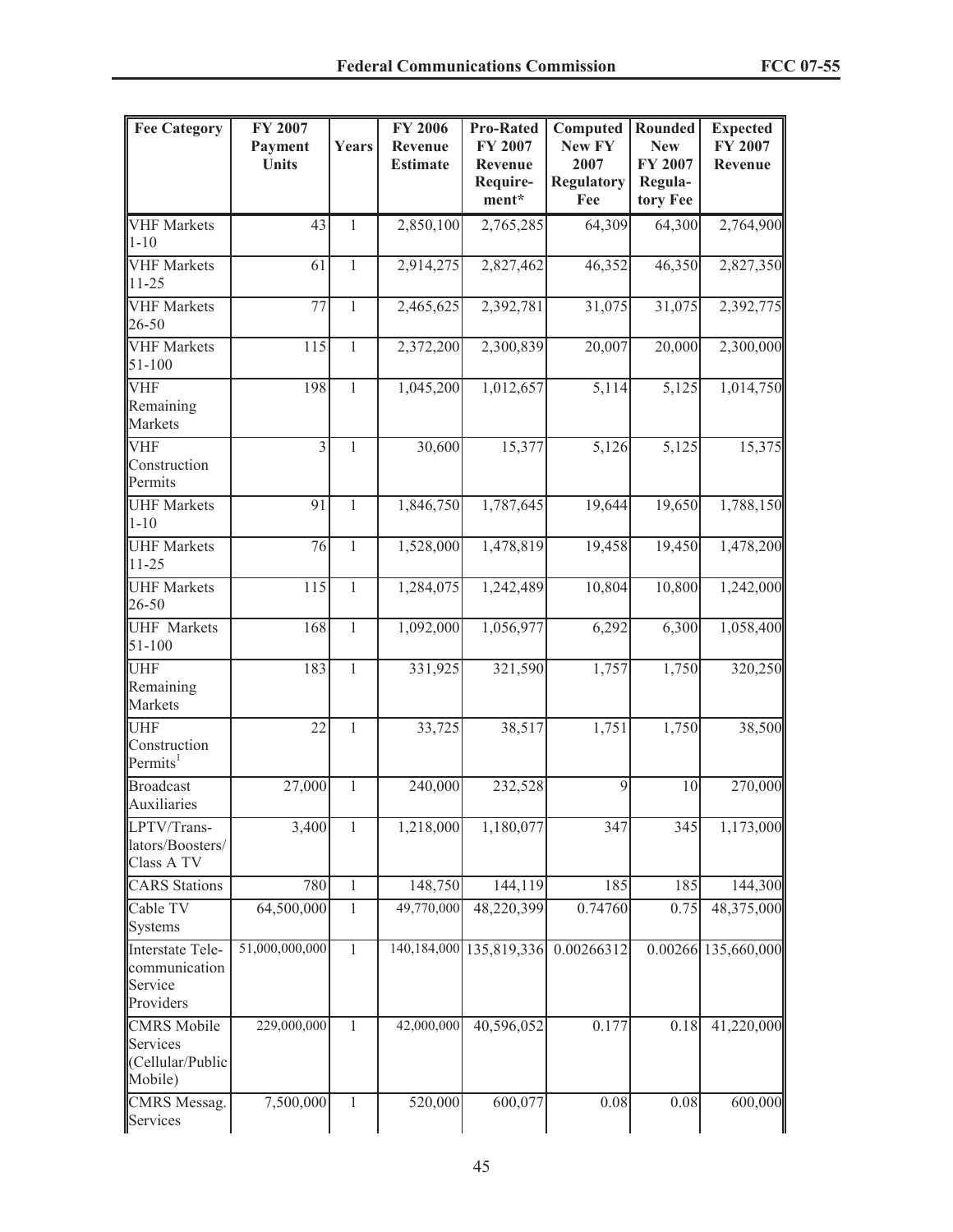| <b>Fee Category</b>                                     | <b>FY 2007</b><br>Payment<br><b>Units</b> | Years        | <b>FY 2006</b><br>Revenue<br><b>Estimate</b> | <b>Pro-Rated</b><br>FY 2007<br>Revenue<br>Require-<br>ment* | Computed<br><b>New FY</b><br>2007<br><b>Regulatory</b><br>Fee | Rounded<br><b>New</b><br><b>FY 2007</b><br>Regula-<br>tory Fee | <b>Expected</b><br><b>FY 2007</b><br>Revenue |
|---------------------------------------------------------|-------------------------------------------|--------------|----------------------------------------------|-------------------------------------------------------------|---------------------------------------------------------------|----------------------------------------------------------------|----------------------------------------------|
| $BRS^2$                                                 | 1,300                                     | 1            | 485,925                                      | 425,139                                                     | 327                                                           | 325                                                            | 422,500                                      |
| <b>LMDS</b>                                             | 410                                       | $\mathbf{1}$ | 90,750                                       | 134,077                                                     | 327                                                           | 325                                                            | 133,250                                      |
| International<br><b>Bearer Circuits</b>                 | 6,500,000                                 | $\mathbf{1}$ | 7,791,000                                    | 7,548,425                                                   | 1.16                                                          | 1.16                                                           | 7,540,000                                    |
| International<br>Public Fixed                           |                                           | $\mathbf{1}$ | 1,925                                        | 1,865                                                       | 1,865                                                         | 1,875                                                          | 1,875                                        |
| <b>Earth Stations</b>                                   | 3,900                                     | $\mathbf{1}$ | 752,500                                      | 729,071                                                     | 187                                                           | 185                                                            | 721,500                                      |
| International<br><b>HF</b> Broadcast                    | 5                                         | 1            | 4,100                                        | 3,972                                                       | 794                                                           | 795                                                            | 3,975                                        |
| <b>Space Stations</b><br>(Geostationary)                | 86                                        | $\mathbf{1}$ | 9,693,975                                    | 9,392,151                                                   | 109,211                                                       | 109,200                                                        | 9,391,200                                    |
| Space Stations<br>$(Non-$<br>Geostationary              | 6                                         | $\mathbf{1}$ | 721,350                                      | 698,891                                                     | 116,482                                                       | 116,475                                                        | 698,850                                      |
| ****** Total<br>Estimated<br>Revenue to be<br>Collected |                                           |              |                                              | 299,624,101 290,274,768                                     |                                                               |                                                                | 291,035,465                                  |
| ****** Total<br>Revenue<br>Requirement                  |                                           |              |                                              | 298,771,000 290,295,160                                     |                                                               |                                                                | 290,295,160                                  |
| Difference                                              |                                           |              | 853,101                                      | (20, 392)                                                   |                                                               |                                                                | 740,305                                      |

\* -0.028369018 factor applied based on the amount Congress designated for recovery through regulatory fees (Public Law 109-108 and 47 U.S.C. § 159(a)(2)).

<sup>1</sup> The AM and FM Construction Permit revenues and the VHF and UHF Construction Permit revenues were adjusted to set the regulatory fee to an amount no higher than the lowest licensed fee for that class of service.

<sup>2</sup> MDS/MMDS category was renamed Broadband Radio Service (BRS). *See Amendment of Parts 1, 21, 73, 74 and 101 of the Commission's Rules to Facilitate the Provision of Fixed and Mobile Broadband Access, Educational and Other Advanced Services in the 2150-2162 and 2500-2690 MHz Bands*, Report & Order and Further Notice of Proposed Rulemaking, 19 FCC Rcd 14165, 14169, ¶ 6 (2004) *(R&O and FNPRM)*.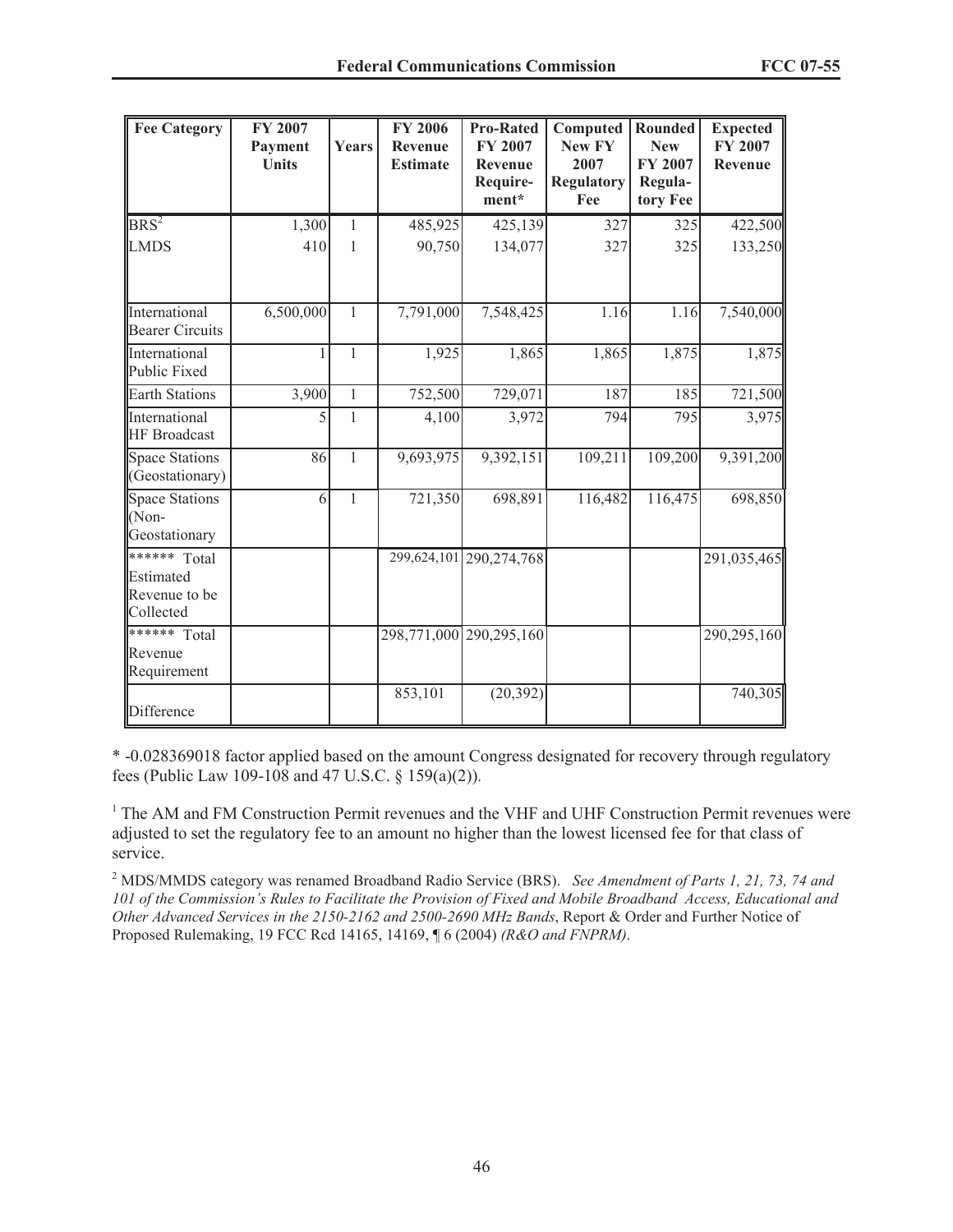## **ATTACHMENT D**

# **PROPOSED FY 2007 SCHEDULE OF REGULATORY FEES**

Regulatory fees for the categories shaded in gray are collected by the Commission in advance to cover the term of the license and are submitted along with the application at the time the application is filed.

| <b>Fee Category</b>                                                                     | Annual<br><b>Regulatory Fee</b><br>(U.S. S's) |
|-----------------------------------------------------------------------------------------|-----------------------------------------------|
| PLMRS (per license) (Exclusive Use) (47 CFR part 90)                                    | 35                                            |
| Microwave (per license) (47 CFR part 101)                                               | 40                                            |
| 218-219 MHz (Formerly Interactive Video Data Service) (per license) (47 CFR<br>part 95) | 55                                            |
| Marine (Ship) (per station) (47 CFR part 80)                                            | 10                                            |
| Marine (Coast) (per license) (47 CFR part 80)                                           | 30                                            |
| General Mobile Radio Service (per license) (47 CFR part 95)                             | 5                                             |
| Rural Radio (47 CFR part 22) (previously listed under the Land Mobile category)         | 15                                            |
| PLMRS (Shared Use) (per license) (47 CFR part 90)                                       | 15                                            |
| Aviation (Aircraft) (per station) (47 CFR part 87)                                      | 5                                             |
| Aviation (Ground) (per license) (47 CFR part 87)                                        | 10                                            |
| Amateur Vanity Call Signs (per call sign) (47 CFR part 97)                              | 1.17                                          |
| CMRS Mobile/Cellular Services (per unit) (47 CFR parts 20, 22, 24, 27, 80 and<br>90)    | .18                                           |
| CMRS Messaging Services (per unit) (47 CFR parts 20, 22, 24 and 90)                     | .08                                           |
| Broadband Radio Service (formerly MMDS/MDS) (per license) (47 CFR part<br>21)           | 325                                           |
| Local Multipoint Distribution Service (per call sign) (47 CFR, part 101)                | 325                                           |
| AM Radio Construction Permits                                                           | 400                                           |
| FM Radio Construction Permits                                                           | 575                                           |
| TV (47 CFR part 73) VHF Commercial                                                      |                                               |
| Markets 1-10                                                                            | 64,300                                        |
| Markets 11-25                                                                           | 46,350                                        |
| Markets 26-50                                                                           | 31,075                                        |
| Markets 51-100                                                                          | 20,000                                        |
| <b>Remaining Markets</b>                                                                | 5,125                                         |
| <b>Construction Permits</b>                                                             | 5,125                                         |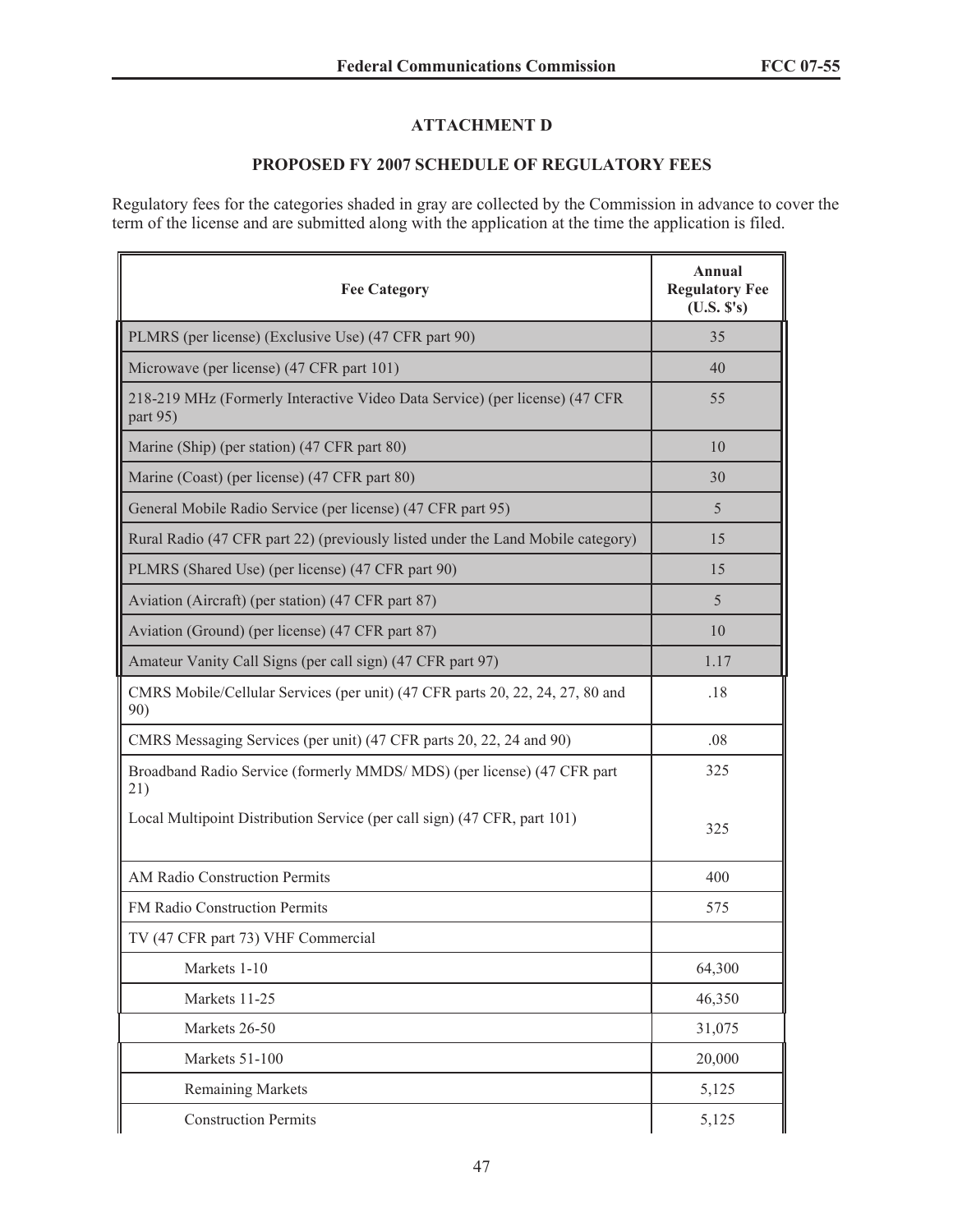| <b>Fee Category</b>                                                                                                                                       | Annual<br><b>Regulatory Fee</b><br>(U.S. S's) |
|-----------------------------------------------------------------------------------------------------------------------------------------------------------|-----------------------------------------------|
| TV (47 CFR part 73) UHF Commercial                                                                                                                        |                                               |
| Markets 1-10                                                                                                                                              | 19,650                                        |
| Markets 11-25                                                                                                                                             | 19,450                                        |
| Markets 26-50                                                                                                                                             | 10,800                                        |
| Markets 51-100                                                                                                                                            | 6,300                                         |
| <b>Remaining Markets</b>                                                                                                                                  | 1,750                                         |
| <b>Construction Permits</b>                                                                                                                               | 1,750                                         |
| Satellite Television Stations (All Markets)                                                                                                               | 1,100                                         |
| Construction Permits - Satellite Television Stations                                                                                                      | 550                                           |
| Low Power TV, Class A TV, TV/FM Translators & Boosters (47 CFR part 74)                                                                                   | 345                                           |
| Broadcast Auxiliaries (47 CFR part 74)                                                                                                                    | 10                                            |
| CARS (47 CFR part 78)                                                                                                                                     | 185                                           |
| Cable Television Systems (per subscriber) (47 CFR part 76)                                                                                                | .75                                           |
| Interstate Telecommunication Service Providers (per revenue dollar)                                                                                       | .00266                                        |
| Earth Stations (47 CFR part 25)                                                                                                                           | 185                                           |
| Space Stations (per operational station in geostationary orbit) (47 CFR part 25)<br>also includes DBS Service (per operational station) (47 CFR part 100) | 109,200                                       |
| Space Stations (per operational system in non-geostationary orbit) (47 CFR part<br>25)                                                                    | 116,475                                       |
| International Bearer Circuits (per active 64KB circuit)                                                                                                   | 1.16                                          |
| International Public Fixed (per call sign) (47 CFR part 23)                                                                                               | 1,875                                         |
| International (HF) Broadcast (47 CFR part 73)                                                                                                             | 795                                           |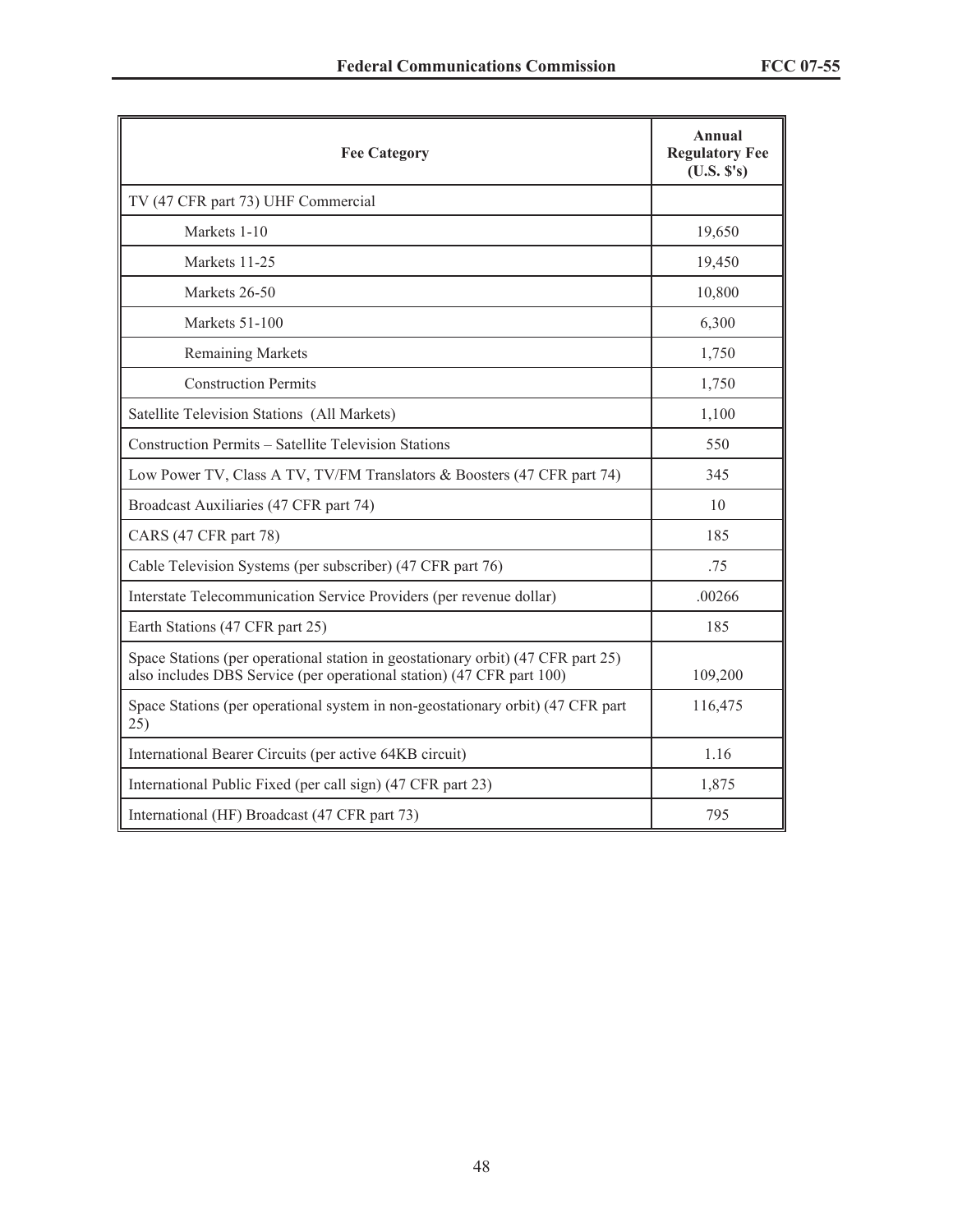| FY 2007 RADIO STATION REGULATORY FEES |                      |                      |                      |                      |                                 |                                                    |  |  |  |
|---------------------------------------|----------------------|----------------------|----------------------|----------------------|---------------------------------|----------------------------------------------------|--|--|--|
| <b>Population</b><br><b>Served</b>    | <b>AM Class</b><br>A | <b>AM Class</b><br>B | AM<br><b>Class C</b> | AM<br><b>Class D</b> | <b>FM Classes</b><br>A, B1 & C3 | <b>FM Classes</b><br><b>B, C, C0, C1</b><br>$\&C2$ |  |  |  |
| $\mid <=25,000$                       | 625                  | 475                  | 400                  | 475                  | 575                             | 725                                                |  |  |  |
| $\mid$ 25,001 - 75,000                | 1,225                | 925                  | 600                  | 725                  | 1,150                           | 1,250                                              |  |  |  |
| $\parallel$ 75,001 - 150,000          | 1,825                | 1,150                | 800                  | 1,200                | 1,600                           | 2,300                                              |  |  |  |
| $150,001 - 500,000$                   | 2,750                | 1,950                | 1,200                | 1,425                | 2,475                           | 3,000                                              |  |  |  |
| $\parallel$ 500,001 - 1,200,000       | 3,950                | 2,975                | 2,000                | 2,375                | 3,900                           | 4,400                                              |  |  |  |
| $\parallel$ 1,200,001 - 3,000,00      | 6,075                | 4,575                | 3,000                | 3,800                | 6,350                           | 7,025                                              |  |  |  |
| $\mid$ >3,000,000                     | 7,275                | 5,475                | 3,800                | 4,750                | 8,075                           | 9,125                                              |  |  |  |

# **FY 2007 SCHEDULE OF REGULATORY FEES (continued)**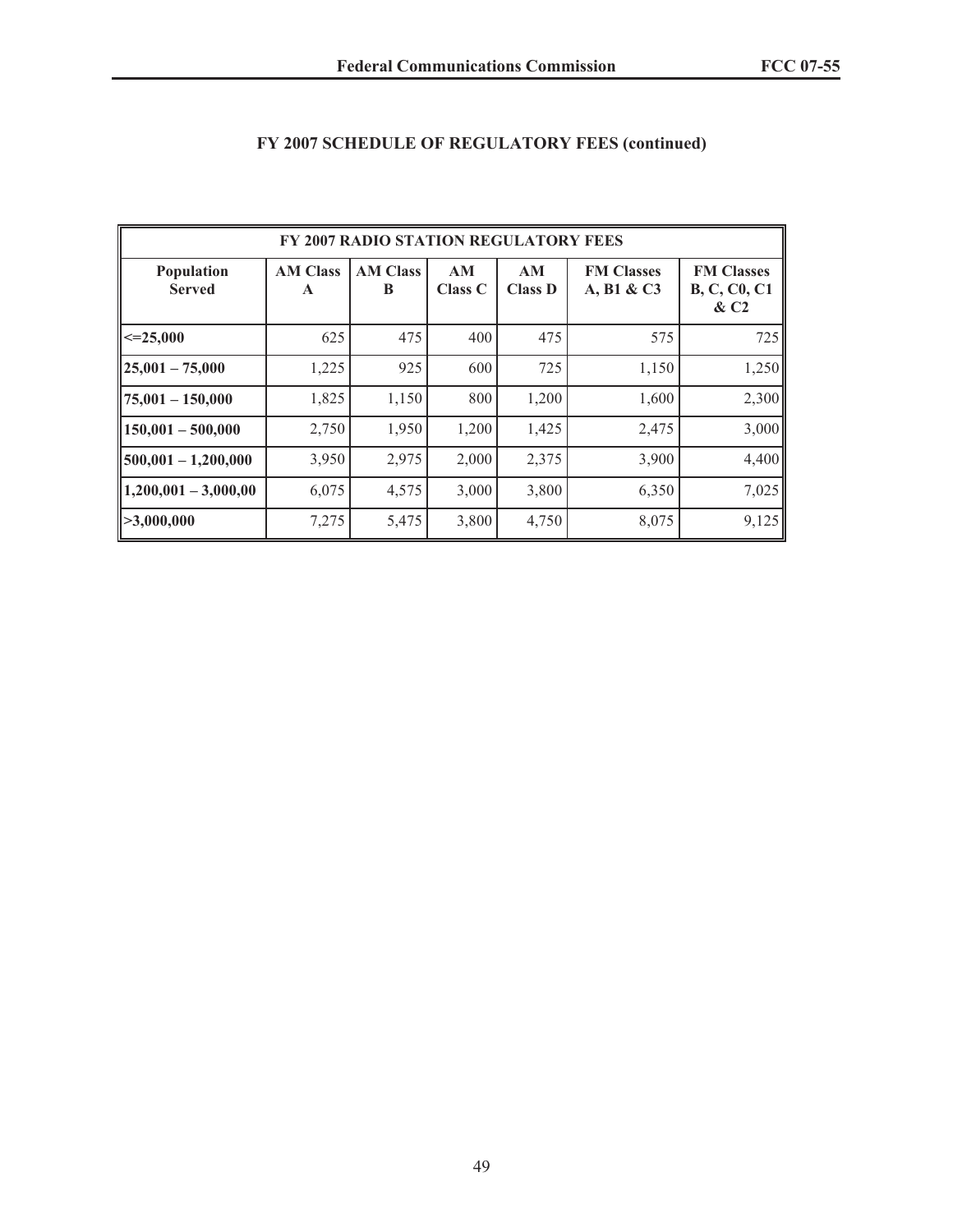#### **ATTACHMENT E**

### **FACTORS, MEASUREMENTS AND CALCULATIONS THAT GO INTO DETERMINING STATION SIGNAL CONTOURS AND ASSOCIATED POPULATION COVERAGES**

#### **AM Stations**

For stations with nondirectional daytime antennas, the theoretical radiation was used at all azimuths. For stations with directional daytime antennas, specific information on each day tower, including field ratio, phasing, spacing and orientation was retrieved, as well as the theoretical pattern root-mean-square of the radiation in all directions in the horizontal plane (RMS) figure milliVolt per meter  $(mV/m)$  @ 1 km) for the antenna system. The standard, or modified standard if pertinent, horizontal plane radiation pattern was calculated using techniques and methods specified in  $8873.150$  and  $73.152$  of the Commission's rules.<sup>261</sup> Radiation values were calculated for each of 360 radials around the transmitter site. Next, estimated soil conductivity data was retrieved from a database representing the information in FCC Figure  $R3^{262}$ . Using the calculated horizontal radiation values, and the retrieved soil conductivity data, the distance to the principal community (5 mV/m) contour was predicted for each of the 360 radials. The resulting distance to principal community contours were used to form a geographical polygon. Population counting was accomplished by determining which 2000 block centroids were contained in the polygon. (A block centroid is the center point of a small area containing population as computed by the U.S. Census Bureau.) The sum of the population figures for all enclosed blocks represents the total population for the predicted principal community coverage area.

#### **FM Stations**

The greater of the horizontal or vertical effective radiated power (ERP) (kW) and respective height above average terrain (HAAT) (m) combination was used. Where the antenna height above mean sea level (HAMSL) was available, it was used in lieu of the average HAAT figure to calculate specific HAAT figures for each of 360 radials under study. Any available directional pattern information was applied as well, to produce a radial-specific ERP figure. The HAAT and ERP figures were used in conjunction with the Field Strength (50-50) propagation curves specified in 47 C.F.R. § 73.313 of the Commission's rules to predict the distance to the principal community (70 dBu (decibel above 1 microVolt per meter) or  $3.17$  mV/m) contour for each of the 360 radials.<sup>263</sup> The resulting distance to principal community contours were used to form a geographical polygon. Population counting was accomplished by determining which 2000 block centroids were contained in the polygon. The sum of the population figures for all enclosed blocks represents the total population for the predicted principal community coverage area.

<sup>261</sup> 47 C.F.R. §§ 73.150 and 73.152.

<sup>262</sup> *See Map of* Estimated *Effective Ground Conductivity in the United States*, 47 C.F.R. § 73.190 Figure R3. <sup>263</sup> 47 C.F.R. § 73.313.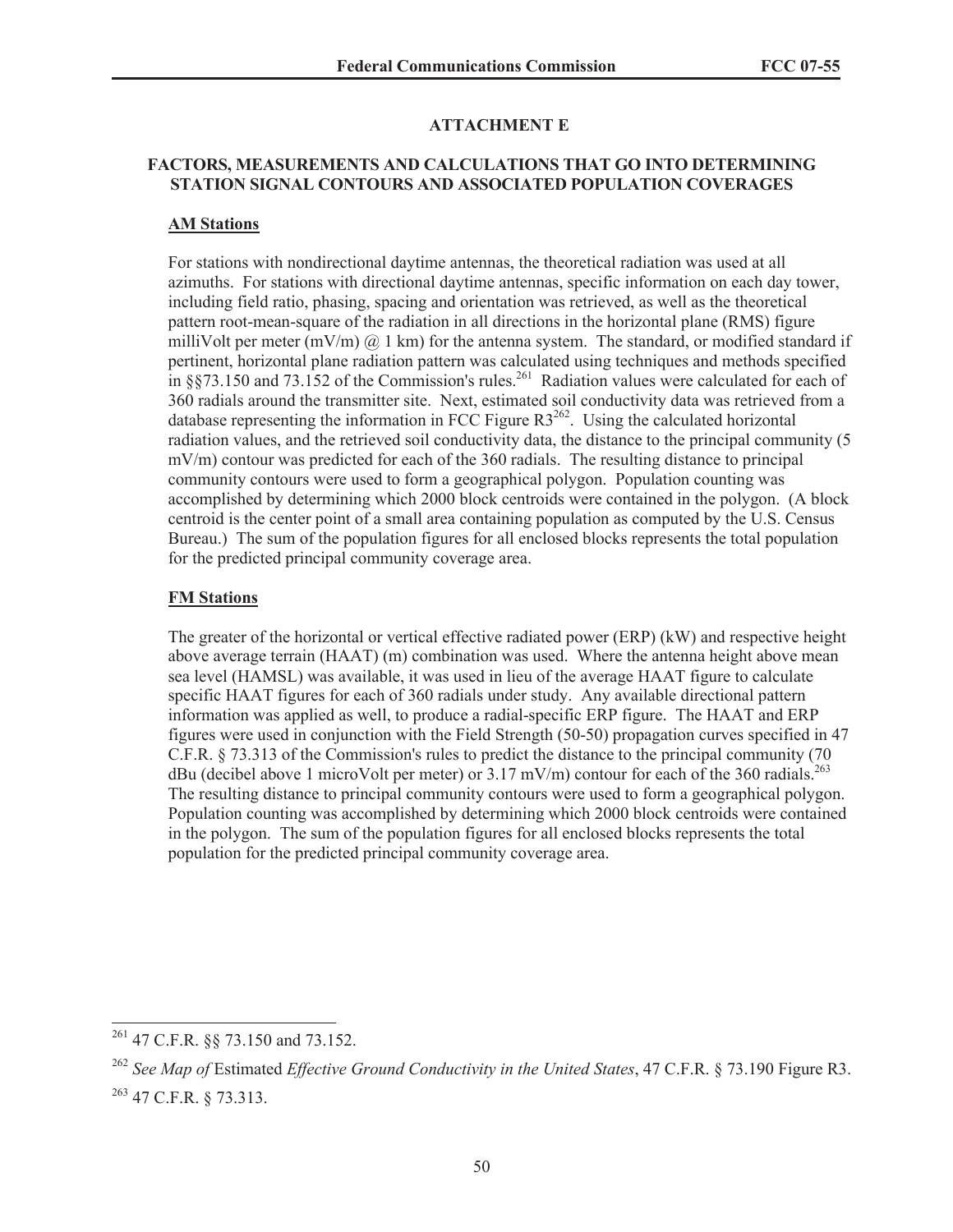## **ATTACHMENT F**

# **FY 2006 SCHEDULE OF REGULATORY FEES**

| <b>Fee Category</b>                                                                     | Annual<br><b>Regulatory Fee</b><br>(U.S. S's) |
|-----------------------------------------------------------------------------------------|-----------------------------------------------|
| PLMRS (per license) (Exclusive Use) (47 CFR part 90)                                    | 20                                            |
| Microwave (per license) (47 CFR part 101)                                               | 85                                            |
| 218-219 MHz (Formerly Interactive Video Data Service) (per license) (47 CFR<br>part 95) | 55                                            |
| Marine (Ship) (per station) (47 CFR part 80)                                            | 10                                            |
| Marine (Coast) (per license) (47 CFR part 80)                                           | 20                                            |
| General Mobile Radio Service (per license) (47 CFR part 95)                             | 5                                             |
| Rural Radio (47 CFR part 22) (previously listed under the Land Mobile category)         | 10                                            |
| PLMRS (Shared Use) (per license) (47 CFR part 90)                                       | 10                                            |
| Aviation (Aircraft) (per station) (47 CFR part 87)                                      | 5                                             |
| Aviation (Ground) (per license) (47 CFR part 87)                                        | 10                                            |
| Amateur Vanity Call Signs (per call sign) (47 CFR part 97)                              | 2.08                                          |
| CMRS Mobile/Cellular Services (per unit) (47 CFR parts 20, 22, 24, 27, 80 and<br>90)    | .20                                           |
| CMRS Messaging Services (per unit) (47 CFR parts 20, 22, 24 and 90)                     | .08                                           |
| Multipoint Distribution Services (MMDS/MDS) (per license sign) (47 CFR part<br>21)      | 275<br>275                                    |
| Local Multipoint Distribution Service (per call sign) (47 CFR, part 101)                |                                               |
| <b>AM Radio Construction Permits</b>                                                    | 395                                           |
| FM Radio Construction Permits                                                           | 575                                           |
| TV (47 CFR part 73) VHF Commercial                                                      |                                               |
| Markets 1-10                                                                            | 64,775                                        |
| Markets 11-25                                                                           | 47,775                                        |
| Markets 26-50                                                                           | 32,875                                        |
| Markets 51-100                                                                          | 20,450                                        |
| <b>Remaining Markets</b>                                                                | 5,025                                         |
| <b>Construction Permits</b>                                                             | 3,400                                         |
| TV (47 CFR part 73) UHF Commercial                                                      |                                               |
| Markets 1-10                                                                            | 20,750                                        |
| Markets 11-25                                                                           | 19,100                                        |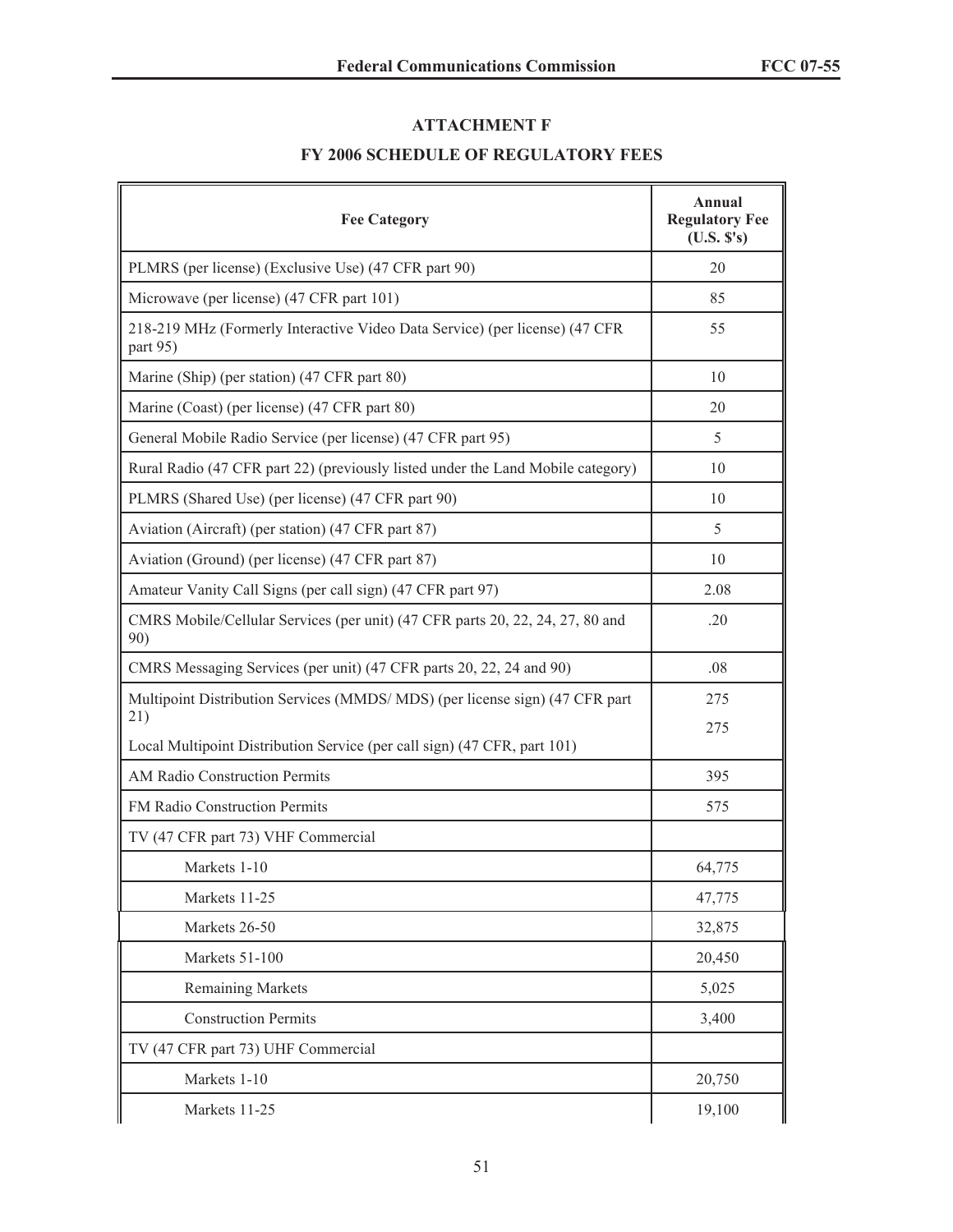| <b>Fee Category</b>                                                                                                                                                                 | Annual<br><b>Regulatory Fee</b><br>(U.S. S's) |
|-------------------------------------------------------------------------------------------------------------------------------------------------------------------------------------|-----------------------------------------------|
| Markets 26-50                                                                                                                                                                       | 10,975                                        |
| Markets 51-100                                                                                                                                                                      | 6,500                                         |
| <b>Remaining Markets</b>                                                                                                                                                            | 1,775                                         |
| <b>Construction Permits</b>                                                                                                                                                         | 1,775                                         |
| Satellite Television Stations (All Markets)                                                                                                                                         | 1,150                                         |
| Construction Permits - Satellite Television Stations                                                                                                                                | 570                                           |
| Low Power TV, TV/FM Translators & Boosters (47 CFR part 74)                                                                                                                         | 420                                           |
| Broadcast Auxiliary (47 CFR part 74)                                                                                                                                                | 10                                            |
| CARS (47 CFR part 78)                                                                                                                                                               | 175                                           |
| Cable Television Systems (per subscriber) (47 CFR part 76)                                                                                                                          | .79                                           |
| Interstate Telecommunication Service Providers (per revenue dollar)                                                                                                                 | .00264                                        |
| Earth Stations (47 CFR part 25)                                                                                                                                                     | 215                                           |
| Space Stations (per operational station in geostationary orbit) (47 CFR part 25)<br>also includes Direct Broadcast Satellite Service (per operational station) (47 CFR<br>part 100) | 111,425                                       |
| Space Stations (per operational system in non-geostationary orbit) (47 CFR part<br>25)                                                                                              | 120,225                                       |
| International Bearer Circuits (per active 64KB circuit)                                                                                                                             | 1.47                                          |
| International Public Fixed (per call sign) (47 CFR part 23)                                                                                                                         | 1,925                                         |
| International (HF) Broadcast (47 CFR part 73)                                                                                                                                       | 820                                           |